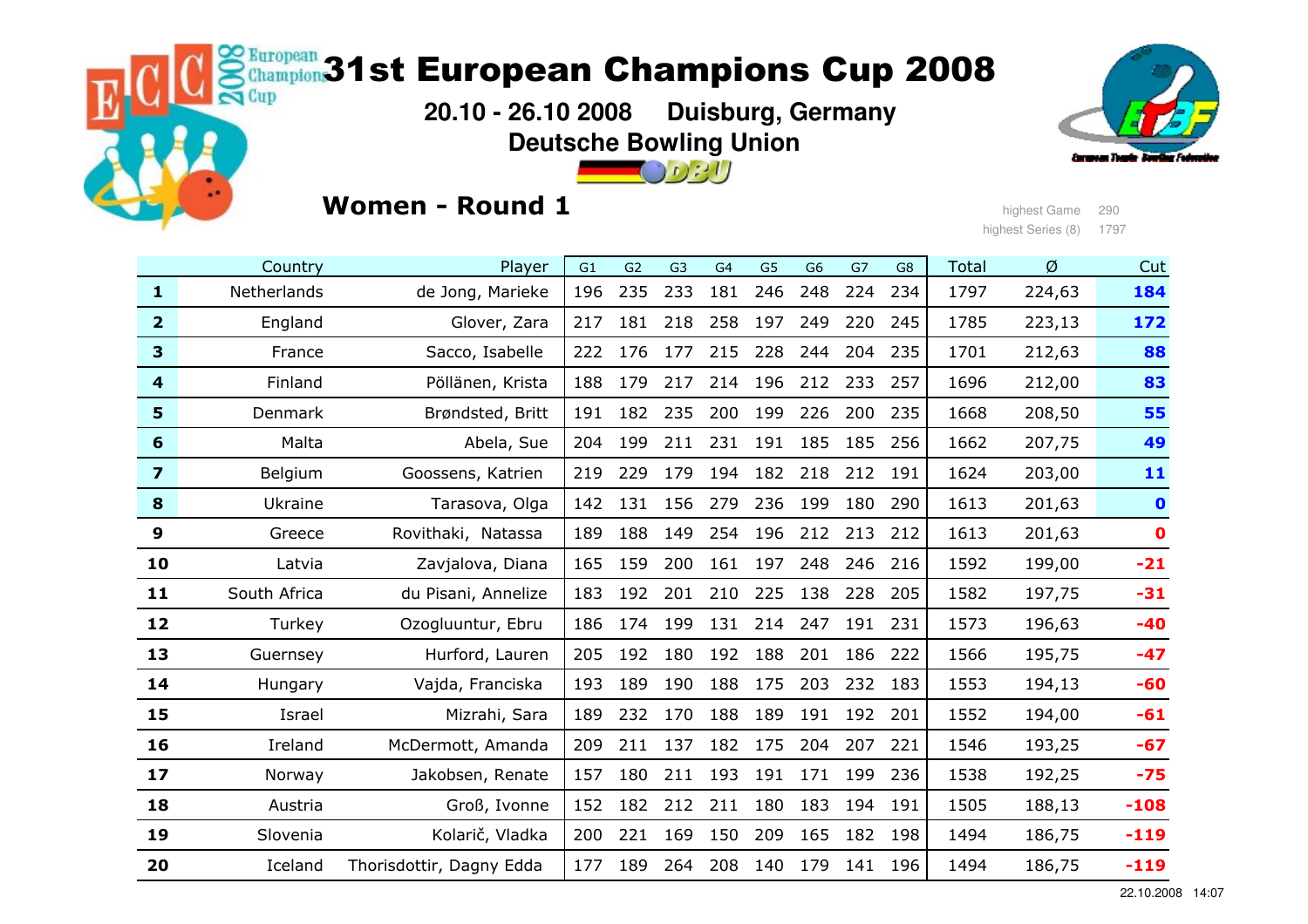# **kuropean 31st European Champions Cup 2008**

 **20.10 - 26.10 2008 Duisburg, GermanyDeutsche Bowling Union** $\Box$   $\Omega$  :  $\Box$ 



## Women - Round 1

highest Game <sup>290</sup> highest Series (8) 1797

|    | Country          | Player              | G <sub>1</sub> | G2  | G <sub>3</sub> | G <sub>4</sub> | G <sub>5</sub> | G <sub>6</sub> | G7  | G8  | <b>Total</b> | Ø      | Cut    |
|----|------------------|---------------------|----------------|-----|----------------|----------------|----------------|----------------|-----|-----|--------------|--------|--------|
| 21 | Switzerland      | Cornuz, Valérie     | 143            | 189 | 225            | 163            | 193            | 209            | 185 | 177 | 1484         | 185,50 | $-129$ |
| 22 | Germany          | Luoto, Patrizia     | 172            | 169 | 161            | 164            | 212            | 225            | 215 | 165 | 1483         | 185,38 | $-130$ |
| 23 | Russia           | Blagova, Elena      | 179            | 153 | 194            | 222            | 168            | 206            | 180 | 173 | 1475         | 184,38 | $-138$ |
| 24 | Catalonia        | Torrents, Sandra    | 195            | 186 | 175            | 174            | 191            | 211            | 177 | 159 | 1468         | 183,50 | $-145$ |
| 25 | Estonia          | Krainik, Jelena     | 151            | 165 | 181            | 161            | 192            | 199            | 225 | 171 | 1445         | 180,63 | $-168$ |
| 26 | Slovakia         | Blazekova, Michaela | 148            | 214 | 180            | 181            | 202            | 159            | 184 | 158 | 1426         | 178,25 | $-187$ |
| 27 | Poland           | Martin, Natalia     | 168            | 181 | 178            | 193            | 151            | 168            | 192 | 184 | 1415         | 176,88 | $-198$ |
| 28 | Czech Republic   | Masatova, Vera      | 186            | 168 | 159            | 170            | 224            | 194            | 145 | 168 | 1414         | 176,75 | $-199$ |
| 29 | Northern Ireland | Black-Watson, Lynda | 201            | 177 | 157            | 147            | 147            | 213            | 217 | 154 | 1413         | 176,63 | $-200$ |
| 30 | Italy            | Fasol, Simona       | 168            | 184 | 196            | 133            | 215            | 186            | 158 | 168 | 1408         | 176,00 | $-205$ |
| 31 | Scotland         | Butchard, Emma      | 193            | 165 | 182            | 177            | 143            | 147            | 172 | 213 | 1392         | 174,00 | $-221$ |
| 32 | <b>Belarus</b>   | Sinitsa, Aksana     | 170            | 147 | 180            | 192            | 148            | 228            | 147 | 174 | 1386         | 173,25 | $-227$ |
| 33 | Cyprus           | Herodotou, Nandia   | 173            | 160 | 189            | 181            | 182            | 163            | 158 | 172 | 1378         | 172,25 | $-235$ |
| 34 | Sweden           | Lind, Ingegerd      | 152            | 152 | 190            | 177            | 168            | 155            | 168 | 180 | 1342         | 167,75 | $-271$ |
| 35 | Moldova          | Mayr, Zinovia       | 156            | 146 | 147            | 170            | 196            | 179            | 142 | 205 | 1341         | 167,63 | $-272$ |
| 36 | Lithuania        | Malinauskiene, Inga | 212            | 133 | 150            | 145            | 157            | 165            | 169 | 198 | 1329         | 166,13 | $-284$ |
| 37 | <b>Bulgaria</b>  | Ilieva, Didi        | 168            | 169 | 223            | 169            | 162            | 145            | 140 | 147 | 1323         | 165,38 | $-290$ |
| 38 | Romania          | Popescu, Simona     | 148            | 129 | 174            | 159            | 126            | 180            | 166 | 188 | 1270         | 158,75 | $-343$ |
| 39 | Luxembourg       | Goncalves, Jessica  | 211            | 147 | 174            | 148            | 143            | 143            | 116 | 155 | 1237         | 154,63 | $-376$ |
| 40 |                  |                     |                |     |                |                |                |                |     |     |              |        |        |
|    |                  |                     |                |     |                |                |                |                |     |     |              |        |        |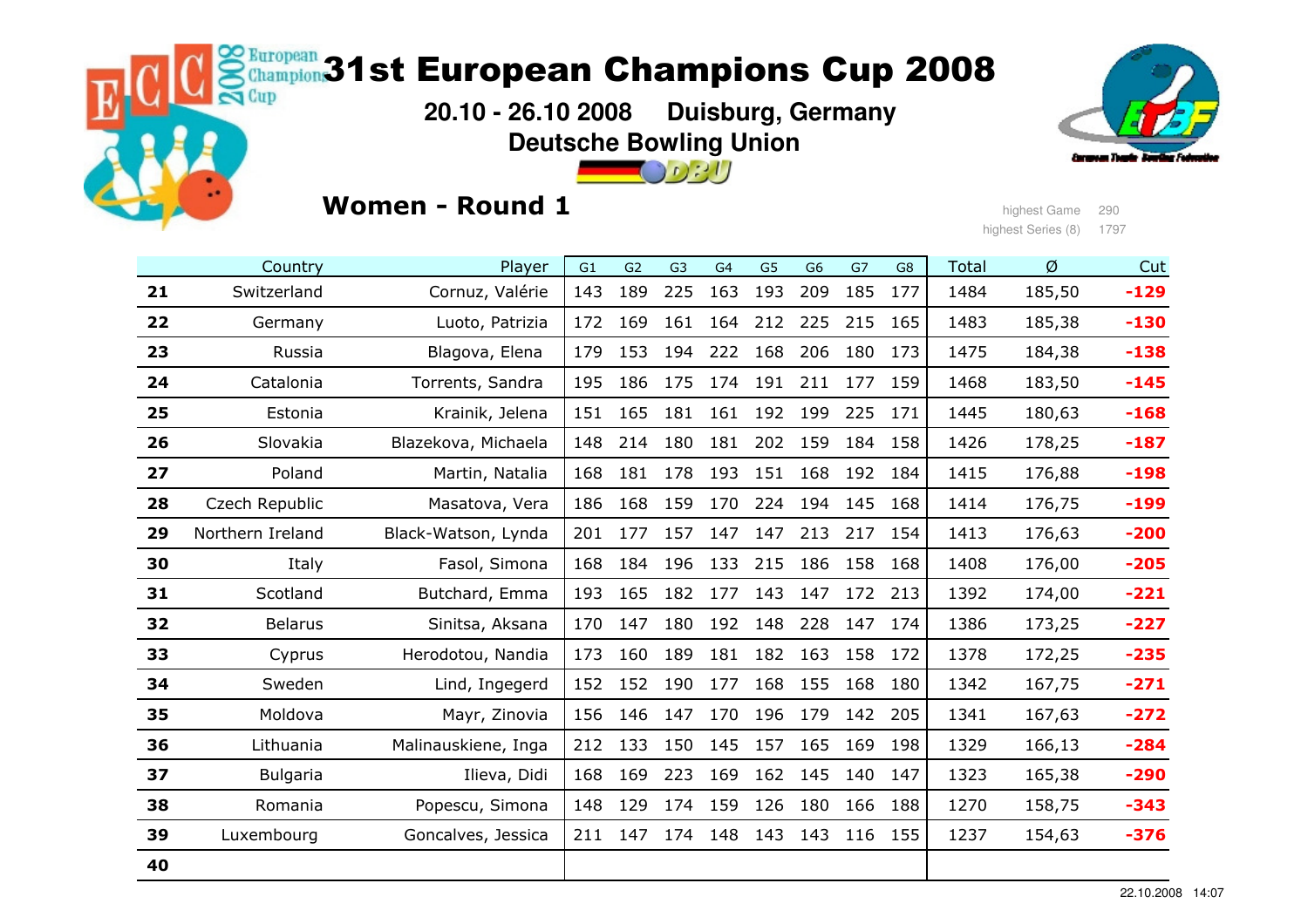

 **20.10 - 26.10 2008 Duisburg, GermanyDeutsche Bowling Union**



## Women - Round 2

highest Game (all) 290 مرد المستخدم المستخدم المستخدم المستخدم المستخدم المستخدم المستخدم المستخدم المستخدم ال<br>187 ـ المستخدم المستخدم المستخدم المستخدم المستخدم المستخدم المستخدم المستخدم المستخدم المستخدم المستخدم المست highest Series (8 / all) 1875

|                         | Country          | Player              | Ser.Rd.1 | Ø      | G <sub>9</sub> | G10 | G11 | G12     | G13     | G14 | G15     | G16     | Ser.Rd.2 | Ø      | <b>Total</b> | Ø      | Cut         |
|-------------------------|------------------|---------------------|----------|--------|----------------|-----|-----|---------|---------|-----|---------|---------|----------|--------|--------------|--------|-------------|
| $\mathbf{1}$            | England          | Glover, Zara        | 1785     | 223,13 | 269            | 247 | 222 | 207     | 226     | 192 | 201     | 246     | 1810     | 226,25 | 3595         | 224,69 | 294         |
| $\overline{2}$          | Finland          | Pöllänen, Krista    | 1696     | 212,00 | 228            | 246 | 226 | 259     | 247     | 206 | 217     | 246     | 1875     | 234,38 | 3571         | 223,19 | 270         |
| 3                       | Netherlands      | de Jong, Marieke    | 1797     | 224,63 | 258            | 241 | 202 | 204     | 236     | 195 | 210     | 162     | 1708     | 213,50 | 3505         | 219,06 | 204         |
| 4                       | France           | Sacco, Isabelle     | 1701     | 212,63 | 258            | 227 | 184 | 266     | 223     | 179 | 234     | 202     | 1773     | 221,63 | 3474         | 217,13 | 173         |
| 5                       | Austria          | Groß, Ivonne        | 1505     | 188,13 | 204            | 230 | 205 | 198     | 247     | 248 | 238     | 258     | 1828     | 228,50 | 3333         | 208,31 | 32          |
| 6                       | Latvia           | Zavjalova, Diana    | 1592     | 199,00 | 244            | 247 | 214 | 164     | 158     | 268 | 216     | 202     | 1713     | 214,13 | 3305         | 206,56 | 4           |
| $\overline{\mathbf{z}}$ | Belgium          | Goossens, Katrien   | 1624     | 203,00 | 259            | 216 | 221 | 184 213 |         | 182 | 192 213 |         | 1680     | 210,00 | 3304         | 206,50 | 3           |
| 8                       | Malta            | Abela, Sue          | 1662     | 207,75 | 158            | 189 | 217 | 191     | 204     | 233 | 214     | 233     | 1639     | 204,88 | 3301         | 206,31 | $\mathbf 0$ |
| 9                       | Denmark          | Brøndsted, Britt    | 1668     | 208,50 | 222            | 181 | 181 | 196     | 221     | 227 |         | 151 215 | 1594     | 199,25 | 3262         | 203,88 | $-39$       |
| 10                      | Ukraine          | Tarasova, Olga      | 1613     | 201,63 | 184            | 193 | 177 | 226     | 216     | 211 | 194     | 219     | 1620     | 202,50 | 3233         | 202,06 | $-68$       |
| 11                      | Greece           | Rovithaki, Natassa  | 1613     | 201,63 | 160            | 256 | 224 | 234     | 147     |     | 192 191 | 192     | 1596     | 199,50 | 3209         | 200,56 | $-92$       |
| 12                      | Norway           | Jakobsen, Renate    | 1538     | 192,25 | 181            | 214 | 180 | 191     | 158     | 244 | 246     | 221     | 1635     | 204,38 | 3173         | 198,31 | $-128$      |
| 13                      | Germany          | Luoto, Patrizia     | 1483     | 185,38 | 170            | 194 | 235 | 193     | 220     | 219 | 166     | 233     | 1630     | 203,75 | 3113         | 194,56 | $-188$      |
| 14                      | Ireland          | McDermott, Amanda   | 1546     | 193,25 | 205            | 151 | 208 | 267     | 183     | 176 | 205     | 170     | 1565     | 195,63 | 3111         | 194,44 | $-190$      |
| 15                      | South Africa     | du Pisani, Annelize | 1582     | 197,75 | 212            | 171 | 188 | 183     | 186     | 215 | 182     | 187     | 1524     | 190,50 | 3106         | 194,13 | $-195$      |
| 16                      | Turkey           | Ozogluuntur, Ebru   | 1573     | 196,63 | 209            | 175 | 191 | 203     | 180     | 173 | 192     | 179     | 1502     | 187,75 | 3075         | 192,19 | $-226$      |
| 17                      | Catalonia        | Torrents, Sandra    | 1468     | 183,50 | 192            | 160 | 198 |         | 166 191 | 236 | 205     | 239     | 1587     | 198,38 | 3055         | 190,94 | $-246$      |
| 18                      | Israel           | Mizrahi, Sara       | 1552     | 194,00 | 166            | 170 | 167 | 221     | 164     | 214 | 178     | 216     | 1496     | 187,00 | 3048         | 190,50 | $-253$      |
| 19                      | Guernsey         | Hurford, Lauren     | 1566     | 195,75 | 157            | 244 | 177 | 181     | 202     | 163 | 180     | 159     | 1463     | 182,88 | 3029         | 189,31 | $-272$      |
| 20                      | Northern Ireland | Black-Watson, Lynda | 1413     | 176,63 | 172            | 199 | 201 | 185     | 225     | 197 | 225     | 202     | 1606     | 200,75 | 3019         | 188,69 | $-282$      |
|                         |                  |                     |          |        |                |     |     |         |         |     |         |         |          |        |              |        |             |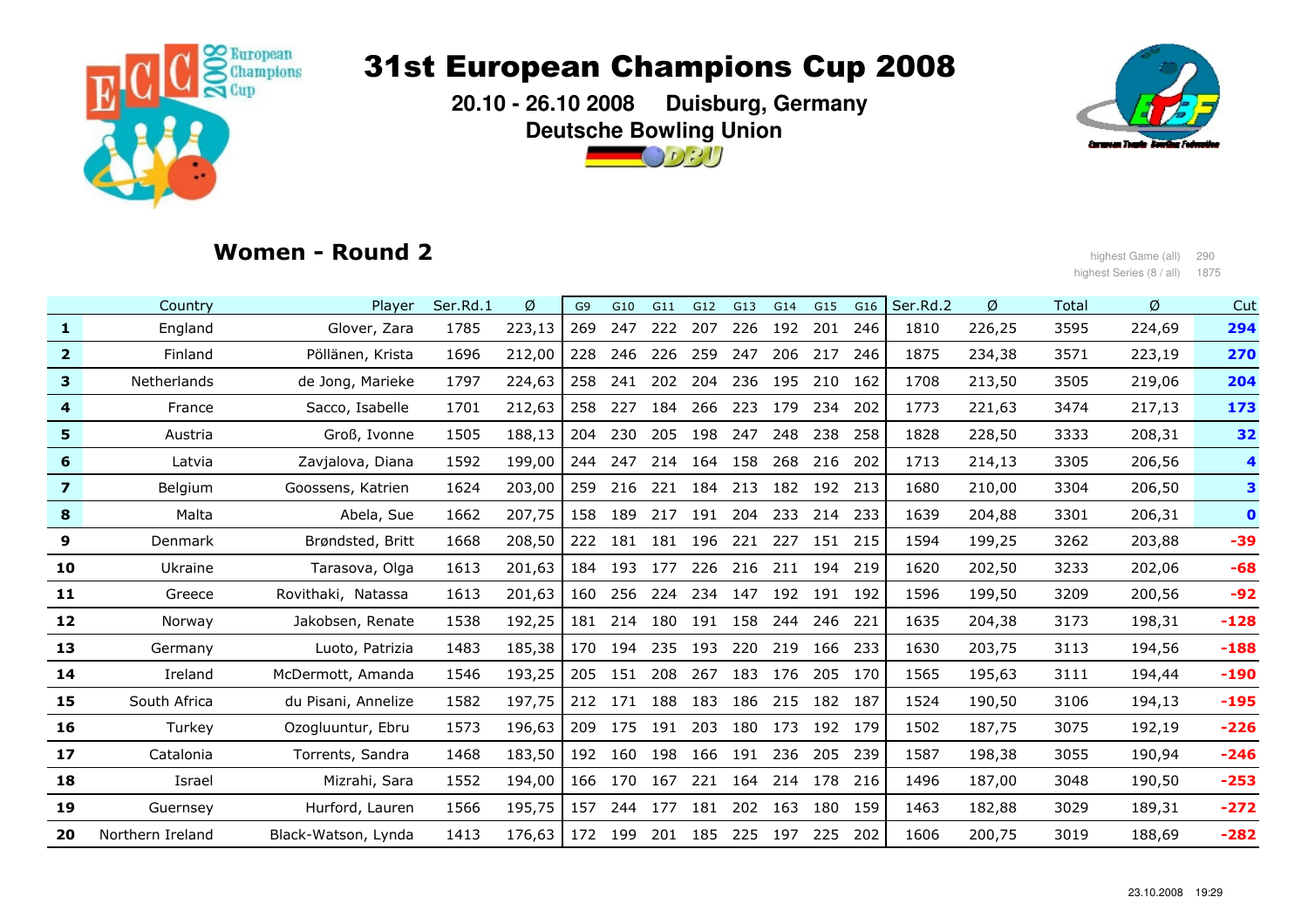

 **20.10 - 26.10 2008 Duisburg, GermanyDeutsche Bowling Union**



## Women - Round 2

 highest Game (all) <sup>290</sup> highest Series (8 / all) 1875

|    | Country        | Player                   | Ser.Rd.1 | Ø      | G <sub>9</sub> | G10 | G11         | G12                 | G13     | G14         | G15                     | G16     | Ser.Rd.2 | Ø      | Total | Ø      | Cut     |
|----|----------------|--------------------------|----------|--------|----------------|-----|-------------|---------------------|---------|-------------|-------------------------|---------|----------|--------|-------|--------|---------|
| 21 | Slovenia       | Kolarič, Vladka          | 1494     | 186,75 | 172            | 214 | 279         | 175                 | 154     | 180         |                         | 165 170 | 1509     | 188,63 | 3003  | 187,69 | $-298$  |
| 22 | Switzerland    | Cornuz, Valérie          | 1484     | 185,50 | 200            | 166 | 217         | 170                 | 228     | 185         | 158                     | 182     | 1506     | 188,25 | 2990  | 186,88 | $-311$  |
| 23 | Hungary        | Vajda, Franciska         | 1553     | 194,13 | 168            |     | 161 188 157 |                     | 185     |             | 201 173                 | 189     | 1422     | 177,75 | 2975  | 185,94 | $-326$  |
| 24 | Iceland        | Thorisdottir, Dagny Edda | 1494     | 186,75 | 184            | 164 | 194         | 171                 | 199     | 185         | 201 181                 |         | 1479     | 184,88 | 2973  | 185,81 | $-328$  |
| 25 | Estonia        | Krainik, Jelena          | 1445     | 180,63 | 179            |     | 171 180     | 236                 |         |             | 181 214 192 159         |         | 1512     | 189,00 | 2957  | 184,81 | $-344$  |
| 26 | Czech Republic | Masatova, Vera           | 1414     | 176,75 | 232            | 175 | 155         | 257                 | 170     | 198         | 168                     | 184     | 1539     | 192,38 | 2953  | 184,56 | $-348$  |
| 27 | Russia         | Blagova, Elena           | 1475     | 184,38 | 149            |     | 180 179     | 179                 | 222     | 226         | 170                     | 165     | 1470     | 183,75 | 2945  | 184,06 | $-356$  |
| 28 | Italy          | Fasol, Simona            | 1408     | 176,00 | 189            |     | 230 152 217 |                     |         | 164 166 179 |                         | 222     | 1519     | 189,88 | 2927  | 182,94 | $-374$  |
| 29 | <b>Belarus</b> | Sinitsa, Aksana          | 1386     | 173,25 | 177            |     |             | 215 182 202 147     |         | 141         | 224                     | 246     | 1534     | 191,75 | 2920  | 182,50 | $-381$  |
| 30 | Poland         | Martin, Natalia          | 1415     | 176,88 | 201            | 179 |             | 205 177             | 200     | 167         | 197                     | 169     | 1495     | 186,88 | 2910  | 181,88 | $-391$  |
| 31 | Slovakia       | Blazekova, Michaela      | 1426     | 178,25 | 185            |     | 160 191     | 161                 | 186     | 176         | 201                     | 214     | 1474     | 184,25 | 2900  | 181,25 | $-401$  |
| 32 | Scotland       | Butchard, Emma           | 1392     | 174,00 | 225            |     |             |                     |         |             | 168 172 192 191 182 177 | 191     | 1498     | 187,25 | 2890  | 180,63 | $-411$  |
| 33 | Moldova        | Mayr, Zinovia            | 1341     | 167,63 | 158            |     | 172 177     |                     | 232 183 | 179         |                         | 183 184 | 1468     | 183,50 | 2809  | 175,56 | $-492$  |
| 34 | Cyprus         | Herodotou, Nandia        | 1378     | 172,25 | 200            | 179 | 211 139     |                     | 124     | 187         | 177 179                 |         | 1396     | 174,50 | 2774  | 173,38 | $-527$  |
| 35 | Lithuania      | Malinauskiene, Inga      | 1329     | 166,13 | 159            | 178 | 151         | 172                 | 156     | 199         | 193                     | 185     | 1393     | 174,13 | 2722  | 170,13 | $-579$  |
| 36 | Luxembourg     | Goncalves, Jessica       | 1237     | 154,63 | 226            |     | 170 176     | 215                 | 192     | 158         | 160                     | 169     | 1466     | 183,25 | 2703  | 168,94 | $-598$  |
| 37 | Bulgaria       | Ilieva, Didi             | 1323     | 165,38 |                |     |             | 172 176 158 162 137 |         | 164         | 190                     | 161     | 1320     | 165,00 | 2643  | 165,19 | $-658$  |
| 38 | Romania        | Popescu, Simona          | 1270     | 158,75 | 155            |     |             | 190 137 168 193     |         | 144         | 174 162                 |         | 1323     | 165,38 | 2593  | 162,06 | $-708$  |
| 39 | Sweden         | Lind, Ingegerd (injured) | 1342     | 167,75 |                |     |             |                     |         |             |                         |         |          |        | 1342  | 167,75 | $-1959$ |
| 40 |                |                          |          |        |                |     |             |                     |         |             |                         |         |          |        |       |        |         |
|    |                |                          |          |        |                |     |             |                     |         |             |                         |         |          |        |       |        |         |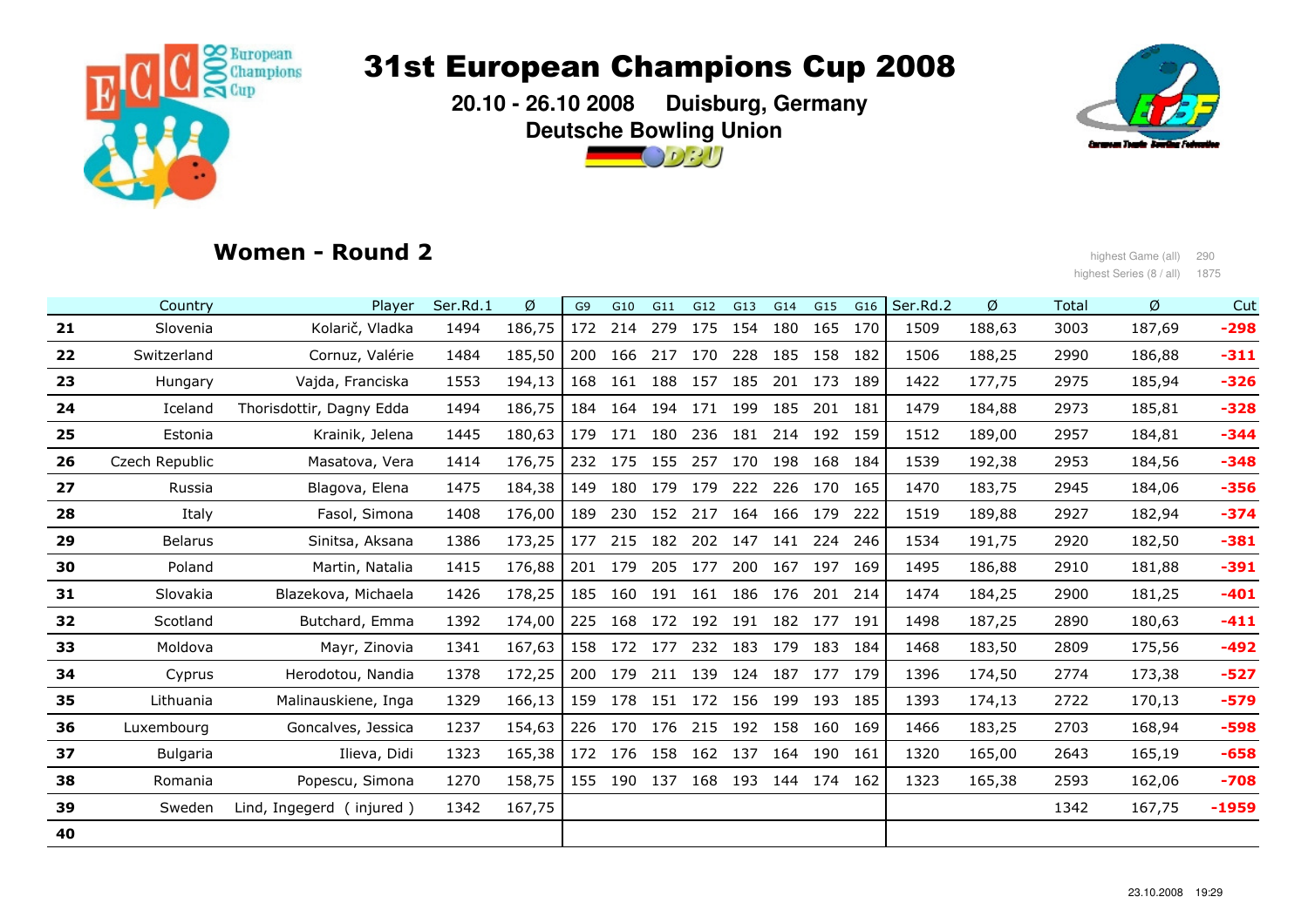

 **20.10 - 26.10 2008 Duisburg, GermanyDeutsche Bowling Union** $\bigcirc$  or  $\eta$ 



## Women - Round 3

highest Game (all) 290<br>highest Game (all) 290<br>highest Series (8 / all) 187 highest Series (8 / all) 1875

|                | Country            | Player              | Ser.Rd.1 | Ø      | Ser.Rd.2 | Ø      | G17 | G18     | G19                 | G20 | G21 | G22     | G23     | G24  | Ser Rd.3 | Ø      | Total | Ø      | Cut         |
|----------------|--------------------|---------------------|----------|--------|----------|--------|-----|---------|---------------------|-----|-----|---------|---------|------|----------|--------|-------|--------|-------------|
| $\mathbf{1}$   | England            | Glover, Zara        | 1785     | 223,13 | 1810     | 226,25 | 226 | 224     | 235                 | 215 | 214 | 183     | 206     | 236  | 1739     | 217,38 | 5334  | 222,25 | 418         |
| $\mathbf{2}$   | <b>Netherlands</b> | de Jong, Marieke    | 1797     | 224,63 | 1708     | 213,50 | 223 | 190     | 247                 | 192 | 226 | 237     | 245     | 174  | 1734     | 216,75 | 5239  | 218,29 | 323         |
| 3              | France             | Sacco, Isabelle     | 1701     | 212,63 | 1773     | 221,63 | 233 |         | 220 177             | 149 | 203 | 254     | 214     | 269  | 1719     | 214,88 | 5193  | 216,38 | 277         |
| 4              | Finland            | Pöllänen, Krista    | 1696     | 212,00 | 1875     | 234,38 | 248 | 201     | 215                 | 183 | 183 | 225     | 177     | 178  | 1610     | 201,25 | 5181  | 215,88 | 265         |
| 5              | Belgium            | Goossens, Katrien   | 1624     | 203,00 | 1680     | 210.00 | 171 | 204     | 259                 | 258 | 256 | 182     | 179     | 244  | 1753     | 219,13 | 5057  | 210,71 | 141         |
| 6              | Austria            | Groß, Ivonne        | 1505     | 188,13 | 1828     | 228,50 |     | 194 216 | 218 191             |     | 207 |         | 182 213 | 247  | 1668     | 208,50 | 5001  | 208,38 | 85          |
| $\overline{z}$ | Germany            | Luoto, Patrizia     | 1483     | 185,38 | 1630     | 203,75 |     | 228 210 | 209                 | 238 | 222 | 258 244 |         | -233 | 1842     | 230,25 | 4955  | 206,46 | 39          |
| 8              | Ukraine            | Tarasova, Olga      | 1613     | 201,63 | 1620     | 202,50 |     | 192 235 | 181 215             |     | 206 | 213 213 |         | 228  | 1683     | 210,38 | 4916  | 204,83 | $\mathbf 0$ |
| 9              | Denmark            | Brøndsted, Britt    | 1668     | 208,50 | 1594     | 199,25 | 202 | 234     | 192                 | 223 | 172 | 214     | 178     | 212  | 1627     | 203,38 | 4889  | 203,71 | $-27$       |
| 10             | Malta              | Abela, Sue          | 1662     | 207,75 | 1639     | 204,88 | 195 | 170     | 244                 | 170 | 184 | 182     | 199     | 234  | 1578     | 197.25 | 4879  | 203,29 | $-37$       |
| 11             | Greece             | Rovithaki, Natassa  | 1613     | 201,63 | 1596     | 199,50 | 267 |         | 211 174 205         |     | 195 | 178 153 |         | 163  | 1546     | 193,25 | 4755  | 198,13 | $-161$      |
| 12             | Latvia             | Zavjalova, Diana    | 1592     | 199,00 | 1713     | 214,13 |     |         | 165 162 214 160 178 |     |     |         | 219 180 | 166  | 1444     | 180,50 | 4749  | 197,88 | $-167$      |
| 13             | Norway             | Jakobsen, Renate    | 1538     | 192,25 | 1635     | 204,38 |     |         | 232 214 158         | 159 | 195 |         | 203 225 | 163  | 1549     | 193,63 | 4722  | 196,75 | $-194$      |
| 14             | Ireland            | McDermott, Amanda   | 1546     | 193,25 | 1565     | 195,63 | 257 | 182     | 180                 | 171 | 194 | 225     | 168     | 226  | 1603     | 200,38 | 4714  | 196,42 | $-202$      |
| 15             | Turkey             | Ozogluuntur, Ebru   | 1573     | 196,63 | 1502     | 187.75 | 152 | 159     | 179                 | 248 | 196 | 235 229 |         | 168  | 1566     | 195,75 | 4641  | 193,38 | $-275$      |
| 16             | South Africa       | du Pisani, Annelize | 1582     | 197,75 | 1524     | 190,50 |     | 204 155 | 223                 | 194 | 134 | 193     | 160     | 222  | 1485     | 185,63 | 4591  | 191,29 | $-325$      |
| 17             | Northern Ireland   | Black-Watson, Lynda | 1413     | 176,63 | 1606     | 200,75 | 183 | 227     | 185                 | 184 | 201 | 191     | 207     | 188  | 1566     | 195,75 | 4585  | 191,04 | $-331$      |
| 18             | Catalonia          | Torrents, Sandra    | 1468     | 183,50 | 1587     | 198,38 | 202 |         | 188 160             | 178 | 184 | 194     | 206     | 170  | 1482     | 185,25 | 4537  | 189,04 | $-379$      |
| 19             | Poland             | Martin, Natalia     | 1415     | 176,88 | 1495     | 186,88 | 247 | 210     | 184                 | 195 | 214 | 198     | 177     | 201  | 1626     | 203,25 | 4536  | 189,00 | $-380$      |
| 20             | Scotland           | Butchard, Emma      | 1392     | 174,00 | 1498     | 187,25 | 278 | 147     | 201                 | 221 | 186 |         | 180 177 | 235  | 1625     | 203,13 | 4515  | 188,13 | $-401$      |
|                |                    |                     |          |        |          |        |     |         |                     |     |     |         |         |      |          |        |       |        |             |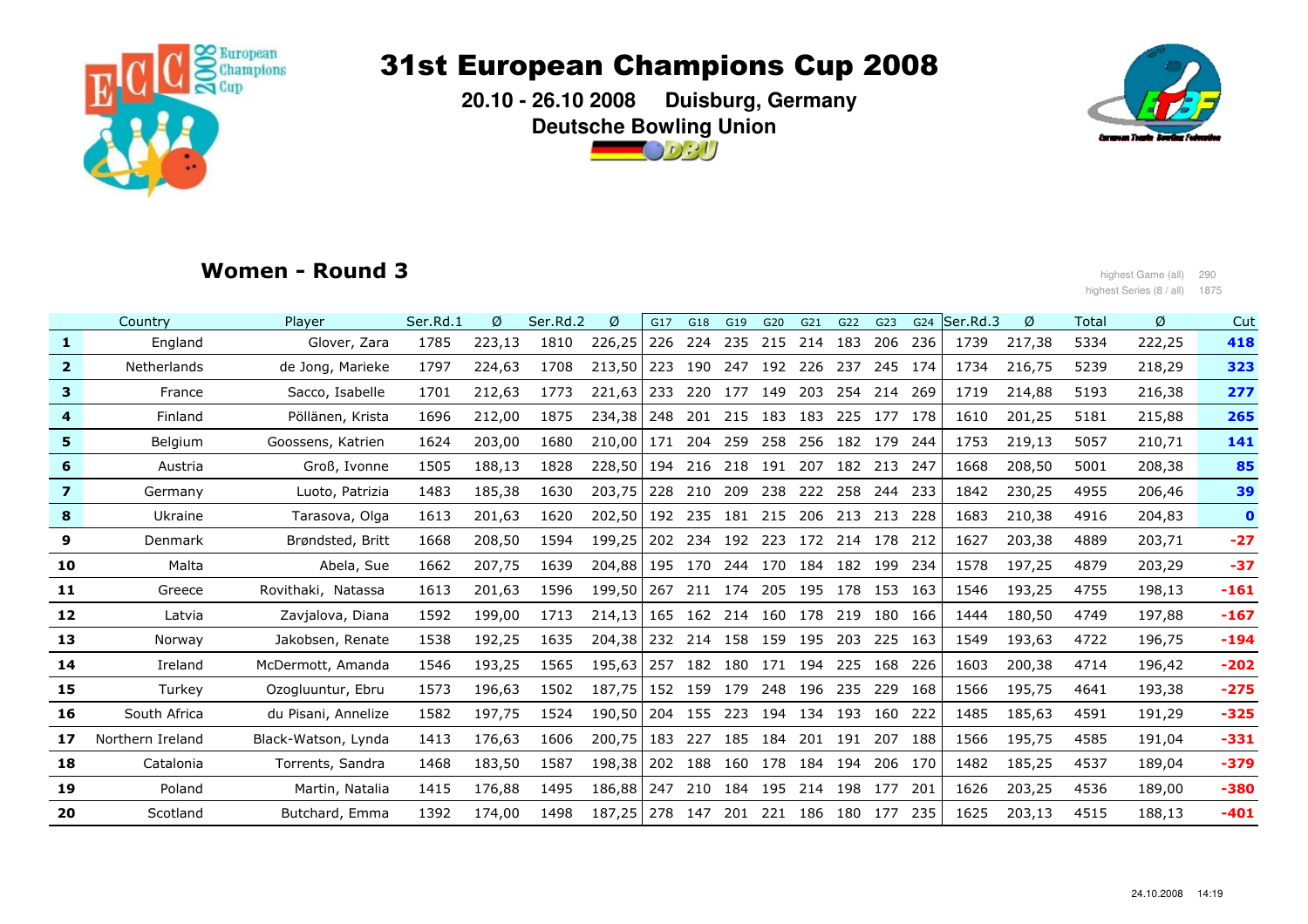

 **20.10 - 26.10 2008 Duisburg, GermanyDeutsche Bowling Union** $\bigcirc$  or  $\eta$ 



## Women - Round 3

highest Game (all) 290<br>highest Game (all) 290<br>highest Series (8 / all) 187 highest Series (8 / all) 1875

|    | Country         | Player                     | Ser.Rd.1 | Ø      | Ser.Rd.2 | Ø      | G17 | G18     | G19         | G20 | G21                             | G22         | G23             | G24 | Ser.Rd.3 | Ø      | Total | Ø      | Cut     |
|----|-----------------|----------------------------|----------|--------|----------|--------|-----|---------|-------------|-----|---------------------------------|-------------|-----------------|-----|----------|--------|-------|--------|---------|
| 21 | Switzerland     | Cornuz, Valérie            | 1484     | 185,50 | 1506     | 188,25 | 209 | 197     | 174 191     |     | 222                             | 198 160     |                 | 167 | 1518     | 189,75 | 4508  | 187,83 | $-408$  |
| 22 | Iceland         | Thorisdottir, Dagny Edda   | 1494     | 186,75 | 1479     | 184,88 | 174 | 213     | 185 180 174 |     |                                 |             | 243 163         | 198 | 1530     | 191,25 | 4503  | 187,63 | $-413$  |
| 23 | <b>Belarus</b>  | Sinitsa, Aksana            | 1386     | 173,25 | 1534     | 191.75 | 212 |         | 166 236 203 |     |                                 | 165 166 197 |                 | 205 | 1550     | 193,75 | 4470  | 186,25 | $-446$  |
| 24 | Russia          | Blagova, Elena             | 1475     | 184,38 | 1470     | 183,75 |     | 186 213 |             |     | 234 166 191 168 147             |             |                 | 215 | 1520     | 190,00 | 4465  | 186,04 | $-451$  |
| 25 | Italy           | Fasol, Simona              | 1408     | 176,00 | 1519     | 189,88 | 181 | 154     | 173 182     |     | 215                             | 180         | 209             | 228 | 1522     | 190,25 | 4449  | 185,38 | $-467$  |
| 26 | Estonia         | Krainik, Jelena            | 1445     | 180,63 | 1512     | 189,00 | 185 |         | 240 149 183 |     |                                 |             | 205 191 161 171 |     | 1485     | 185,63 | 4442  | 185,08 | $-474$  |
| 27 | Guernsey        | Hurford, Lauren            | 1566     | 195,75 | 1463     | 182,88 | 135 |         |             |     | 175 190 163 194 137 183         |             |                 | 202 | 1379     | 172,38 | 4408  | 183,67 | $-508$  |
| 28 | Slovenia        | Kolarič, Vladka            | 1494     | 186,75 | 1509     | 188,63 |     |         |             |     | 214 145 180 191 169 156 147     |             |                 | 202 | 1404     | 175,50 | 4407  | 183,63 | $-509$  |
| 29 | Hungary         | Vajda, Franciska           | 1553     | 194,13 | 1422     | 177,75 | 245 |         |             |     | 170 167 145 195 178 161 159     |             |                 |     | 1420     | 177,50 | 4395  | 183,13 | $-521$  |
| 30 | Israel          | Mizrahi, Sara              | 1552     | 194,00 | 1496     | 187,00 | 154 | 160     | 181 189     |     |                                 |             | 153 166 160     | 178 | 1341     | 167,63 | 4389  | 182,88 | $-527$  |
| 31 | Slovakia        | Blazekova, Michaela        | 1426     | 178,25 | 1474     | 184,25 | 191 |         |             |     | 162 181 178 171 208 187         |             |                 | 178 | 1456     | 182,00 | 4356  | 181,50 | $-560$  |
| 32 | Czech Republic  | Masatova, Vera             | 1414     | 176.75 | 1539     | 192,38 |     |         |             |     | 120 154 175 192 205 175 171 140 |             |                 |     | 1332     | 166,50 | 4285  | 178,54 | $-631$  |
| 33 | Moldova         | Mayr, Zinovia              | 1341     | 167,63 | 1468     | 183,50 |     |         |             |     | 202 176 135 169 166 200 194 180 |             |                 |     | 1422     | 177,75 | 4231  | 176,29 | $-685$  |
| 34 | Lithuania       | Malinauskiene, Inga        | 1329     | 166,13 | 1393     | 174.13 |     | 183 179 |             |     | 169 192 187 164 158 168         |             |                 |     | 1400     | 175,00 | 4122  | 171,75 | $-794$  |
| 35 | Cyprus          | Herodotou, Nandia          | 1378     | 172,25 | 1396     | 174,50 | 125 | 155     |             |     | 205 188 156 184 158             |             |                 | 162 | 1333     | 166,63 | 4107  | 171,13 | $-809$  |
| 36 | <b>Bulgaria</b> | Ilieva, Didi               | 1323     | 165,38 | 1320     | 165,00 | 180 | 138     | 166 170     |     |                                 | 160 149     | 202             | 148 | 1313     | 164,13 | 3956  | 164,83 | $-960$  |
| 37 | Luxembourg      | Goncalves, Jessica         | 1237     | 154,63 | 1466     | 183,25 |     |         |             |     | 196 212 155 124 115 163 140     |             |                 | 145 | 1250     | 156,25 | 3953  | 164,71 | $-963$  |
| 38 | Romania         | Popescu, Simona            | 1270     | 158,75 | 1323     | 165,38 | 128 | 183     |             |     | 194 152 144                     |             | 188 181         | 148 | 1318     | 164,75 | 3911  | 162,96 | $-1005$ |
| 39 | Sweden          | Lind, Ingegerd<br>injured) | 1342     | 167,75 |          |        |     |         |             |     |                                 |             |                 |     |          |        | 1342  | 167,75 | $-3574$ |
| 40 |                 |                            |          |        |          |        |     |         |             |     |                                 |             |                 |     |          |        |       |        |         |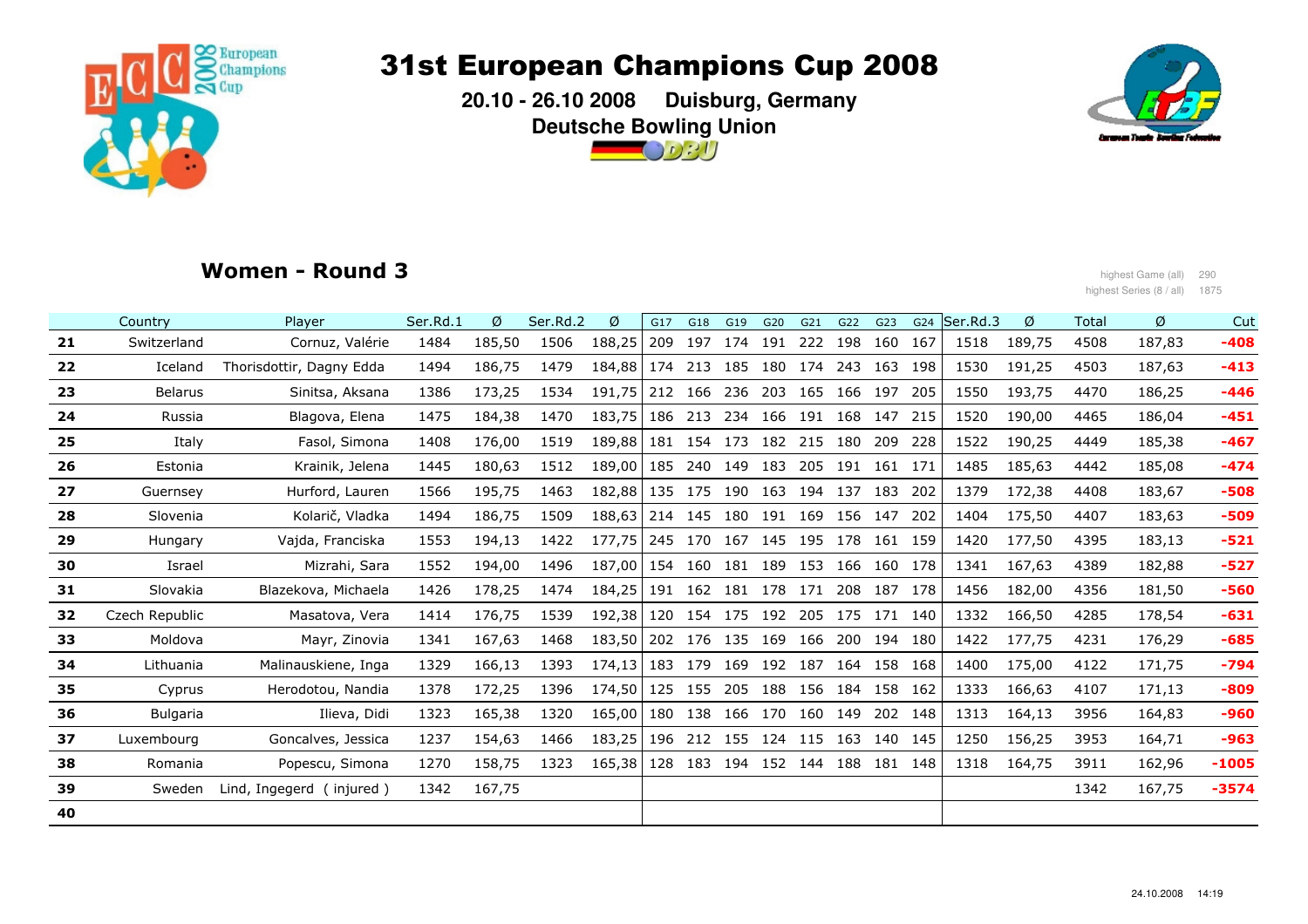

 **20.10 - 26.10 2008 Duisburg, Germany Deutsche Bowling Union**



### Women - Round 1-3

| highest Series (8)<br>Rd.<br>Ø<br>Country<br>Player<br>G1<br>G <sub>2</sub><br>G <sub>3</sub><br>G4<br>G5<br>G <sub>6</sub><br>G7<br>Summe<br>Total<br>Ø<br>Cut<br>G8<br>R1<br>217<br>181<br>218<br>258<br>197<br>249<br>220<br>245<br>1785<br>223,13<br>1785<br>223,13<br>1<br><b>England</b><br>Glover, Zara<br>R <sub>2</sub><br>269<br>247<br>222<br>207<br>226<br>192<br>201<br>246<br>1810<br>226,25<br>3595<br>224,69<br>R <sub>3</sub><br>224<br>235<br>215<br>214<br>183<br>206<br>236<br>217,38<br>5334<br>222,25<br>226<br>1739<br>418<br>234<br>R1<br>196<br>235<br>233<br>181<br>246<br>248<br>224<br>1797<br>224,63<br>1797<br>224,63<br>$\overline{\mathbf{2}}$<br><b>Netherlands</b><br>de Jong, Marieke<br>202<br>204<br>3505<br>R <sub>2</sub><br>258<br>241<br>236<br>195<br>210<br>162<br>1708<br>213,50<br>219,06<br>5239<br>323<br>R <sub>3</sub><br>223<br>190<br>192<br>226<br>237<br>245<br>174<br>1734<br>216,75<br>218,29<br>247<br>R1<br>222<br>176<br>177<br>215<br>228<br>244<br>204<br>235<br>1701<br>212,63<br>1701<br>212,63<br>з<br>Sacco, Isabelle<br><b>France</b><br>R <sub>2</sub><br>258<br>227<br>184<br>266<br>223<br>179<br>234<br>202<br>3474<br>217,13<br>1773<br>221,63<br>R <sub>3</sub><br>233<br>220<br>177<br>149<br>203<br>254<br>214<br>269<br>1719<br>214,88<br>5193<br>216,38<br>277<br>257<br>R1<br>188<br>179<br>217<br>214<br>196<br>212 233<br>1696<br>212,00<br>1696<br>212,00<br>4<br>Finland<br>Pöllänen, Krista<br>217<br>R <sub>2</sub><br>228<br>246<br>226<br>259<br>247<br>206<br>246<br>1875<br>234,38<br>3571<br>223,19<br>201<br>215 183<br>183<br>225 177<br>178<br>R <sub>3</sub><br>248<br>1610<br>201,25<br>5181<br>215,88<br>265<br>R1<br>219<br>229<br>179<br>194<br>182<br>218<br>212<br>191<br>1624<br>203,00<br>1624<br>203,00<br>5<br>Belgium<br>Goossens, Katrien<br>R <sub>2</sub><br>259<br>216<br>221<br>184<br>213<br>182<br>192<br>213<br>1680<br>210,00<br>3304<br>206,50<br>R <sub>3</sub><br>204<br>259<br>258<br>256<br>182 179<br>171<br>244<br>1753<br>219,13<br>5057<br>141<br>210,71<br>R1<br>152<br>182<br>212<br>211<br>180<br>183<br>194<br>191<br>1505<br>188,13<br>1505<br>188,13<br>6<br>Austria<br>Groß, Ivonne<br>230<br>205<br>198<br>247<br>248<br>238<br>258<br>3333<br>R <sub>2</sub><br>204<br>1828<br>228,50<br>208,31<br>R <sub>3</sub><br>194<br>216<br>218<br>191<br>207<br>182<br>213<br>247<br>208,50<br>5001<br>208,38<br>85<br>1668<br>R1<br>169<br>161<br>164<br>212<br>225<br>215<br>165<br>1483<br>185,38<br>1483<br>185,38<br>172<br>7<br>Luoto, Patrizia<br>220<br>Germany<br>R <sub>2</sub><br>170<br>194<br>235<br>193<br>219 166<br>233<br>1630<br>203,75<br>3113<br>194,56<br>R <sub>3</sub><br>228<br>210<br>209<br>238<br>222<br>258<br>244<br>233<br>1842<br>230,25<br>39<br>4955<br>206,46<br>142<br>131<br>156<br>279<br>R1<br>236<br>199<br>180<br>290<br>1613<br>201,63<br>1613<br>201,63<br>8<br>Ukraine<br>Tarasova, Olga<br>184<br>193<br>177<br>226<br>216<br>211<br>194<br>219<br>1620<br>202,50<br>R <sub>2</sub><br>3233<br>202,06<br>R <sub>3</sub><br>192<br>235<br>181<br>215<br>206<br>213<br>213<br>228<br>1683<br>210,38<br>4916<br>204,83<br>$\mathbf 0$<br>R1<br>191<br>182<br>235<br>200<br>199<br>226<br>200<br>235<br>208,50<br>1668<br>208,50<br>1668<br>9<br>Denmark<br><b>Brøndsted, Britt</b><br>181<br>227<br>151<br>215<br>R <sub>2</sub><br>222<br>181<br>196<br>221<br>1594<br>199,25<br>3262<br>203,88<br>R <sub>3</sub><br>202<br>234<br>192<br>223<br>214<br>212<br>$-27$<br>172<br>178<br>1627<br>203,38<br>4889<br>203,71<br>207,75<br>204<br>199<br>211 231 191 185 185<br>256<br>1662<br>1662<br>207,75<br>R1<br>10<br>Malta<br>Abela, Sue<br>233<br>214<br>204,88<br>R <sub>2</sub><br>158<br>189<br>217<br>191<br>204<br>233<br>1639<br>3301<br>206,31<br>195 170 244 170 184 182 199<br>R <sub>3</sub><br>234<br>1578<br>197,25<br>4879<br>203,29<br>$-37$<br>254 196 212 213 212<br>R1<br>189<br>188<br>149<br>201,63<br>1613<br>1613<br>201,63<br>11<br>Greece<br>Rovithaki, Natassa<br>256<br>192 191 192<br>R <sub>2</sub><br>160<br>224<br>234<br>147<br>1596<br>199,50<br>3209<br>200,56<br>R <sub>3</sub><br>211 174<br>205 195 178 153 163<br>1546<br>193,25<br>4755<br>267<br>198,13<br>-161<br>R1<br>159<br>200<br>161 197<br>248<br>246<br>216<br>1592<br>199,00<br>165<br>1592<br>199,00<br>12<br>Latvia<br>Zavjalova, Diana<br>244<br>247<br>214<br>164<br>158<br>268<br>216<br>202<br>1713<br>214,13<br>3305<br>206,56<br>R <sub>2</sub><br>160<br>219<br>4749<br>197,88<br>R3<br>165<br>162<br>214<br>178<br>180<br>166<br>1444<br>180,50<br>-167<br>R1<br>157<br>180<br>211 193 191 171 199<br>236<br>1538<br>192,25<br>192,25<br>1538<br>13<br>Jakobsen, Renate<br>Norway<br>R <sub>2</sub><br>181<br>214<br>180<br>191<br>158<br>244<br>246<br>221<br>1635<br>204,38<br>3173<br>198,31<br>4722<br>196,75<br>R <sub>3</sub><br>232 214 158 159 195<br>203 225<br>163<br>193,63<br>$-194$<br>1549<br>182 175<br>R1<br>209<br>211 137<br>204<br>207<br>221<br>193,25<br>1546<br>1546<br>193,25<br>Ireland<br>14<br><b>McDermott, Amanda</b><br>151<br>205<br>208<br>267<br>183<br>176<br>205<br>170<br>1565<br>195,63<br>3111<br>194,44<br>R <sub>2</sub><br>4714<br>R <sub>3</sub><br>257<br>182<br>180<br>171<br>194<br>225<br>168<br>226<br>1603<br>200,38<br>196,42<br>-202 |  | Women - Round 1-3 |  |  |  |  |  |  | highest Game | 290<br>1875 |
|---------------------------------------------------------------------------------------------------------------------------------------------------------------------------------------------------------------------------------------------------------------------------------------------------------------------------------------------------------------------------------------------------------------------------------------------------------------------------------------------------------------------------------------------------------------------------------------------------------------------------------------------------------------------------------------------------------------------------------------------------------------------------------------------------------------------------------------------------------------------------------------------------------------------------------------------------------------------------------------------------------------------------------------------------------------------------------------------------------------------------------------------------------------------------------------------------------------------------------------------------------------------------------------------------------------------------------------------------------------------------------------------------------------------------------------------------------------------------------------------------------------------------------------------------------------------------------------------------------------------------------------------------------------------------------------------------------------------------------------------------------------------------------------------------------------------------------------------------------------------------------------------------------------------------------------------------------------------------------------------------------------------------------------------------------------------------------------------------------------------------------------------------------------------------------------------------------------------------------------------------------------------------------------------------------------------------------------------------------------------------------------------------------------------------------------------------------------------------------------------------------------------------------------------------------------------------------------------------------------------------------------------------------------------------------------------------------------------------------------------------------------------------------------------------------------------------------------------------------------------------------------------------------------------------------------------------------------------------------------------------------------------------------------------------------------------------------------------------------------------------------------------------------------------------------------------------------------------------------------------------------------------------------------------------------------------------------------------------------------------------------------------------------------------------------------------------------------------------------------------------------------------------------------------------------------------------------------------------------------------------------------------------------------------------------------------------------------------------------------------------------------------------------------------------------------------------------------------------------------------------------------------------------------------------------------------------------------------------------------------------------------------------------------------------------------------------------------------------------------------------------------------------------------------------------------------------------------------------------------------------------------------------------------------------------------------------------------------------------------------------------------------------------------------------------------------------------------------------------------------------------------------------------------------------------------------------------------------------------------------------------------------------------------------------------------------------------------------------------------------------------------------------------------------------------------------------------------------------------------------------------------------------------------------------------------------------------------------------------------------------------------------------------------------------------------------------------------------------------------------------------------------------------------------------------------------------------------------------------------------------------------------------------------------------------------------------------------------------------------------|--|-------------------|--|--|--|--|--|--|--------------|-------------|
|                                                                                                                                                                                                                                                                                                                                                                                                                                                                                                                                                                                                                                                                                                                                                                                                                                                                                                                                                                                                                                                                                                                                                                                                                                                                                                                                                                                                                                                                                                                                                                                                                                                                                                                                                                                                                                                                                                                                                                                                                                                                                                                                                                                                                                                                                                                                                                                                                                                                                                                                                                                                                                                                                                                                                                                                                                                                                                                                                                                                                                                                                                                                                                                                                                                                                                                                                                                                                                                                                                                                                                                                                                                                                                                                                                                                                                                                                                                                                                                                                                                                                                                                                                                                                                                                                                                                                                                                                                                                                                                                                                                                                                                                                                                                                                                                                                                                                                                                                                                                                                                                                                                                                                                                                                                                                                                                                                     |  |                   |  |  |  |  |  |  |              |             |
|                                                                                                                                                                                                                                                                                                                                                                                                                                                                                                                                                                                                                                                                                                                                                                                                                                                                                                                                                                                                                                                                                                                                                                                                                                                                                                                                                                                                                                                                                                                                                                                                                                                                                                                                                                                                                                                                                                                                                                                                                                                                                                                                                                                                                                                                                                                                                                                                                                                                                                                                                                                                                                                                                                                                                                                                                                                                                                                                                                                                                                                                                                                                                                                                                                                                                                                                                                                                                                                                                                                                                                                                                                                                                                                                                                                                                                                                                                                                                                                                                                                                                                                                                                                                                                                                                                                                                                                                                                                                                                                                                                                                                                                                                                                                                                                                                                                                                                                                                                                                                                                                                                                                                                                                                                                                                                                                                                     |  |                   |  |  |  |  |  |  |              |             |
|                                                                                                                                                                                                                                                                                                                                                                                                                                                                                                                                                                                                                                                                                                                                                                                                                                                                                                                                                                                                                                                                                                                                                                                                                                                                                                                                                                                                                                                                                                                                                                                                                                                                                                                                                                                                                                                                                                                                                                                                                                                                                                                                                                                                                                                                                                                                                                                                                                                                                                                                                                                                                                                                                                                                                                                                                                                                                                                                                                                                                                                                                                                                                                                                                                                                                                                                                                                                                                                                                                                                                                                                                                                                                                                                                                                                                                                                                                                                                                                                                                                                                                                                                                                                                                                                                                                                                                                                                                                                                                                                                                                                                                                                                                                                                                                                                                                                                                                                                                                                                                                                                                                                                                                                                                                                                                                                                                     |  |                   |  |  |  |  |  |  |              |             |
|                                                                                                                                                                                                                                                                                                                                                                                                                                                                                                                                                                                                                                                                                                                                                                                                                                                                                                                                                                                                                                                                                                                                                                                                                                                                                                                                                                                                                                                                                                                                                                                                                                                                                                                                                                                                                                                                                                                                                                                                                                                                                                                                                                                                                                                                                                                                                                                                                                                                                                                                                                                                                                                                                                                                                                                                                                                                                                                                                                                                                                                                                                                                                                                                                                                                                                                                                                                                                                                                                                                                                                                                                                                                                                                                                                                                                                                                                                                                                                                                                                                                                                                                                                                                                                                                                                                                                                                                                                                                                                                                                                                                                                                                                                                                                                                                                                                                                                                                                                                                                                                                                                                                                                                                                                                                                                                                                                     |  |                   |  |  |  |  |  |  |              |             |
|                                                                                                                                                                                                                                                                                                                                                                                                                                                                                                                                                                                                                                                                                                                                                                                                                                                                                                                                                                                                                                                                                                                                                                                                                                                                                                                                                                                                                                                                                                                                                                                                                                                                                                                                                                                                                                                                                                                                                                                                                                                                                                                                                                                                                                                                                                                                                                                                                                                                                                                                                                                                                                                                                                                                                                                                                                                                                                                                                                                                                                                                                                                                                                                                                                                                                                                                                                                                                                                                                                                                                                                                                                                                                                                                                                                                                                                                                                                                                                                                                                                                                                                                                                                                                                                                                                                                                                                                                                                                                                                                                                                                                                                                                                                                                                                                                                                                                                                                                                                                                                                                                                                                                                                                                                                                                                                                                                     |  |                   |  |  |  |  |  |  |              |             |
|                                                                                                                                                                                                                                                                                                                                                                                                                                                                                                                                                                                                                                                                                                                                                                                                                                                                                                                                                                                                                                                                                                                                                                                                                                                                                                                                                                                                                                                                                                                                                                                                                                                                                                                                                                                                                                                                                                                                                                                                                                                                                                                                                                                                                                                                                                                                                                                                                                                                                                                                                                                                                                                                                                                                                                                                                                                                                                                                                                                                                                                                                                                                                                                                                                                                                                                                                                                                                                                                                                                                                                                                                                                                                                                                                                                                                                                                                                                                                                                                                                                                                                                                                                                                                                                                                                                                                                                                                                                                                                                                                                                                                                                                                                                                                                                                                                                                                                                                                                                                                                                                                                                                                                                                                                                                                                                                                                     |  |                   |  |  |  |  |  |  |              |             |
|                                                                                                                                                                                                                                                                                                                                                                                                                                                                                                                                                                                                                                                                                                                                                                                                                                                                                                                                                                                                                                                                                                                                                                                                                                                                                                                                                                                                                                                                                                                                                                                                                                                                                                                                                                                                                                                                                                                                                                                                                                                                                                                                                                                                                                                                                                                                                                                                                                                                                                                                                                                                                                                                                                                                                                                                                                                                                                                                                                                                                                                                                                                                                                                                                                                                                                                                                                                                                                                                                                                                                                                                                                                                                                                                                                                                                                                                                                                                                                                                                                                                                                                                                                                                                                                                                                                                                                                                                                                                                                                                                                                                                                                                                                                                                                                                                                                                                                                                                                                                                                                                                                                                                                                                                                                                                                                                                                     |  |                   |  |  |  |  |  |  |              |             |
|                                                                                                                                                                                                                                                                                                                                                                                                                                                                                                                                                                                                                                                                                                                                                                                                                                                                                                                                                                                                                                                                                                                                                                                                                                                                                                                                                                                                                                                                                                                                                                                                                                                                                                                                                                                                                                                                                                                                                                                                                                                                                                                                                                                                                                                                                                                                                                                                                                                                                                                                                                                                                                                                                                                                                                                                                                                                                                                                                                                                                                                                                                                                                                                                                                                                                                                                                                                                                                                                                                                                                                                                                                                                                                                                                                                                                                                                                                                                                                                                                                                                                                                                                                                                                                                                                                                                                                                                                                                                                                                                                                                                                                                                                                                                                                                                                                                                                                                                                                                                                                                                                                                                                                                                                                                                                                                                                                     |  |                   |  |  |  |  |  |  |              |             |
|                                                                                                                                                                                                                                                                                                                                                                                                                                                                                                                                                                                                                                                                                                                                                                                                                                                                                                                                                                                                                                                                                                                                                                                                                                                                                                                                                                                                                                                                                                                                                                                                                                                                                                                                                                                                                                                                                                                                                                                                                                                                                                                                                                                                                                                                                                                                                                                                                                                                                                                                                                                                                                                                                                                                                                                                                                                                                                                                                                                                                                                                                                                                                                                                                                                                                                                                                                                                                                                                                                                                                                                                                                                                                                                                                                                                                                                                                                                                                                                                                                                                                                                                                                                                                                                                                                                                                                                                                                                                                                                                                                                                                                                                                                                                                                                                                                                                                                                                                                                                                                                                                                                                                                                                                                                                                                                                                                     |  |                   |  |  |  |  |  |  |              |             |
|                                                                                                                                                                                                                                                                                                                                                                                                                                                                                                                                                                                                                                                                                                                                                                                                                                                                                                                                                                                                                                                                                                                                                                                                                                                                                                                                                                                                                                                                                                                                                                                                                                                                                                                                                                                                                                                                                                                                                                                                                                                                                                                                                                                                                                                                                                                                                                                                                                                                                                                                                                                                                                                                                                                                                                                                                                                                                                                                                                                                                                                                                                                                                                                                                                                                                                                                                                                                                                                                                                                                                                                                                                                                                                                                                                                                                                                                                                                                                                                                                                                                                                                                                                                                                                                                                                                                                                                                                                                                                                                                                                                                                                                                                                                                                                                                                                                                                                                                                                                                                                                                                                                                                                                                                                                                                                                                                                     |  |                   |  |  |  |  |  |  |              |             |
|                                                                                                                                                                                                                                                                                                                                                                                                                                                                                                                                                                                                                                                                                                                                                                                                                                                                                                                                                                                                                                                                                                                                                                                                                                                                                                                                                                                                                                                                                                                                                                                                                                                                                                                                                                                                                                                                                                                                                                                                                                                                                                                                                                                                                                                                                                                                                                                                                                                                                                                                                                                                                                                                                                                                                                                                                                                                                                                                                                                                                                                                                                                                                                                                                                                                                                                                                                                                                                                                                                                                                                                                                                                                                                                                                                                                                                                                                                                                                                                                                                                                                                                                                                                                                                                                                                                                                                                                                                                                                                                                                                                                                                                                                                                                                                                                                                                                                                                                                                                                                                                                                                                                                                                                                                                                                                                                                                     |  |                   |  |  |  |  |  |  |              |             |
|                                                                                                                                                                                                                                                                                                                                                                                                                                                                                                                                                                                                                                                                                                                                                                                                                                                                                                                                                                                                                                                                                                                                                                                                                                                                                                                                                                                                                                                                                                                                                                                                                                                                                                                                                                                                                                                                                                                                                                                                                                                                                                                                                                                                                                                                                                                                                                                                                                                                                                                                                                                                                                                                                                                                                                                                                                                                                                                                                                                                                                                                                                                                                                                                                                                                                                                                                                                                                                                                                                                                                                                                                                                                                                                                                                                                                                                                                                                                                                                                                                                                                                                                                                                                                                                                                                                                                                                                                                                                                                                                                                                                                                                                                                                                                                                                                                                                                                                                                                                                                                                                                                                                                                                                                                                                                                                                                                     |  |                   |  |  |  |  |  |  |              |             |
|                                                                                                                                                                                                                                                                                                                                                                                                                                                                                                                                                                                                                                                                                                                                                                                                                                                                                                                                                                                                                                                                                                                                                                                                                                                                                                                                                                                                                                                                                                                                                                                                                                                                                                                                                                                                                                                                                                                                                                                                                                                                                                                                                                                                                                                                                                                                                                                                                                                                                                                                                                                                                                                                                                                                                                                                                                                                                                                                                                                                                                                                                                                                                                                                                                                                                                                                                                                                                                                                                                                                                                                                                                                                                                                                                                                                                                                                                                                                                                                                                                                                                                                                                                                                                                                                                                                                                                                                                                                                                                                                                                                                                                                                                                                                                                                                                                                                                                                                                                                                                                                                                                                                                                                                                                                                                                                                                                     |  |                   |  |  |  |  |  |  |              |             |
|                                                                                                                                                                                                                                                                                                                                                                                                                                                                                                                                                                                                                                                                                                                                                                                                                                                                                                                                                                                                                                                                                                                                                                                                                                                                                                                                                                                                                                                                                                                                                                                                                                                                                                                                                                                                                                                                                                                                                                                                                                                                                                                                                                                                                                                                                                                                                                                                                                                                                                                                                                                                                                                                                                                                                                                                                                                                                                                                                                                                                                                                                                                                                                                                                                                                                                                                                                                                                                                                                                                                                                                                                                                                                                                                                                                                                                                                                                                                                                                                                                                                                                                                                                                                                                                                                                                                                                                                                                                                                                                                                                                                                                                                                                                                                                                                                                                                                                                                                                                                                                                                                                                                                                                                                                                                                                                                                                     |  |                   |  |  |  |  |  |  |              |             |
|                                                                                                                                                                                                                                                                                                                                                                                                                                                                                                                                                                                                                                                                                                                                                                                                                                                                                                                                                                                                                                                                                                                                                                                                                                                                                                                                                                                                                                                                                                                                                                                                                                                                                                                                                                                                                                                                                                                                                                                                                                                                                                                                                                                                                                                                                                                                                                                                                                                                                                                                                                                                                                                                                                                                                                                                                                                                                                                                                                                                                                                                                                                                                                                                                                                                                                                                                                                                                                                                                                                                                                                                                                                                                                                                                                                                                                                                                                                                                                                                                                                                                                                                                                                                                                                                                                                                                                                                                                                                                                                                                                                                                                                                                                                                                                                                                                                                                                                                                                                                                                                                                                                                                                                                                                                                                                                                                                     |  |                   |  |  |  |  |  |  |              |             |
|                                                                                                                                                                                                                                                                                                                                                                                                                                                                                                                                                                                                                                                                                                                                                                                                                                                                                                                                                                                                                                                                                                                                                                                                                                                                                                                                                                                                                                                                                                                                                                                                                                                                                                                                                                                                                                                                                                                                                                                                                                                                                                                                                                                                                                                                                                                                                                                                                                                                                                                                                                                                                                                                                                                                                                                                                                                                                                                                                                                                                                                                                                                                                                                                                                                                                                                                                                                                                                                                                                                                                                                                                                                                                                                                                                                                                                                                                                                                                                                                                                                                                                                                                                                                                                                                                                                                                                                                                                                                                                                                                                                                                                                                                                                                                                                                                                                                                                                                                                                                                                                                                                                                                                                                                                                                                                                                                                     |  |                   |  |  |  |  |  |  |              |             |
|                                                                                                                                                                                                                                                                                                                                                                                                                                                                                                                                                                                                                                                                                                                                                                                                                                                                                                                                                                                                                                                                                                                                                                                                                                                                                                                                                                                                                                                                                                                                                                                                                                                                                                                                                                                                                                                                                                                                                                                                                                                                                                                                                                                                                                                                                                                                                                                                                                                                                                                                                                                                                                                                                                                                                                                                                                                                                                                                                                                                                                                                                                                                                                                                                                                                                                                                                                                                                                                                                                                                                                                                                                                                                                                                                                                                                                                                                                                                                                                                                                                                                                                                                                                                                                                                                                                                                                                                                                                                                                                                                                                                                                                                                                                                                                                                                                                                                                                                                                                                                                                                                                                                                                                                                                                                                                                                                                     |  |                   |  |  |  |  |  |  |              |             |
|                                                                                                                                                                                                                                                                                                                                                                                                                                                                                                                                                                                                                                                                                                                                                                                                                                                                                                                                                                                                                                                                                                                                                                                                                                                                                                                                                                                                                                                                                                                                                                                                                                                                                                                                                                                                                                                                                                                                                                                                                                                                                                                                                                                                                                                                                                                                                                                                                                                                                                                                                                                                                                                                                                                                                                                                                                                                                                                                                                                                                                                                                                                                                                                                                                                                                                                                                                                                                                                                                                                                                                                                                                                                                                                                                                                                                                                                                                                                                                                                                                                                                                                                                                                                                                                                                                                                                                                                                                                                                                                                                                                                                                                                                                                                                                                                                                                                                                                                                                                                                                                                                                                                                                                                                                                                                                                                                                     |  |                   |  |  |  |  |  |  |              |             |
|                                                                                                                                                                                                                                                                                                                                                                                                                                                                                                                                                                                                                                                                                                                                                                                                                                                                                                                                                                                                                                                                                                                                                                                                                                                                                                                                                                                                                                                                                                                                                                                                                                                                                                                                                                                                                                                                                                                                                                                                                                                                                                                                                                                                                                                                                                                                                                                                                                                                                                                                                                                                                                                                                                                                                                                                                                                                                                                                                                                                                                                                                                                                                                                                                                                                                                                                                                                                                                                                                                                                                                                                                                                                                                                                                                                                                                                                                                                                                                                                                                                                                                                                                                                                                                                                                                                                                                                                                                                                                                                                                                                                                                                                                                                                                                                                                                                                                                                                                                                                                                                                                                                                                                                                                                                                                                                                                                     |  |                   |  |  |  |  |  |  |              |             |
|                                                                                                                                                                                                                                                                                                                                                                                                                                                                                                                                                                                                                                                                                                                                                                                                                                                                                                                                                                                                                                                                                                                                                                                                                                                                                                                                                                                                                                                                                                                                                                                                                                                                                                                                                                                                                                                                                                                                                                                                                                                                                                                                                                                                                                                                                                                                                                                                                                                                                                                                                                                                                                                                                                                                                                                                                                                                                                                                                                                                                                                                                                                                                                                                                                                                                                                                                                                                                                                                                                                                                                                                                                                                                                                                                                                                                                                                                                                                                                                                                                                                                                                                                                                                                                                                                                                                                                                                                                                                                                                                                                                                                                                                                                                                                                                                                                                                                                                                                                                                                                                                                                                                                                                                                                                                                                                                                                     |  |                   |  |  |  |  |  |  |              |             |
|                                                                                                                                                                                                                                                                                                                                                                                                                                                                                                                                                                                                                                                                                                                                                                                                                                                                                                                                                                                                                                                                                                                                                                                                                                                                                                                                                                                                                                                                                                                                                                                                                                                                                                                                                                                                                                                                                                                                                                                                                                                                                                                                                                                                                                                                                                                                                                                                                                                                                                                                                                                                                                                                                                                                                                                                                                                                                                                                                                                                                                                                                                                                                                                                                                                                                                                                                                                                                                                                                                                                                                                                                                                                                                                                                                                                                                                                                                                                                                                                                                                                                                                                                                                                                                                                                                                                                                                                                                                                                                                                                                                                                                                                                                                                                                                                                                                                                                                                                                                                                                                                                                                                                                                                                                                                                                                                                                     |  |                   |  |  |  |  |  |  |              |             |
|                                                                                                                                                                                                                                                                                                                                                                                                                                                                                                                                                                                                                                                                                                                                                                                                                                                                                                                                                                                                                                                                                                                                                                                                                                                                                                                                                                                                                                                                                                                                                                                                                                                                                                                                                                                                                                                                                                                                                                                                                                                                                                                                                                                                                                                                                                                                                                                                                                                                                                                                                                                                                                                                                                                                                                                                                                                                                                                                                                                                                                                                                                                                                                                                                                                                                                                                                                                                                                                                                                                                                                                                                                                                                                                                                                                                                                                                                                                                                                                                                                                                                                                                                                                                                                                                                                                                                                                                                                                                                                                                                                                                                                                                                                                                                                                                                                                                                                                                                                                                                                                                                                                                                                                                                                                                                                                                                                     |  |                   |  |  |  |  |  |  |              |             |
|                                                                                                                                                                                                                                                                                                                                                                                                                                                                                                                                                                                                                                                                                                                                                                                                                                                                                                                                                                                                                                                                                                                                                                                                                                                                                                                                                                                                                                                                                                                                                                                                                                                                                                                                                                                                                                                                                                                                                                                                                                                                                                                                                                                                                                                                                                                                                                                                                                                                                                                                                                                                                                                                                                                                                                                                                                                                                                                                                                                                                                                                                                                                                                                                                                                                                                                                                                                                                                                                                                                                                                                                                                                                                                                                                                                                                                                                                                                                                                                                                                                                                                                                                                                                                                                                                                                                                                                                                                                                                                                                                                                                                                                                                                                                                                                                                                                                                                                                                                                                                                                                                                                                                                                                                                                                                                                                                                     |  |                   |  |  |  |  |  |  |              |             |
|                                                                                                                                                                                                                                                                                                                                                                                                                                                                                                                                                                                                                                                                                                                                                                                                                                                                                                                                                                                                                                                                                                                                                                                                                                                                                                                                                                                                                                                                                                                                                                                                                                                                                                                                                                                                                                                                                                                                                                                                                                                                                                                                                                                                                                                                                                                                                                                                                                                                                                                                                                                                                                                                                                                                                                                                                                                                                                                                                                                                                                                                                                                                                                                                                                                                                                                                                                                                                                                                                                                                                                                                                                                                                                                                                                                                                                                                                                                                                                                                                                                                                                                                                                                                                                                                                                                                                                                                                                                                                                                                                                                                                                                                                                                                                                                                                                                                                                                                                                                                                                                                                                                                                                                                                                                                                                                                                                     |  |                   |  |  |  |  |  |  |              |             |
|                                                                                                                                                                                                                                                                                                                                                                                                                                                                                                                                                                                                                                                                                                                                                                                                                                                                                                                                                                                                                                                                                                                                                                                                                                                                                                                                                                                                                                                                                                                                                                                                                                                                                                                                                                                                                                                                                                                                                                                                                                                                                                                                                                                                                                                                                                                                                                                                                                                                                                                                                                                                                                                                                                                                                                                                                                                                                                                                                                                                                                                                                                                                                                                                                                                                                                                                                                                                                                                                                                                                                                                                                                                                                                                                                                                                                                                                                                                                                                                                                                                                                                                                                                                                                                                                                                                                                                                                                                                                                                                                                                                                                                                                                                                                                                                                                                                                                                                                                                                                                                                                                                                                                                                                                                                                                                                                                                     |  |                   |  |  |  |  |  |  |              |             |
|                                                                                                                                                                                                                                                                                                                                                                                                                                                                                                                                                                                                                                                                                                                                                                                                                                                                                                                                                                                                                                                                                                                                                                                                                                                                                                                                                                                                                                                                                                                                                                                                                                                                                                                                                                                                                                                                                                                                                                                                                                                                                                                                                                                                                                                                                                                                                                                                                                                                                                                                                                                                                                                                                                                                                                                                                                                                                                                                                                                                                                                                                                                                                                                                                                                                                                                                                                                                                                                                                                                                                                                                                                                                                                                                                                                                                                                                                                                                                                                                                                                                                                                                                                                                                                                                                                                                                                                                                                                                                                                                                                                                                                                                                                                                                                                                                                                                                                                                                                                                                                                                                                                                                                                                                                                                                                                                                                     |  |                   |  |  |  |  |  |  |              |             |
|                                                                                                                                                                                                                                                                                                                                                                                                                                                                                                                                                                                                                                                                                                                                                                                                                                                                                                                                                                                                                                                                                                                                                                                                                                                                                                                                                                                                                                                                                                                                                                                                                                                                                                                                                                                                                                                                                                                                                                                                                                                                                                                                                                                                                                                                                                                                                                                                                                                                                                                                                                                                                                                                                                                                                                                                                                                                                                                                                                                                                                                                                                                                                                                                                                                                                                                                                                                                                                                                                                                                                                                                                                                                                                                                                                                                                                                                                                                                                                                                                                                                                                                                                                                                                                                                                                                                                                                                                                                                                                                                                                                                                                                                                                                                                                                                                                                                                                                                                                                                                                                                                                                                                                                                                                                                                                                                                                     |  |                   |  |  |  |  |  |  |              |             |
|                                                                                                                                                                                                                                                                                                                                                                                                                                                                                                                                                                                                                                                                                                                                                                                                                                                                                                                                                                                                                                                                                                                                                                                                                                                                                                                                                                                                                                                                                                                                                                                                                                                                                                                                                                                                                                                                                                                                                                                                                                                                                                                                                                                                                                                                                                                                                                                                                                                                                                                                                                                                                                                                                                                                                                                                                                                                                                                                                                                                                                                                                                                                                                                                                                                                                                                                                                                                                                                                                                                                                                                                                                                                                                                                                                                                                                                                                                                                                                                                                                                                                                                                                                                                                                                                                                                                                                                                                                                                                                                                                                                                                                                                                                                                                                                                                                                                                                                                                                                                                                                                                                                                                                                                                                                                                                                                                                     |  |                   |  |  |  |  |  |  |              |             |
|                                                                                                                                                                                                                                                                                                                                                                                                                                                                                                                                                                                                                                                                                                                                                                                                                                                                                                                                                                                                                                                                                                                                                                                                                                                                                                                                                                                                                                                                                                                                                                                                                                                                                                                                                                                                                                                                                                                                                                                                                                                                                                                                                                                                                                                                                                                                                                                                                                                                                                                                                                                                                                                                                                                                                                                                                                                                                                                                                                                                                                                                                                                                                                                                                                                                                                                                                                                                                                                                                                                                                                                                                                                                                                                                                                                                                                                                                                                                                                                                                                                                                                                                                                                                                                                                                                                                                                                                                                                                                                                                                                                                                                                                                                                                                                                                                                                                                                                                                                                                                                                                                                                                                                                                                                                                                                                                                                     |  |                   |  |  |  |  |  |  |              |             |
|                                                                                                                                                                                                                                                                                                                                                                                                                                                                                                                                                                                                                                                                                                                                                                                                                                                                                                                                                                                                                                                                                                                                                                                                                                                                                                                                                                                                                                                                                                                                                                                                                                                                                                                                                                                                                                                                                                                                                                                                                                                                                                                                                                                                                                                                                                                                                                                                                                                                                                                                                                                                                                                                                                                                                                                                                                                                                                                                                                                                                                                                                                                                                                                                                                                                                                                                                                                                                                                                                                                                                                                                                                                                                                                                                                                                                                                                                                                                                                                                                                                                                                                                                                                                                                                                                                                                                                                                                                                                                                                                                                                                                                                                                                                                                                                                                                                                                                                                                                                                                                                                                                                                                                                                                                                                                                                                                                     |  |                   |  |  |  |  |  |  |              |             |
|                                                                                                                                                                                                                                                                                                                                                                                                                                                                                                                                                                                                                                                                                                                                                                                                                                                                                                                                                                                                                                                                                                                                                                                                                                                                                                                                                                                                                                                                                                                                                                                                                                                                                                                                                                                                                                                                                                                                                                                                                                                                                                                                                                                                                                                                                                                                                                                                                                                                                                                                                                                                                                                                                                                                                                                                                                                                                                                                                                                                                                                                                                                                                                                                                                                                                                                                                                                                                                                                                                                                                                                                                                                                                                                                                                                                                                                                                                                                                                                                                                                                                                                                                                                                                                                                                                                                                                                                                                                                                                                                                                                                                                                                                                                                                                                                                                                                                                                                                                                                                                                                                                                                                                                                                                                                                                                                                                     |  |                   |  |  |  |  |  |  |              |             |
|                                                                                                                                                                                                                                                                                                                                                                                                                                                                                                                                                                                                                                                                                                                                                                                                                                                                                                                                                                                                                                                                                                                                                                                                                                                                                                                                                                                                                                                                                                                                                                                                                                                                                                                                                                                                                                                                                                                                                                                                                                                                                                                                                                                                                                                                                                                                                                                                                                                                                                                                                                                                                                                                                                                                                                                                                                                                                                                                                                                                                                                                                                                                                                                                                                                                                                                                                                                                                                                                                                                                                                                                                                                                                                                                                                                                                                                                                                                                                                                                                                                                                                                                                                                                                                                                                                                                                                                                                                                                                                                                                                                                                                                                                                                                                                                                                                                                                                                                                                                                                                                                                                                                                                                                                                                                                                                                                                     |  |                   |  |  |  |  |  |  |              |             |
|                                                                                                                                                                                                                                                                                                                                                                                                                                                                                                                                                                                                                                                                                                                                                                                                                                                                                                                                                                                                                                                                                                                                                                                                                                                                                                                                                                                                                                                                                                                                                                                                                                                                                                                                                                                                                                                                                                                                                                                                                                                                                                                                                                                                                                                                                                                                                                                                                                                                                                                                                                                                                                                                                                                                                                                                                                                                                                                                                                                                                                                                                                                                                                                                                                                                                                                                                                                                                                                                                                                                                                                                                                                                                                                                                                                                                                                                                                                                                                                                                                                                                                                                                                                                                                                                                                                                                                                                                                                                                                                                                                                                                                                                                                                                                                                                                                                                                                                                                                                                                                                                                                                                                                                                                                                                                                                                                                     |  |                   |  |  |  |  |  |  |              |             |
|                                                                                                                                                                                                                                                                                                                                                                                                                                                                                                                                                                                                                                                                                                                                                                                                                                                                                                                                                                                                                                                                                                                                                                                                                                                                                                                                                                                                                                                                                                                                                                                                                                                                                                                                                                                                                                                                                                                                                                                                                                                                                                                                                                                                                                                                                                                                                                                                                                                                                                                                                                                                                                                                                                                                                                                                                                                                                                                                                                                                                                                                                                                                                                                                                                                                                                                                                                                                                                                                                                                                                                                                                                                                                                                                                                                                                                                                                                                                                                                                                                                                                                                                                                                                                                                                                                                                                                                                                                                                                                                                                                                                                                                                                                                                                                                                                                                                                                                                                                                                                                                                                                                                                                                                                                                                                                                                                                     |  |                   |  |  |  |  |  |  |              |             |
|                                                                                                                                                                                                                                                                                                                                                                                                                                                                                                                                                                                                                                                                                                                                                                                                                                                                                                                                                                                                                                                                                                                                                                                                                                                                                                                                                                                                                                                                                                                                                                                                                                                                                                                                                                                                                                                                                                                                                                                                                                                                                                                                                                                                                                                                                                                                                                                                                                                                                                                                                                                                                                                                                                                                                                                                                                                                                                                                                                                                                                                                                                                                                                                                                                                                                                                                                                                                                                                                                                                                                                                                                                                                                                                                                                                                                                                                                                                                                                                                                                                                                                                                                                                                                                                                                                                                                                                                                                                                                                                                                                                                                                                                                                                                                                                                                                                                                                                                                                                                                                                                                                                                                                                                                                                                                                                                                                     |  |                   |  |  |  |  |  |  |              |             |
|                                                                                                                                                                                                                                                                                                                                                                                                                                                                                                                                                                                                                                                                                                                                                                                                                                                                                                                                                                                                                                                                                                                                                                                                                                                                                                                                                                                                                                                                                                                                                                                                                                                                                                                                                                                                                                                                                                                                                                                                                                                                                                                                                                                                                                                                                                                                                                                                                                                                                                                                                                                                                                                                                                                                                                                                                                                                                                                                                                                                                                                                                                                                                                                                                                                                                                                                                                                                                                                                                                                                                                                                                                                                                                                                                                                                                                                                                                                                                                                                                                                                                                                                                                                                                                                                                                                                                                                                                                                                                                                                                                                                                                                                                                                                                                                                                                                                                                                                                                                                                                                                                                                                                                                                                                                                                                                                                                     |  |                   |  |  |  |  |  |  |              |             |
|                                                                                                                                                                                                                                                                                                                                                                                                                                                                                                                                                                                                                                                                                                                                                                                                                                                                                                                                                                                                                                                                                                                                                                                                                                                                                                                                                                                                                                                                                                                                                                                                                                                                                                                                                                                                                                                                                                                                                                                                                                                                                                                                                                                                                                                                                                                                                                                                                                                                                                                                                                                                                                                                                                                                                                                                                                                                                                                                                                                                                                                                                                                                                                                                                                                                                                                                                                                                                                                                                                                                                                                                                                                                                                                                                                                                                                                                                                                                                                                                                                                                                                                                                                                                                                                                                                                                                                                                                                                                                                                                                                                                                                                                                                                                                                                                                                                                                                                                                                                                                                                                                                                                                                                                                                                                                                                                                                     |  |                   |  |  |  |  |  |  |              |             |
|                                                                                                                                                                                                                                                                                                                                                                                                                                                                                                                                                                                                                                                                                                                                                                                                                                                                                                                                                                                                                                                                                                                                                                                                                                                                                                                                                                                                                                                                                                                                                                                                                                                                                                                                                                                                                                                                                                                                                                                                                                                                                                                                                                                                                                                                                                                                                                                                                                                                                                                                                                                                                                                                                                                                                                                                                                                                                                                                                                                                                                                                                                                                                                                                                                                                                                                                                                                                                                                                                                                                                                                                                                                                                                                                                                                                                                                                                                                                                                                                                                                                                                                                                                                                                                                                                                                                                                                                                                                                                                                                                                                                                                                                                                                                                                                                                                                                                                                                                                                                                                                                                                                                                                                                                                                                                                                                                                     |  |                   |  |  |  |  |  |  |              |             |
|                                                                                                                                                                                                                                                                                                                                                                                                                                                                                                                                                                                                                                                                                                                                                                                                                                                                                                                                                                                                                                                                                                                                                                                                                                                                                                                                                                                                                                                                                                                                                                                                                                                                                                                                                                                                                                                                                                                                                                                                                                                                                                                                                                                                                                                                                                                                                                                                                                                                                                                                                                                                                                                                                                                                                                                                                                                                                                                                                                                                                                                                                                                                                                                                                                                                                                                                                                                                                                                                                                                                                                                                                                                                                                                                                                                                                                                                                                                                                                                                                                                                                                                                                                                                                                                                                                                                                                                                                                                                                                                                                                                                                                                                                                                                                                                                                                                                                                                                                                                                                                                                                                                                                                                                                                                                                                                                                                     |  |                   |  |  |  |  |  |  |              |             |
|                                                                                                                                                                                                                                                                                                                                                                                                                                                                                                                                                                                                                                                                                                                                                                                                                                                                                                                                                                                                                                                                                                                                                                                                                                                                                                                                                                                                                                                                                                                                                                                                                                                                                                                                                                                                                                                                                                                                                                                                                                                                                                                                                                                                                                                                                                                                                                                                                                                                                                                                                                                                                                                                                                                                                                                                                                                                                                                                                                                                                                                                                                                                                                                                                                                                                                                                                                                                                                                                                                                                                                                                                                                                                                                                                                                                                                                                                                                                                                                                                                                                                                                                                                                                                                                                                                                                                                                                                                                                                                                                                                                                                                                                                                                                                                                                                                                                                                                                                                                                                                                                                                                                                                                                                                                                                                                                                                     |  |                   |  |  |  |  |  |  |              |             |
|                                                                                                                                                                                                                                                                                                                                                                                                                                                                                                                                                                                                                                                                                                                                                                                                                                                                                                                                                                                                                                                                                                                                                                                                                                                                                                                                                                                                                                                                                                                                                                                                                                                                                                                                                                                                                                                                                                                                                                                                                                                                                                                                                                                                                                                                                                                                                                                                                                                                                                                                                                                                                                                                                                                                                                                                                                                                                                                                                                                                                                                                                                                                                                                                                                                                                                                                                                                                                                                                                                                                                                                                                                                                                                                                                                                                                                                                                                                                                                                                                                                                                                                                                                                                                                                                                                                                                                                                                                                                                                                                                                                                                                                                                                                                                                                                                                                                                                                                                                                                                                                                                                                                                                                                                                                                                                                                                                     |  |                   |  |  |  |  |  |  |              |             |
|                                                                                                                                                                                                                                                                                                                                                                                                                                                                                                                                                                                                                                                                                                                                                                                                                                                                                                                                                                                                                                                                                                                                                                                                                                                                                                                                                                                                                                                                                                                                                                                                                                                                                                                                                                                                                                                                                                                                                                                                                                                                                                                                                                                                                                                                                                                                                                                                                                                                                                                                                                                                                                                                                                                                                                                                                                                                                                                                                                                                                                                                                                                                                                                                                                                                                                                                                                                                                                                                                                                                                                                                                                                                                                                                                                                                                                                                                                                                                                                                                                                                                                                                                                                                                                                                                                                                                                                                                                                                                                                                                                                                                                                                                                                                                                                                                                                                                                                                                                                                                                                                                                                                                                                                                                                                                                                                                                     |  |                   |  |  |  |  |  |  |              |             |
|                                                                                                                                                                                                                                                                                                                                                                                                                                                                                                                                                                                                                                                                                                                                                                                                                                                                                                                                                                                                                                                                                                                                                                                                                                                                                                                                                                                                                                                                                                                                                                                                                                                                                                                                                                                                                                                                                                                                                                                                                                                                                                                                                                                                                                                                                                                                                                                                                                                                                                                                                                                                                                                                                                                                                                                                                                                                                                                                                                                                                                                                                                                                                                                                                                                                                                                                                                                                                                                                                                                                                                                                                                                                                                                                                                                                                                                                                                                                                                                                                                                                                                                                                                                                                                                                                                                                                                                                                                                                                                                                                                                                                                                                                                                                                                                                                                                                                                                                                                                                                                                                                                                                                                                                                                                                                                                                                                     |  |                   |  |  |  |  |  |  |              |             |
|                                                                                                                                                                                                                                                                                                                                                                                                                                                                                                                                                                                                                                                                                                                                                                                                                                                                                                                                                                                                                                                                                                                                                                                                                                                                                                                                                                                                                                                                                                                                                                                                                                                                                                                                                                                                                                                                                                                                                                                                                                                                                                                                                                                                                                                                                                                                                                                                                                                                                                                                                                                                                                                                                                                                                                                                                                                                                                                                                                                                                                                                                                                                                                                                                                                                                                                                                                                                                                                                                                                                                                                                                                                                                                                                                                                                                                                                                                                                                                                                                                                                                                                                                                                                                                                                                                                                                                                                                                                                                                                                                                                                                                                                                                                                                                                                                                                                                                                                                                                                                                                                                                                                                                                                                                                                                                                                                                     |  |                   |  |  |  |  |  |  |              |             |
|                                                                                                                                                                                                                                                                                                                                                                                                                                                                                                                                                                                                                                                                                                                                                                                                                                                                                                                                                                                                                                                                                                                                                                                                                                                                                                                                                                                                                                                                                                                                                                                                                                                                                                                                                                                                                                                                                                                                                                                                                                                                                                                                                                                                                                                                                                                                                                                                                                                                                                                                                                                                                                                                                                                                                                                                                                                                                                                                                                                                                                                                                                                                                                                                                                                                                                                                                                                                                                                                                                                                                                                                                                                                                                                                                                                                                                                                                                                                                                                                                                                                                                                                                                                                                                                                                                                                                                                                                                                                                                                                                                                                                                                                                                                                                                                                                                                                                                                                                                                                                                                                                                                                                                                                                                                                                                                                                                     |  |                   |  |  |  |  |  |  |              |             |
|                                                                                                                                                                                                                                                                                                                                                                                                                                                                                                                                                                                                                                                                                                                                                                                                                                                                                                                                                                                                                                                                                                                                                                                                                                                                                                                                                                                                                                                                                                                                                                                                                                                                                                                                                                                                                                                                                                                                                                                                                                                                                                                                                                                                                                                                                                                                                                                                                                                                                                                                                                                                                                                                                                                                                                                                                                                                                                                                                                                                                                                                                                                                                                                                                                                                                                                                                                                                                                                                                                                                                                                                                                                                                                                                                                                                                                                                                                                                                                                                                                                                                                                                                                                                                                                                                                                                                                                                                                                                                                                                                                                                                                                                                                                                                                                                                                                                                                                                                                                                                                                                                                                                                                                                                                                                                                                                                                     |  |                   |  |  |  |  |  |  |              |             |
|                                                                                                                                                                                                                                                                                                                                                                                                                                                                                                                                                                                                                                                                                                                                                                                                                                                                                                                                                                                                                                                                                                                                                                                                                                                                                                                                                                                                                                                                                                                                                                                                                                                                                                                                                                                                                                                                                                                                                                                                                                                                                                                                                                                                                                                                                                                                                                                                                                                                                                                                                                                                                                                                                                                                                                                                                                                                                                                                                                                                                                                                                                                                                                                                                                                                                                                                                                                                                                                                                                                                                                                                                                                                                                                                                                                                                                                                                                                                                                                                                                                                                                                                                                                                                                                                                                                                                                                                                                                                                                                                                                                                                                                                                                                                                                                                                                                                                                                                                                                                                                                                                                                                                                                                                                                                                                                                                                     |  |                   |  |  |  |  |  |  |              |             |
|                                                                                                                                                                                                                                                                                                                                                                                                                                                                                                                                                                                                                                                                                                                                                                                                                                                                                                                                                                                                                                                                                                                                                                                                                                                                                                                                                                                                                                                                                                                                                                                                                                                                                                                                                                                                                                                                                                                                                                                                                                                                                                                                                                                                                                                                                                                                                                                                                                                                                                                                                                                                                                                                                                                                                                                                                                                                                                                                                                                                                                                                                                                                                                                                                                                                                                                                                                                                                                                                                                                                                                                                                                                                                                                                                                                                                                                                                                                                                                                                                                                                                                                                                                                                                                                                                                                                                                                                                                                                                                                                                                                                                                                                                                                                                                                                                                                                                                                                                                                                                                                                                                                                                                                                                                                                                                                                                                     |  |                   |  |  |  |  |  |  |              |             |
|                                                                                                                                                                                                                                                                                                                                                                                                                                                                                                                                                                                                                                                                                                                                                                                                                                                                                                                                                                                                                                                                                                                                                                                                                                                                                                                                                                                                                                                                                                                                                                                                                                                                                                                                                                                                                                                                                                                                                                                                                                                                                                                                                                                                                                                                                                                                                                                                                                                                                                                                                                                                                                                                                                                                                                                                                                                                                                                                                                                                                                                                                                                                                                                                                                                                                                                                                                                                                                                                                                                                                                                                                                                                                                                                                                                                                                                                                                                                                                                                                                                                                                                                                                                                                                                                                                                                                                                                                                                                                                                                                                                                                                                                                                                                                                                                                                                                                                                                                                                                                                                                                                                                                                                                                                                                                                                                                                     |  |                   |  |  |  |  |  |  |              |             |
|                                                                                                                                                                                                                                                                                                                                                                                                                                                                                                                                                                                                                                                                                                                                                                                                                                                                                                                                                                                                                                                                                                                                                                                                                                                                                                                                                                                                                                                                                                                                                                                                                                                                                                                                                                                                                                                                                                                                                                                                                                                                                                                                                                                                                                                                                                                                                                                                                                                                                                                                                                                                                                                                                                                                                                                                                                                                                                                                                                                                                                                                                                                                                                                                                                                                                                                                                                                                                                                                                                                                                                                                                                                                                                                                                                                                                                                                                                                                                                                                                                                                                                                                                                                                                                                                                                                                                                                                                                                                                                                                                                                                                                                                                                                                                                                                                                                                                                                                                                                                                                                                                                                                                                                                                                                                                                                                                                     |  |                   |  |  |  |  |  |  |              |             |
|                                                                                                                                                                                                                                                                                                                                                                                                                                                                                                                                                                                                                                                                                                                                                                                                                                                                                                                                                                                                                                                                                                                                                                                                                                                                                                                                                                                                                                                                                                                                                                                                                                                                                                                                                                                                                                                                                                                                                                                                                                                                                                                                                                                                                                                                                                                                                                                                                                                                                                                                                                                                                                                                                                                                                                                                                                                                                                                                                                                                                                                                                                                                                                                                                                                                                                                                                                                                                                                                                                                                                                                                                                                                                                                                                                                                                                                                                                                                                                                                                                                                                                                                                                                                                                                                                                                                                                                                                                                                                                                                                                                                                                                                                                                                                                                                                                                                                                                                                                                                                                                                                                                                                                                                                                                                                                                                                                     |  |                   |  |  |  |  |  |  |              |             |
|                                                                                                                                                                                                                                                                                                                                                                                                                                                                                                                                                                                                                                                                                                                                                                                                                                                                                                                                                                                                                                                                                                                                                                                                                                                                                                                                                                                                                                                                                                                                                                                                                                                                                                                                                                                                                                                                                                                                                                                                                                                                                                                                                                                                                                                                                                                                                                                                                                                                                                                                                                                                                                                                                                                                                                                                                                                                                                                                                                                                                                                                                                                                                                                                                                                                                                                                                                                                                                                                                                                                                                                                                                                                                                                                                                                                                                                                                                                                                                                                                                                                                                                                                                                                                                                                                                                                                                                                                                                                                                                                                                                                                                                                                                                                                                                                                                                                                                                                                                                                                                                                                                                                                                                                                                                                                                                                                                     |  |                   |  |  |  |  |  |  |              |             |
|                                                                                                                                                                                                                                                                                                                                                                                                                                                                                                                                                                                                                                                                                                                                                                                                                                                                                                                                                                                                                                                                                                                                                                                                                                                                                                                                                                                                                                                                                                                                                                                                                                                                                                                                                                                                                                                                                                                                                                                                                                                                                                                                                                                                                                                                                                                                                                                                                                                                                                                                                                                                                                                                                                                                                                                                                                                                                                                                                                                                                                                                                                                                                                                                                                                                                                                                                                                                                                                                                                                                                                                                                                                                                                                                                                                                                                                                                                                                                                                                                                                                                                                                                                                                                                                                                                                                                                                                                                                                                                                                                                                                                                                                                                                                                                                                                                                                                                                                                                                                                                                                                                                                                                                                                                                                                                                                                                     |  |                   |  |  |  |  |  |  |              |             |
|                                                                                                                                                                                                                                                                                                                                                                                                                                                                                                                                                                                                                                                                                                                                                                                                                                                                                                                                                                                                                                                                                                                                                                                                                                                                                                                                                                                                                                                                                                                                                                                                                                                                                                                                                                                                                                                                                                                                                                                                                                                                                                                                                                                                                                                                                                                                                                                                                                                                                                                                                                                                                                                                                                                                                                                                                                                                                                                                                                                                                                                                                                                                                                                                                                                                                                                                                                                                                                                                                                                                                                                                                                                                                                                                                                                                                                                                                                                                                                                                                                                                                                                                                                                                                                                                                                                                                                                                                                                                                                                                                                                                                                                                                                                                                                                                                                                                                                                                                                                                                                                                                                                                                                                                                                                                                                                                                                     |  |                   |  |  |  |  |  |  |              |             |
|                                                                                                                                                                                                                                                                                                                                                                                                                                                                                                                                                                                                                                                                                                                                                                                                                                                                                                                                                                                                                                                                                                                                                                                                                                                                                                                                                                                                                                                                                                                                                                                                                                                                                                                                                                                                                                                                                                                                                                                                                                                                                                                                                                                                                                                                                                                                                                                                                                                                                                                                                                                                                                                                                                                                                                                                                                                                                                                                                                                                                                                                                                                                                                                                                                                                                                                                                                                                                                                                                                                                                                                                                                                                                                                                                                                                                                                                                                                                                                                                                                                                                                                                                                                                                                                                                                                                                                                                                                                                                                                                                                                                                                                                                                                                                                                                                                                                                                                                                                                                                                                                                                                                                                                                                                                                                                                                                                     |  |                   |  |  |  |  |  |  |              |             |
|                                                                                                                                                                                                                                                                                                                                                                                                                                                                                                                                                                                                                                                                                                                                                                                                                                                                                                                                                                                                                                                                                                                                                                                                                                                                                                                                                                                                                                                                                                                                                                                                                                                                                                                                                                                                                                                                                                                                                                                                                                                                                                                                                                                                                                                                                                                                                                                                                                                                                                                                                                                                                                                                                                                                                                                                                                                                                                                                                                                                                                                                                                                                                                                                                                                                                                                                                                                                                                                                                                                                                                                                                                                                                                                                                                                                                                                                                                                                                                                                                                                                                                                                                                                                                                                                                                                                                                                                                                                                                                                                                                                                                                                                                                                                                                                                                                                                                                                                                                                                                                                                                                                                                                                                                                                                                                                                                                     |  |                   |  |  |  |  |  |  |              |             |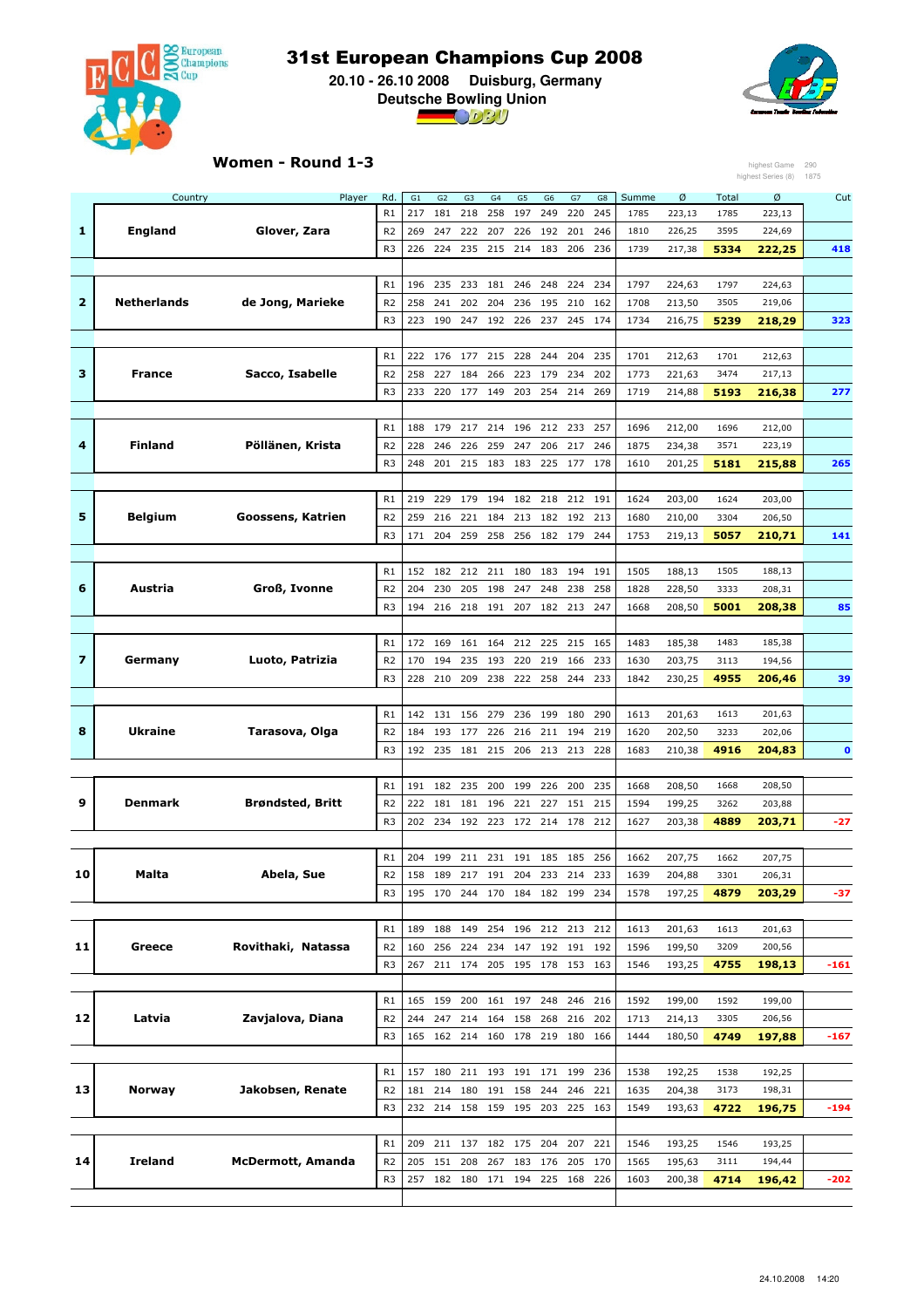

 **20.10 - 26.10 2008 Duisburg, Germany Deutsche Bowling Union**



#### Women - Round 1-3

|    |                         | Women - Round 1-3               |                |         |                |     |         |     |                         |         |     |       |        |              | highest Game       | 290    |
|----|-------------------------|---------------------------------|----------------|---------|----------------|-----|---------|-----|-------------------------|---------|-----|-------|--------|--------------|--------------------|--------|
|    |                         |                                 |                |         |                |     |         |     |                         |         |     |       |        |              | highest Series (8) | 1875   |
|    | Country                 | Player                          | Rd.            | G1      | G <sub>2</sub> | G3  | G4      | G5  | G6                      | G7      | G8  | Summe | Ø      | Total        | Ø                  | Cut    |
|    |                         |                                 | R1             | 186     | 174            | 199 | 131     | 214 | 247                     | 191     | 231 | 1573  | 196,63 | 1573         | 196,63             |        |
| 15 | <b>Turkey</b>           | Ozogluuntur, Ebru               | R <sub>2</sub> | 209     | 175            | 191 | 203     | 180 | 173                     | 192     | 179 | 1502  | 187,75 | 3075         | 192,19             |        |
|    |                         |                                 | R <sub>3</sub> | 152     | 159            | 179 | 248     | 196 | 235                     | 229     | 168 | 1566  | 195,75 | 4641         | 193,38             | -275   |
|    |                         |                                 |                |         |                |     |         |     |                         |         |     |       |        |              |                    |        |
|    |                         |                                 | R1             | 183     | 192            | 201 | 210     | 225 | 138                     | 228     | 205 | 1582  | 197,75 | 1582         | 197,75             |        |
| 16 | South Africa            | du Pisani, Annelize             | R <sub>2</sub> | 212     | 171            | 188 | 183     | 186 | 215                     | 182     | 187 | 1524  | 190,50 | 3106         | 194,13             |        |
|    |                         |                                 | R <sub>3</sub> | 204     | 155            | 223 | 194     | 134 | 193                     | 160     | 222 | 1485  | 185,63 | 4591         | 191,29             | -325   |
|    |                         |                                 |                |         |                |     |         |     |                         |         |     |       |        |              |                    |        |
|    |                         |                                 | R1             | 201     | 177            | 157 | 147     | 147 | 213                     | 217     | 154 | 1413  | 176,63 | 1413         | 176,63             |        |
| 17 | <b>Northern Ireland</b> | <b>Black-Watson, Lynda</b>      | R <sub>2</sub> | 172     | 199            | 201 | 185     | 225 | 197                     | 225     | 202 | 1606  | 200,75 | 3019         | 188,69             |        |
|    |                         |                                 | R <sub>3</sub> | 183     | 227            | 185 | 184     | 201 | 191                     | 207     | 188 | 1566  | 195,75 | 4585         | 191,04             | $-331$ |
|    |                         |                                 |                |         |                |     |         |     |                         |         |     |       |        |              |                    |        |
|    |                         |                                 | R1             | 195     | 186            | 175 | 174     | 191 |                         | 211 177 | 159 | 1468  | 183,50 | 1468         | 183,50             |        |
| 18 | Catalonia               | <b>Torrents, Sandra</b>         | R <sub>2</sub> | 192     | 160            | 198 | 166     | 191 | 236                     | 205     | 239 | 1587  | 198,38 | 3055         | 190,94             |        |
|    |                         |                                 | R <sub>3</sub> | 202     | 188            | 160 | 178     | 184 | 194                     | 206     | 170 | 1482  | 185,25 | 4537         | 189,04             | -379   |
|    |                         |                                 | R1             | 168     | 181            | 178 | 193     | 151 | 168                     | 192     | 184 | 1415  | 176,88 |              |                    |        |
| 19 | <b>Poland</b>           | <b>Martin, Natalia</b>          | R <sub>2</sub> | 201     | 179            | 205 | 177     | 200 | 167                     | 197     | 169 | 1495  | 186,88 | 1415<br>2910 | 176,88<br>181,88   |        |
|    |                         |                                 | R <sub>3</sub> |         |                |     |         |     |                         |         |     |       | 203,25 |              |                    |        |
|    |                         |                                 |                | 247     | 210            | 184 | 195     | 214 | 198                     | 177     | 201 | 1626  |        | 4536         | 189,00             | -380   |
|    |                         |                                 | R1             | 193     | 165            | 182 | 177     | 143 | 147                     | 172     | 213 | 1392  | 174,00 | 1392         | 174,00             |        |
| 20 | <b>Scotland</b>         | <b>Butchard, Emma</b>           | R <sub>2</sub> | 225     | 168            | 172 | 192     | 191 | 182 177                 |         | 191 | 1498  | 187,25 | 2890         | 180,63             |        |
|    |                         |                                 | R <sub>3</sub> | 278     | 147            | 201 | 221     | 186 |                         | 180 177 | 235 | 1625  | 203,13 | 4515         | 188,13             | -401   |
|    |                         |                                 |                |         |                |     |         |     |                         |         |     |       |        |              |                    |        |
|    |                         |                                 | R1             | 143     | 189            | 225 | 163     | 193 | 209                     | 185     | 177 | 1484  | 185,50 | 1484         | 185,50             |        |
| 21 | Switzerland             | Cornuz, Valérie                 | R <sub>2</sub> | 200     | 166            | 217 | 170     | 228 | 185                     | 158     | 182 | 1506  | 188,25 | 2990         | 186,88             |        |
|    |                         |                                 | R <sub>3</sub> | 209     | 197            | 174 | 191     | 222 | 198                     | 160     | 167 | 1518  | 189,75 | 4508         | 187,83             | -408   |
|    |                         |                                 |                |         |                |     |         |     |                         |         |     |       |        |              |                    |        |
|    |                         |                                 | R1             | 177     | 189            | 264 | 208     | 140 | 179                     | 141     | 196 | 1494  | 186,75 | 1494         | 186,75             |        |
| 22 | <b>Iceland</b>          | <b>Thorisdottir, Dagny Edda</b> | R <sub>2</sub> | 184     | 164            | 194 | 171     | 199 | 185                     | 201     | 181 | 1479  | 184,88 | 2973         | 185,81             |        |
|    |                         |                                 | R <sub>3</sub> | 174     | 213            | 185 | 180     | 174 | 243                     | 163     | 198 | 1530  | 191,25 | 4503         | 187,63             | -413   |
|    |                         |                                 |                |         |                |     |         |     |                         |         |     |       |        |              |                    |        |
|    |                         |                                 | R1             | 170     | 147            | 180 | 192     | 148 | 228                     | 147     | 174 | 1386  | 173,25 | 1386         | 173,25             |        |
| 23 | Belarus                 | Sinitsa, Aksana                 | R <sub>2</sub> | 177     | 215            | 182 | 202     | 147 | 141                     | 224     | 246 | 1534  | 191,75 | 2920         | 182,50             |        |
|    |                         |                                 | R <sub>3</sub> | 212     | 166            | 236 | 203     | 165 | 166                     | 197     | 205 | 1550  | 193,75 | 4470         | 186,25             | $-446$ |
|    |                         |                                 |                |         |                |     |         |     |                         |         |     |       |        |              |                    |        |
|    |                         |                                 | R1             | 179     | 153            | 194 | 222     | 168 | 206                     | 180     | 173 | 1475  | 184,38 | 1475         | 184,38             |        |
| 24 | Russia                  | Blagova, Elena                  | R <sub>2</sub> | 149     | 180            | 179 | 179     | 222 |                         | 226 170 | 165 | 1470  | 183,75 | 2945         | 184,06             |        |
|    |                         |                                 | R <sub>3</sub> | 186     | 213            | 234 | 166     | 191 | 168                     | 147     | 215 | 1520  | 190,00 | 4465         | 186,04             | $-451$ |
|    |                         |                                 |                |         |                |     |         |     |                         |         |     |       |        |              |                    |        |
|    |                         |                                 | R1             | 168     | 184            | 196 |         |     | 133 215 186 158         |         | 168 | 1408  | 176,00 | 1408         | 176,00             |        |
| 25 | Italy                   | Fasol, Simona                   | R <sub>2</sub> | 189     | 230            | 152 | 217     | 164 | 166                     | 179     | 222 | 1519  | 189,88 | 2927         | 182,94             |        |
|    |                         |                                 | R <sub>3</sub> |         |                |     |         |     | 181 154 173 182 215 180 | 209     | 228 | 1522  | 190,25 | 4449         | 185,38             | -467   |
|    |                         |                                 |                |         |                |     |         |     |                         |         |     |       |        |              |                    |        |
|    |                         |                                 | R1             | 151     | 165            | 181 | 161     | 192 | 199                     | 225     | 171 | 1445  | 180,63 | 1445         | 180,63             |        |
| 26 | Estonia                 | Krainik, Jelena                 | R <sub>2</sub> | 179     | 171            | 180 | 236     | 181 | 214                     | 192     | 159 | 1512  | 189,00 | 2957         | 184,81             |        |
|    |                         |                                 | R <sub>3</sub> | 185     | 240            | 149 | 183     | 205 |                         | 191 161 | 171 | 1485  | 185,63 | 4442         | 185,08             | -474   |
|    |                         |                                 |                |         |                |     |         |     |                         |         |     |       |        |              |                    |        |
|    |                         |                                 | R1             |         | 205 192 180    |     | 192 188 |     |                         | 201 186 | 222 | 1566  | 195,75 | 1566         | 195,75             |        |
| 27 | Guernsey                | Hurford, Lauren                 | R <sub>2</sub> | 157     | 244            | 177 | 181     |     | 202 163 180             |         | 159 | 1463  | 182,88 | 3029         | 189,31             |        |
|    |                         |                                 | R <sub>3</sub> | 135 175 |                | 190 | 163     | 194 | 137                     | 183     | 202 | 1379  | 172,38 | 4408         | 183,67             | -508   |
|    |                         |                                 |                |         |                |     |         |     |                         |         |     |       |        |              |                    |        |
|    |                         |                                 | R1             | 200     | 221 169        |     | 150     | 209 |                         | 165 182 | 198 | 1494  | 186,75 | 1494         | 186,75             |        |
| 28 | Slovenia                | Kolarič, Vladka                 | R <sub>2</sub> | 172     | 214            | 279 | 175     | 154 | 180                     | 165     | 170 | 1509  | 188,63 | 3003         | 187,69             |        |
|    |                         |                                 | R <sub>3</sub> |         | 214 145 180    |     | 191 169 |     |                         | 156 147 | 202 | 1404  | 175,50 | 4407         | 183,63             | -509   |
|    |                         |                                 |                |         |                |     |         |     |                         |         |     |       |        |              |                    |        |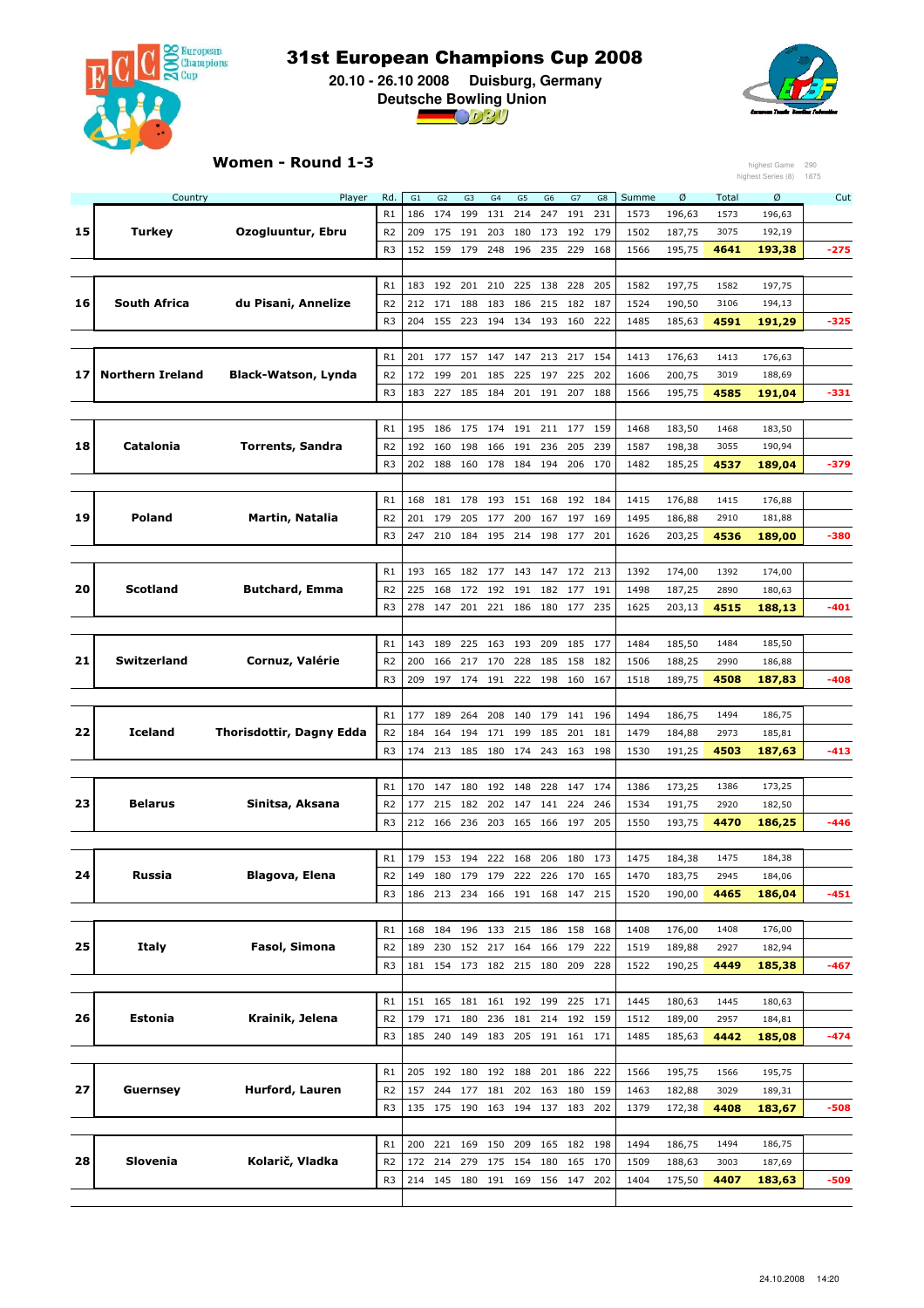

 **20.10 - 26.10 2008 Duisburg, Germany Deutsche Bowling Union**



### Women - Round 1-3

|    |                       | Women - Round 1-3        |                      |            |            |                                 |            |                |                |            |            |              |                  |              | highest Game       | 290     |
|----|-----------------------|--------------------------|----------------------|------------|------------|---------------------------------|------------|----------------|----------------|------------|------------|--------------|------------------|--------------|--------------------|---------|
|    |                       |                          |                      |            |            |                                 |            |                |                |            |            |              |                  |              | highest Series (8) | 1875    |
|    | Country               | Player                   | Rd.                  | G1         | G2         | G <sub>3</sub>                  | G4         | G <sub>5</sub> | G <sub>6</sub> | G7         | G8         | Summe        | Ø                | Total        | Ø                  | Cut     |
| 29 | Hungary               | Vajda, Franciska         | R1<br>R <sub>2</sub> | 193<br>168 | 189<br>161 | 190<br>188                      | 188<br>157 | 175<br>185     | 203<br>201     | 232<br>173 | 183<br>189 | 1553<br>1422 | 194,13<br>177,75 | 1553<br>2975 | 194,13<br>185,94   |         |
|    |                       |                          | R <sub>3</sub>       | 245        | 170        | 167                             | 145        | 195            | 178            | 161        | 159        | 1420         | 177,50           | 4395         | 183,13             | $-521$  |
|    |                       |                          |                      |            |            |                                 |            |                |                |            |            |              |                  |              |                    |         |
|    |                       |                          | R1                   | 189        |            | 232 170                         | 188        | 189            | 191            | 192        | 201        | 1552         | 194,00           | 1552         | 194,00             |         |
| 30 | Israel                | Mizrahi, Sara            | R <sub>2</sub>       | 166        | 170        | 167                             | 221        | 164            | 214            | 178        | 216        | 1496         | 187,00           | 3048         | 190,50             |         |
|    |                       |                          | R <sub>3</sub>       | 154        | 160        | 181                             | 189        | 153            | 166            | 160        | 178        | 1341         | 167,63           | 4389         | 182,88             | -527    |
|    |                       |                          |                      |            |            |                                 |            |                |                |            |            |              |                  |              |                    |         |
|    |                       |                          | R1                   | 148        | 214        | 180                             | 181        | 202            | 159            | 184        | 158        | 1426         | 178,25           | 1426         | 178,25             |         |
| 31 | Slovakia              | Blazekova, Michaela      | R <sub>2</sub>       | 185        | 160        | 191                             | 161        | 186            | 176            | 201        | 214        | 1474         | 184,25           | 2900         | 181,25             |         |
|    |                       |                          | R <sub>3</sub>       | 191        | 162        | 181                             | 178        | 171            | 208            | 187        | 178        | 1456         | 182,00           | 4356         | 181,50             | $-560$  |
|    |                       |                          |                      |            |            |                                 |            |                |                |            |            |              |                  |              |                    |         |
|    |                       |                          | R1                   | 186        | 168        | 159                             | 170        | 224            | 194            | 145        | 168        | 1414         | 176,75           | 1414         | 176,75             |         |
| 32 | <b>Czech Republic</b> | Masatova, Vera           | R <sub>2</sub>       | 232        | 175        | 155                             | 257        | 170            | 198            | 168        | 184        | 1539         | 192,38           | 2953         | 184,56             |         |
|    |                       |                          | R <sub>3</sub>       | 120        | 154 175    |                                 | 192        | 205            | 175 171 140    |            |            | 1332         | 166,50           | 4285         | 178,54             | $-631$  |
|    |                       |                          |                      |            |            |                                 |            |                |                |            |            |              |                  |              |                    |         |
|    |                       |                          | R1                   | 156        | 146        | 147                             | 170        | 196            | 179            | 142        | 205        | 1341         | 167,63           | 1341         | 167,63             |         |
| 33 | <b>Moldova</b>        | Mayr, Zinovia            | R <sub>2</sub>       | 158        | 172        | 177                             | 232        | 183            | 179            | 183        | 184        | 1468         | 183,50           | 2809         | 175,56             |         |
|    |                       |                          | R <sub>3</sub>       | 202        | 176        | 135                             | 169        | 166            | 200            | 194        | 180        | 1422         | 177,75           | 4231         | 176,29             | $-685$  |
|    |                       |                          |                      |            |            |                                 |            |                |                |            |            |              |                  |              |                    |         |
|    |                       |                          | R1                   | 212        | 133        | 150                             | 145        | 157            | 165            | 169        | 198        | 1329         | 166,13           | 1329         | 166,13             |         |
| 34 | Lithuania             | Malinauskiene, Inga      | R <sub>2</sub>       | 159        | 178        | 151                             | 172        | 156            | 199            | 193        | 185        | 1393         | 174,13           | 2722         | 170,13             |         |
|    |                       |                          | R <sub>3</sub>       | 183        | 179        | 169                             | 192        | 187            | 164            | 158        | 168        | 1400         | 175,00           | 4122         | 171,75             | -794    |
|    |                       |                          |                      |            |            |                                 |            |                |                |            |            |              |                  |              |                    |         |
|    |                       |                          | R1                   | 173        | 160        | 189                             | 181        | 182            | 163            | 158        | 172        | 1378         | 172,25           | 1378         | 172,25             |         |
| 35 | Cyprus                | Herodotou, Nandia        | R <sub>2</sub>       | 200        | 179        | 211                             | 139        | 124            | 187            | 177        | 179        | 1396         | 174,50           | 2774         | 173,38             |         |
|    |                       |                          | R <sub>3</sub>       | 125        | 155        | 205                             | 188        | 156            | 184            | 158        | 162        | 1333         | 166,63           | 4107         | 171,13             | $-809$  |
|    |                       |                          |                      |            |            |                                 |            |                |                |            |            |              |                  |              |                    |         |
|    |                       |                          | R1                   | 168        | 169        | 223                             | 169        | 162            | 145            | 140        | 147        | 1323         | 165,38           | 1323         | 165,38             |         |
| 36 | <b>Bulgaria</b>       | Ilieva, Didi             | R <sub>2</sub>       | 172        | 176        | 158                             | 162        | 137            | 164            | 190        | 161        | 1320         | 165,00           | 2643         | 165,19             |         |
|    |                       |                          | R <sub>3</sub>       | 180        | 138        | 166                             | 170        | 160            | 149            | 202        | 148        | 1313         | 164,13           | 3956         | 164,83             | $-960$  |
|    |                       |                          |                      |            |            |                                 |            |                |                |            |            |              |                  |              |                    |         |
|    |                       |                          | R1                   | 211        | 147        | 174                             | 148        | 143            | 143            | 116        | 155        | 1237         | 154,63           | 1237         | 154,63             |         |
| 37 | Luxembourg            | Goncalves, Jessica       | R <sub>2</sub>       | 226        | 170        | 176                             | 215        | 192            | 158            | 160        | 169        | 1466         | 183,25           | 2703         | 168,94             |         |
|    |                       |                          | R <sub>3</sub>       | 196        | 212        | 155                             | 124        | 115            | 163            | 140        | 145        | 1250         | 156,25           | 3953         | 164,71             | $-963$  |
|    |                       |                          |                      |            |            |                                 |            |                |                |            |            |              |                  |              |                    |         |
|    |                       |                          | R1                   | 148        |            | 129 174 159 126                 |            |                | 180            | 166 188    |            | 1270         | 158,75           | 1270         | 158,75             |         |
| 38 | Romania               | Popescu, Simona          | R <sub>2</sub>       | 155        |            | 190 137 168 193 144 174 162     |            |                |                |            |            | 1323         | 165,38           | 2593         | 162,06             |         |
|    |                       |                          | R <sub>3</sub>       |            |            | 128 183 194 152 144 188 181 148 |            |                |                |            |            | 1318         | 164,75           | 3911         | 162,96             | $-1005$ |
|    |                       |                          |                      |            |            |                                 |            |                |                |            |            |              |                  |              |                    |         |
|    |                       |                          | R1                   |            |            | 152 152 190 177 168 155 168 180 |            |                |                |            |            | 1342         | 167,75           | 1342         | 167,75             |         |
| 39 | Sweden                | Lind, Ingegerd (injured) | R <sub>2</sub>       |            |            |                                 |            |                |                |            |            |              |                  | 1342         | 167,75             |         |
|    |                       |                          | R <sub>3</sub>       |            |            |                                 |            |                |                |            |            |              |                  | 1342         | 167,75             | $-3574$ |
|    |                       |                          |                      |            |            |                                 |            |                |                |            |            |              |                  |              |                    |         |
| 40 |                       |                          |                      |            |            |                                 |            |                |                |            |            |              |                  |              |                    |         |
|    |                       |                          |                      |            |            |                                 |            |                |                |            |            |              |                  |              |                    |         |
|    |                       |                          |                      |            |            |                                 |            |                |                |            |            |              |                  |              |                    |         |
|    |                       |                          |                      |            |            |                                 |            |                |                |            |            |              |                  |              |                    |         |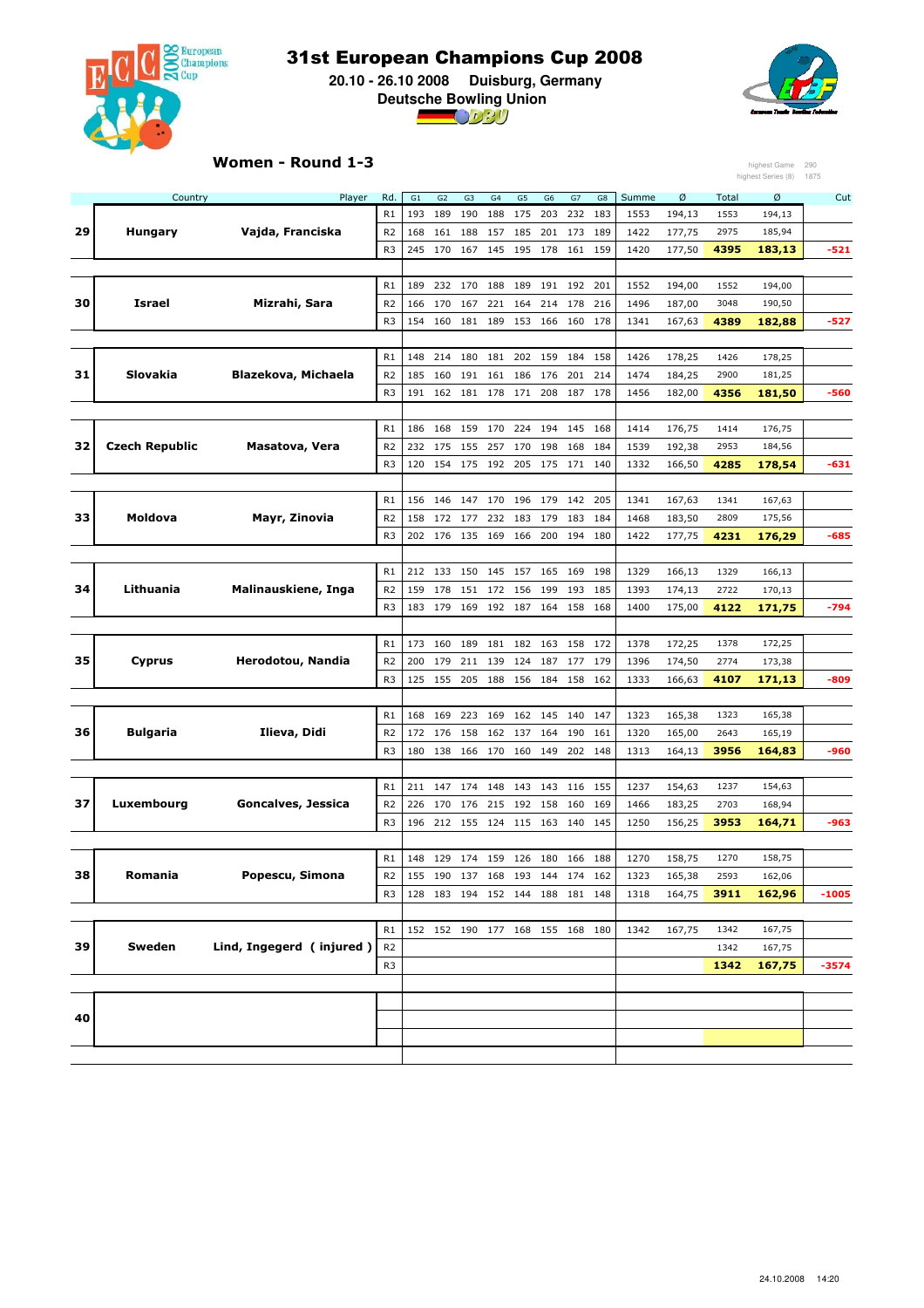

 **20.10 - 26.10 2008 Duisburg, GermanyDeutsche Bowling Union** $\bigcirc$  02U



#### Pl Lane <sup>1</sup> <sup>0</sup> <sup>1</sup> 1 <sup>3</sup> **England Glover, Zara <sup>238</sup> <sup>185</sup> <sup>215</sup>** <sup>2</sup> 8 <sup>4</sup> **Ukraine Tarasova, Olga <sup>178</sup> <sup>237</sup> <sup>203</sup>** <sup>1</sup> 0 <sup>1</sup> <sup>0</sup> <sup>1</sup> <sup>0</sup> <sup>1</sup> **England Glover, Zara <sup>259</sup> <sup>172</sup> <sup>245</sup>** <sup>2</sup> **Germany Luoto, Patrizia <sup>248</sup> <sup>199</sup> <sup>187</sup>** <sup>1</sup> 1 <sup>1</sup> <sup>0</sup> <sup>0</sup> <sup>1</sup> <sup>0</sup> 4 <sup>5</sup> **Finland Pöllänen, Krista <sup>244</sup> <sup>215</sup>** <sup>2</sup> 5 <sup>6</sup> **Belgium Goossens, Katrien 229 <sup>165</sup>** <sup>0</sup> <sup>1</sup> <sup>1</sup> <sup>0</sup> <u> 2006 | England | Ooc ooo |</u> | <sup>0</sup> <sup>0</sup> <sup>0</sup> 3 <sup>7</sup> **France Sacco, Isabelle 197 <sup>198</sup>** <sup>0</sup> <sup>0</sup> <sup>0</sup> <sup>0</sup> **Finland Pöllänen, Krista**Women - Finals**EnglandGlover, Zara**

| ـ د            |                |                     |     |     |                |                     |    |
|----------------|----------------|---------------------|-----|-----|----------------|---------------------|----|
| 6 <sub>8</sub> | <b>Austria</b> | <b>Groß, Ivonne</b> | 216 | 223 |                |                     |    |
|                |                |                     |     |     | <b>Finland</b> | Pöllänen, Krista    | 23 |
|                |                |                     |     |     | <b>Austria</b> | <b>Groß, Ivonne</b> | 26 |
|                |                |                     |     |     |                |                     |    |

|                | Finland Pöllänen, Krista   234   201   235 |             |  |
|----------------|--------------------------------------------|-------------|--|
| <b>Austria</b> | <b>Groß, Ivonne</b>                        | 269 169 202 |  |
|                |                                            |             |  |

 $\overline{\phantom{a}}$  1  $\overline{\phantom{a}}$  1  $\overline{\phantom{a}}$ 

|    |         | Netherlands de Jong, Marieke | 225 |  |
|----|---------|------------------------------|-----|--|
| 10 | Germany | Luoto, Patrizia              |     |  |

**233**

**203 186**

**<sup>206</sup>**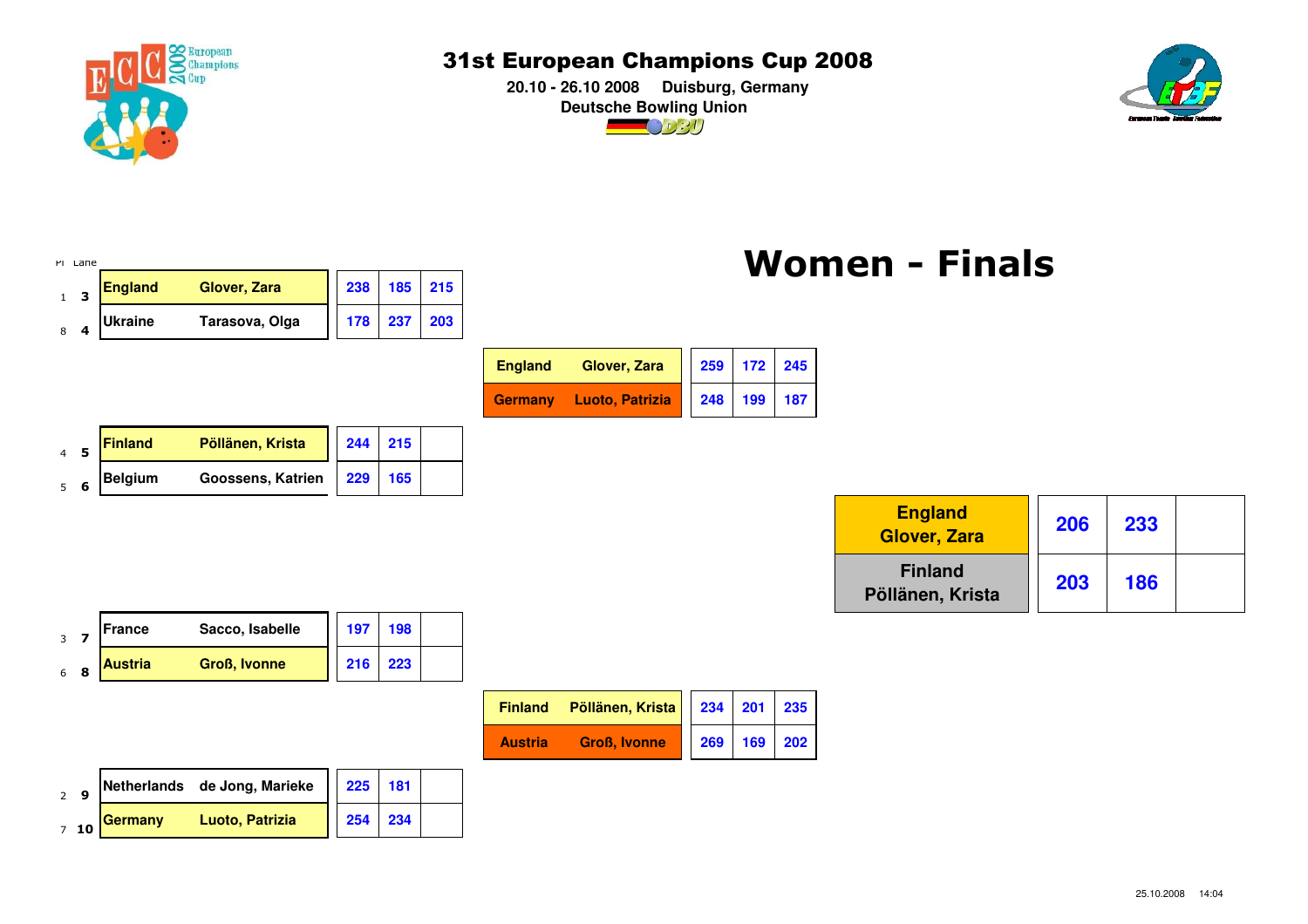

 **20.10 - 26.10 2008 Duisburg, GermanyDeutsche Bowling Union** $\bigcirc$  or  $\cdot$ 



## Men - Round 1

السابقة وhighest Game 299<br>highest Game 299<br>highest Series (8) 186 highest Series (8) 1868

|                  | Country          | Player                | G1  | G2  | G <sub>3</sub>                  | G4      | $\overline{G5}$     | G6  | G7  | G <sub>8</sub> | <b>Total</b> | Ø      | Cut                     |
|------------------|------------------|-----------------------|-----|-----|---------------------------------|---------|---------------------|-----|-----|----------------|--------------|--------|-------------------------|
| 1                | Belgium          | Lebon, Jean-Marc      | 221 | 257 | 220                             | 222 220 |                     | 290 | 194 | 244            | 1868         | 233,50 | 194                     |
| $\boldsymbol{2}$ | England          | Barrett, Dominic      |     |     | 125 235 203 225 232 264 258 247 |         |                     |     |     |                | 1789         | 223,63 | 115                     |
| 3                | Finland          | Konsteri, Sami        |     |     | 181 203 198 184 269 213 299     |         |                     |     |     | 234            | 1781         | 222,63 | 107                     |
| 4                | France           | Sacco, François       | 188 |     | 172 207                         |         | 214 266 241 216 253 |     |     |                | 1757         | 219,63 | 83                      |
| 5                | Israel           | Aviram, Or            |     |     | 180 213 168 234 223 277 213 213 |         |                     |     |     |                | 1721         | 215,13 | 47                      |
| 6                | Sweden           | Årup, Mathias         |     |     | 255 204 225 163 177 202 255 226 |         |                     |     |     |                | 1707         | 213,38 | 33                      |
| 7                | Greece           | Krizinis, Evangelos   |     |     | 195 212 225 179 187 219 221 238 |         |                     |     |     |                | 1676         | 209,50 | $\overline{\mathbf{2}}$ |
| 8                | South Africa     | Caminsky, Guy         |     |     | 169 171 196 186 225 201 258 268 |         |                     |     |     |                | 1674         | 209,25 | $\bullet$               |
| 9                | Germany          | Grabowski, Achim      |     |     | 182 191 188 255 211 214 215 199 |         |                     |     |     |                | 1655         | 206,88 | $-19$                   |
| 10               | Austria          | Groß, Thomas          |     |     | 168 175 187 177 267 212 232 234 |         |                     |     |     |                | 1652         | 206,50 | $-22$                   |
| 11               | Norway           | Olsen, Svein Roger    |     |     | 210 138 246 217 258 162 223 193 |         |                     |     |     |                | 1647         | 205,88 | $-27$                   |
| 12               | <b>Belarus</b>   | Chilkine, Dmitri      |     |     | 192 168 178 210 216 209 235 233 |         |                     |     |     |                | 1641         | 205,13 | $-33$                   |
| 13               | Ireland          | Bride, Alan           |     |     | 191 227 192 169 189 215 234 222 |         |                     |     |     |                | 1639         | 204,88 | $-35$                   |
| 14               | Denmark          | Brøndsted, Kim        | 182 |     | 144 255 234 180 215 202 203     |         |                     |     |     |                | 1615         | 201,88 | $-59$                   |
| 15               | Italy            | Zucchinelli, Enzo     |     |     | 132 197 193 211 224 279 202 170 |         |                     |     |     |                | 1608         | 201,00 | $-66$                   |
| 16               | Iceland          | Johannsson, Steinthor |     |     | 165 192 229 215 170 190 202 222 |         |                     |     |     |                | 1585         | 198,13 | $-89$                   |
| 17               | Moldova          | Babiuc, Nicolai       | 147 |     | 182 215 231 188 201 203 213     |         |                     |     |     |                | 1580         | 197,50 | $-94$                   |
| 18               | Luxembourg       | Scheuer, Harald       |     |     | 222 193 166 215 188 169 223     |         |                     |     |     | 188            | 1564         | 195,50 | $-110$                  |
| 19               | Catalonia        | Galvez, Raul          |     |     | 213 175 172 189 217 203 182 209 |         |                     |     |     |                | 1560         | 195,00 | $-114$                  |
| 20               | Northern Ireland | Nimick, Billy         |     |     | 179 171 177 177 216 224 224 187 |         |                     |     |     |                | 1555         | 194,38 | $-119$                  |
| 21               | Czech Republic   | Spacil, Jan           | 187 |     | 200 191 198 196 192 208 179     |         |                     |     |     |                | 1551         | 193,88 | $-123$                  |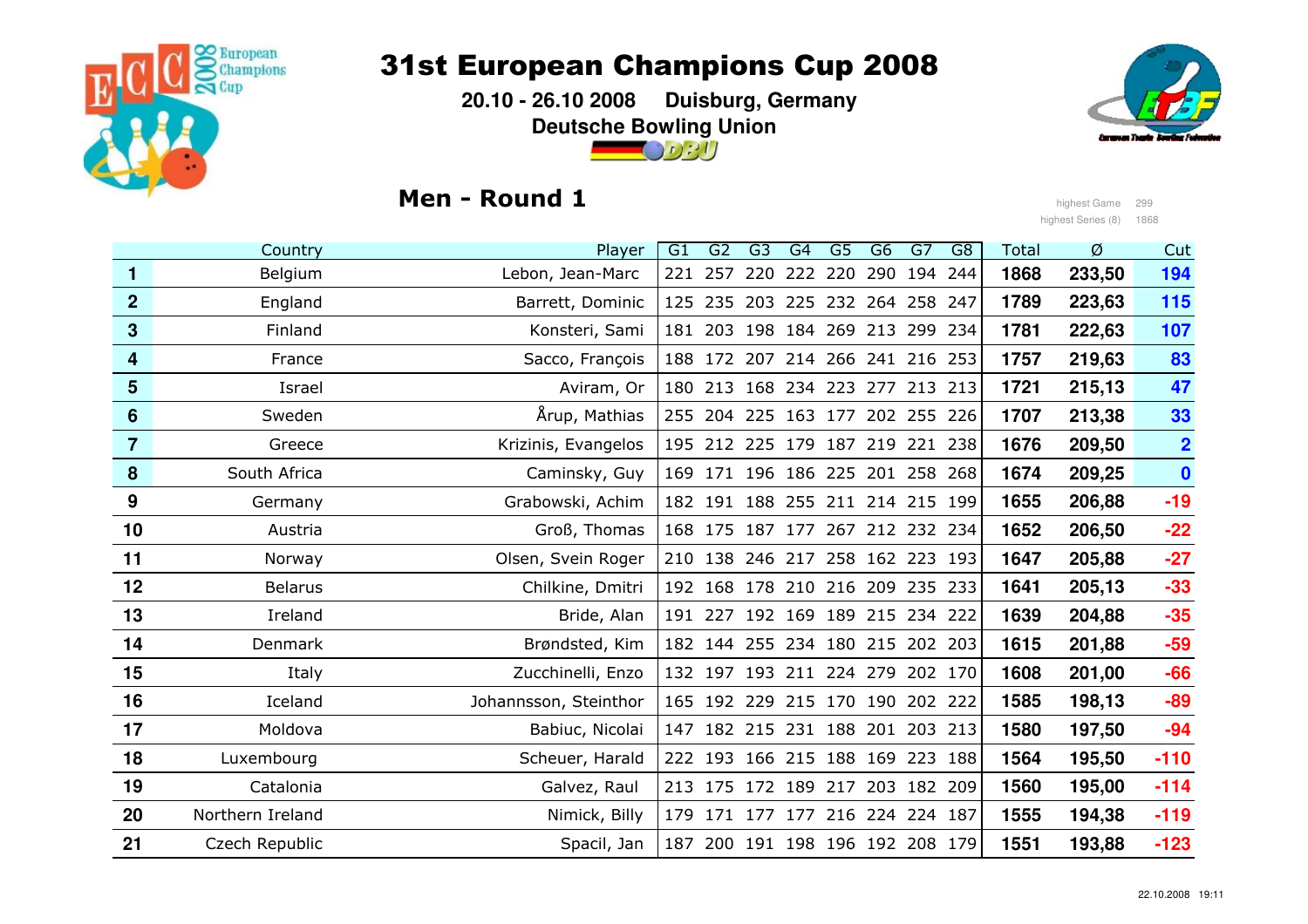

 **20.10 - 26.10 2008 Duisburg, GermanyDeutsche Bowling Union**



## Men - Round 1



السابقة وhighest Game 299<br>highest Game 299<br>highest Series (8) 186 highest Series (8) 1868

|    | Country         | Player                | $\overline{G1}$ | G <sub>2</sub>                  | G3  | G4  | $\overline{G5}$ | G6                          | G7  | G <sub>8</sub> | <b>Total</b> | Ø      | Cut    |
|----|-----------------|-----------------------|-----------------|---------------------------------|-----|-----|-----------------|-----------------------------|-----|----------------|--------------|--------|--------|
| 22 | Turkey          | Siveliol, Mihtat      | 160             | 201                             | 196 | 167 | 244             | 220                         | 138 | 219            | 1545         | 193,13 | $-129$ |
| 23 | Russia          | Sidorov, Gennady      |                 | 195 171 192 153 178 227 191 235 |     |     |                 |                             |     |                | 1542         | 192,75 | $-132$ |
| 24 | Italy           | Reviglio, Marco TV    |                 | 180 180 144 184 222 217 211 202 |     |     |                 |                             |     |                | 1540         | 192,50 | $-134$ |
| 25 | Netherlands     | Mol, Roel             | 171             |                                 |     |     |                 | 216 185 169 226 184 192 168 |     |                | 1511         | 188,88 | $-163$ |
| 26 | Wales           | Morris, Clive         |                 | 147 217 157 158 223 173 210 189 |     |     |                 |                             |     |                | 1474         | 184,25 | $-200$ |
| 27 | Slovakia        | Frunyo, Ladislav      |                 | 211 139                         |     |     |                 | 163 202 191 153 202 204     |     |                | 1465         | 183,13 | $-209$ |
| 28 | Malta           | Falzon Reale, Ray     |                 | 172 196 190 179 167 181 218 161 |     |     |                 |                             |     |                | 1464         | 183,00 | $-210$ |
| 29 | Guernsey        | Tomlin, Derek         |                 | 186 161 178 162 204 155 184 214 |     |     |                 |                             |     |                | 1444         | 180,50 | $-230$ |
| 30 | Latvia          | Ovcinnikovs, Nikolajs |                 | 181 202 136 194 195 166 167     |     |     |                 |                             |     | 203            | 1444         | 180,50 | $-230$ |
| 31 | Poland          | Rafel, Ges            |                 | 168 139 193 168 181 244 198 136 |     |     |                 |                             |     |                | 1427         | 178,38 | $-247$ |
| 32 | Scotland        | MCDermott, Jamie      |                 | 222 130                         |     |     |                 | 168 198 179 173 171 169     |     |                | 1410         | 176,25 | $-264$ |
| 33 | Cyprus          | Kyriacou, Costas      |                 | 161 169 212 192 191 147 178 157 |     |     |                 |                             |     |                | 1407         | 175,88 | $-267$ |
| 34 | Romania         | Simut, Viorel         |                 | 170 143 174 183 192 191 182 167 |     |     |                 |                             |     |                | 1402         | 175,25 | $-272$ |
| 35 | Switzerland     | Hutzli, Philippe      | 223             | 187 127                         |     |     |                 | 200 180 157 146 178         |     |                | 1398         | 174,75 | $-276$ |
| 36 | Slovenia        | Pečaver, Marjan       |                 | 144 150 173 170 201 191 152 194 |     |     |                 |                             |     |                | 1375         | 171,88 | $-299$ |
| 37 | Lithuania       | Perminas, Zilvinas    |                 | 147 142 150 124 235 197 218 160 |     |     |                 |                             |     |                | 1373         | 171,63 | $-301$ |
| 38 | Estonia         | Beekmann, Raul        |                 | 150 194 155 164 189 185 141 178 |     |     |                 |                             |     |                | 1356         | 169,50 | $-318$ |
| 39 | Ukraine         | Shylan, Vitaly        |                 | 178 172 142 142 180 212 159     |     |     |                 |                             |     | 160            | 1345         | 168,13 | $-329$ |
| 40 | <b>Bulgaria</b> | Georgiev, Hristo      |                 | 187 141 181 128 143 166 191 199 |     |     |                 |                             |     |                | 1336         | 167,00 | $-338$ |
| 41 | San Marino      | Magnani, Thomas       |                 | 117 210 151 132 158 152 173 136 |     |     |                 |                             |     |                | 1229         | 153,63 | $-445$ |
| 42 | Hungary         | Lacsek, Laszlo        |                 | 147 139                         |     |     |                 | 141 217 142 156 137 117     |     |                | 1196         | 149,50 | -478   |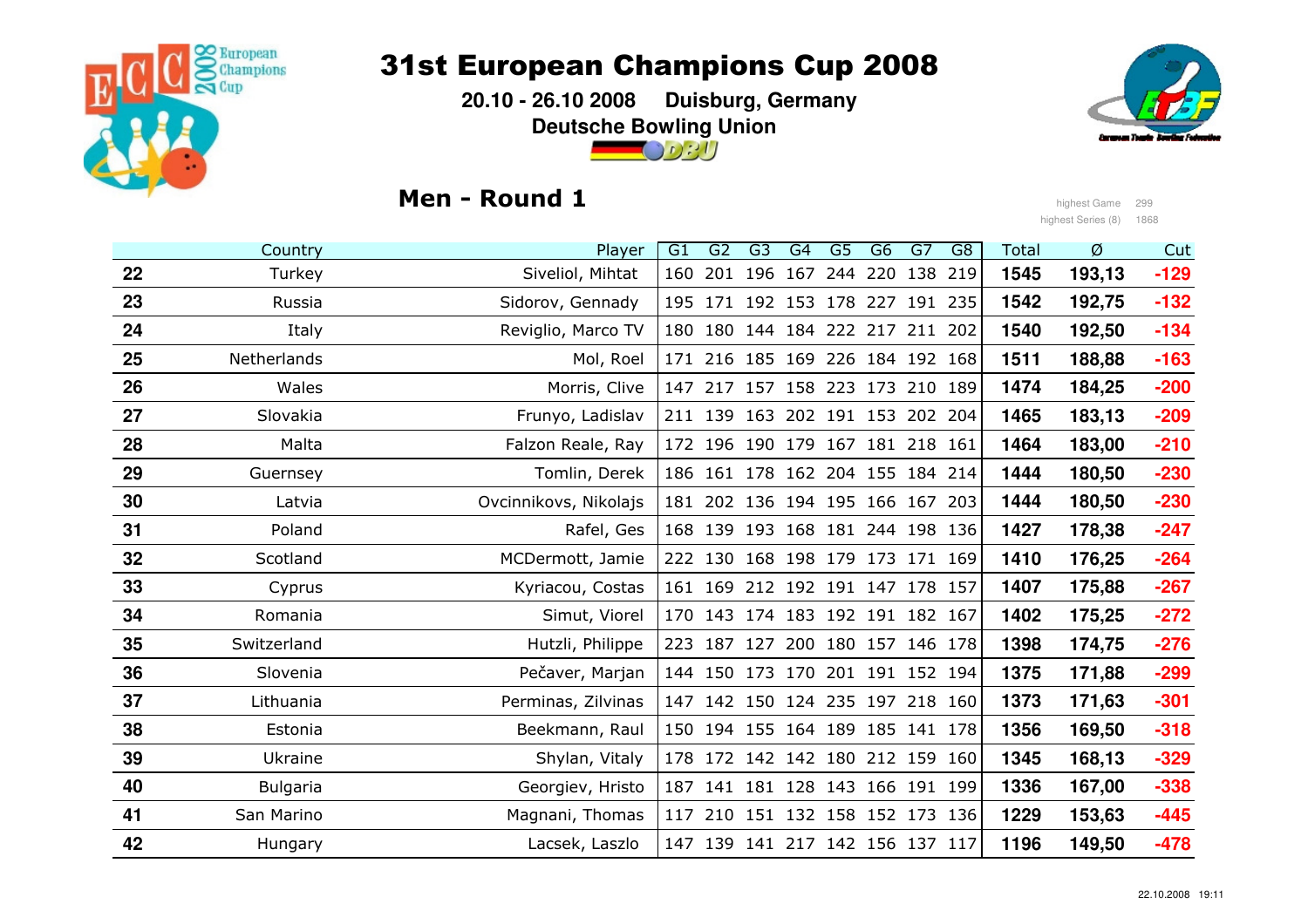

 **20.10 - 26.10 2008 Duisburg, GermanyDeutsche Bowling Union** $\bigcirc$  or  $\partial$   $\partial$ 



### Men - Round 2

highest Game (all) 299<br>highest Series (8 / all) 186 highest Series (8 / all) 1868

|                | Country          | Player                | Ser.Rd.1 | Ø      | G <sub>9</sub> | G10 | G11 | G12     | G13 | G14     | G15     | G16 | Ser.Rd.2 | Ø      | Total | Ø      | Cut          |
|----------------|------------------|-----------------------|----------|--------|----------------|-----|-----|---------|-----|---------|---------|-----|----------|--------|-------|--------|--------------|
| 1              | Belgium          | Lebon, Jean-Marc      | 1868     | 233,50 | 235            | 224 | 234 | 217     | 225 | 286     | 223     | 187 | 1831     | 228,88 | 3699  | 231,19 | 336          |
| $\overline{2}$ | Finland          | Konsteri, Sami        | 1781     | 222,63 | 212            | 233 | 210 | 224     | 222 | 258     | 218     | 237 | 1814     | 226,75 | 3595  | 224,69 | 232          |
| 3              | England          | Barrett, Dominic      | 1789     | 223,63 | 249            | 246 | 213 | 204     | 260 | 258     | 175     | 193 | 1798     | 224,75 | 3587  | 224,19 | 224          |
| 4              | Sweden           | Arup, Mathias         | 1707     | 213,38 | 166            | 267 | 267 | 184     | 172 | 257     | 219     | 236 | 1768     | 221,00 | 3475  | 217,19 | 112          |
| 5              | Norway           | Olsen, Svein Roger    | 1647     | 205,88 | 210            | 192 | 233 | 224     | 269 | 194     | 244     | 216 | 1782     | 222,75 | 3429  | 214,31 | 66           |
| 6              | Austria          | Groß, Thomas          | 1652     | 206,50 | 209            | 178 | 226 | 221     | 224 | 214     | 207     | 255 | 1734     | 216,75 | 3386  | 211,63 | 23           |
| $\overline{7}$ | Italy            | Zucchinelli, Enzo     | 1608     | 201,00 | 214            | 202 | 236 | 232     | 205 | 220     | 236     | 233 | 1778     | 222,25 | 3386  | 211,63 | 23           |
| 8              | Russia           | Sidorov, Gennady      | 1542     | 192,75 | 234            | 205 | 215 | 215     | 256 | 237     | 214     | 245 | 1821     | 227,63 | 3363  | 210,19 | $\mathbf{o}$ |
| 9              | France           | Sacco, François       | 1757     | 219,63 | 215            | 221 | 204 | 152     | 210 | 186 199 |         | 203 | 1590     | 198,75 | 3347  | 209,19 | $-16$        |
| 10             | Greece           | Krizinis, Evangelos   | 1676     | 209,50 | 187            | 192 | 257 | 199     | 212 | 192     | 237     | 193 | 1669     | 208,63 | 3345  | 209,06 | $-18$        |
| 11             | South Africa     | Caminsky, Guy         | 1674     | 209,25 | 233            | 221 | 181 | 192     | 200 | 203     | 203     | 223 | 1656     | 207,00 | 3330  | 208,13 | $-33$        |
| 12             | Germany          | Grabowski, Achim      | 1655     | 206,88 | 221            | 185 | 171 | 226     | 193 | 212     | 266 191 |     | 1665     | 208,13 | 3320  | 207,50 | $-43$        |
| 13             | Netherlands      | Mol, Roel             | 1511     | 188,88 | 254            | 203 | 211 | 232 233 |     | 248     | 194     | 231 | 1806     | 225,75 | 3317  | 207,31 | $-46$        |
| 14             | Israel           | Aviram, Or            | 1721     | 215,13 | 168            | 198 | 198 | 147     | 226 | 242     | 189     | 219 | 1587     | 198,38 | 3308  | 206,75 | $-55$        |
| 15             | Italy            | Reviglio, Marco TV    | 1540     | 192,50 | 214            | 226 | 226 | 255     | 206 | 237     | 223     | 174 | 1761     | 220,13 | 3301  | 206,31 | $-62$        |
| 16             | Northern Ireland | Nimick, Billy         | 1555     | 194,38 | 210            | 174 | 268 | 236     | 240 | 213     | 190     | 181 | 1712     | 214,00 | 3267  | 204,19 | $-96$        |
| 17             | Moldova          | Babiuc, Nicolai       | 1580     | 197,50 | 197            | 218 | 200 | 220     | 254 | 171     | 220 172 |     | 1652     | 206,50 | 3232  | 202,00 | $-131$       |
| 18             | <b>Belarus</b>   | Chilkine, Dmitri      | 1641     | 205,13 | 221            | 174 | 225 | 205     | 183 | 195     | 182     | 201 | 1586     | 198,25 | 3227  | 201,69 | $-136$       |
| 19             | Ireland          | Bride, Alan           | 1639     | 204,88 | 200            | 168 | 218 | 224     | 182 | 185     | 182     | 216 | 1575     | 196,88 | 3214  | 200,88 | $-149$       |
| 20             | Czech Republic   | Spacil, Jan           | 1551     | 193,88 | 205            | 222 | 215 | 236     | 201 | 205     | 184 189 |     | 1657     | 207,13 | 3208  | 200,50 | $-155$       |
| 21             | Iceland          | Johannsson, Steinthor | 1585     | 198,13 | 192            | 174 | 181 | 221     | 214 | 228     | 184     | 188 | 1582     | 197,75 | 3167  | 197,94 | $-196$       |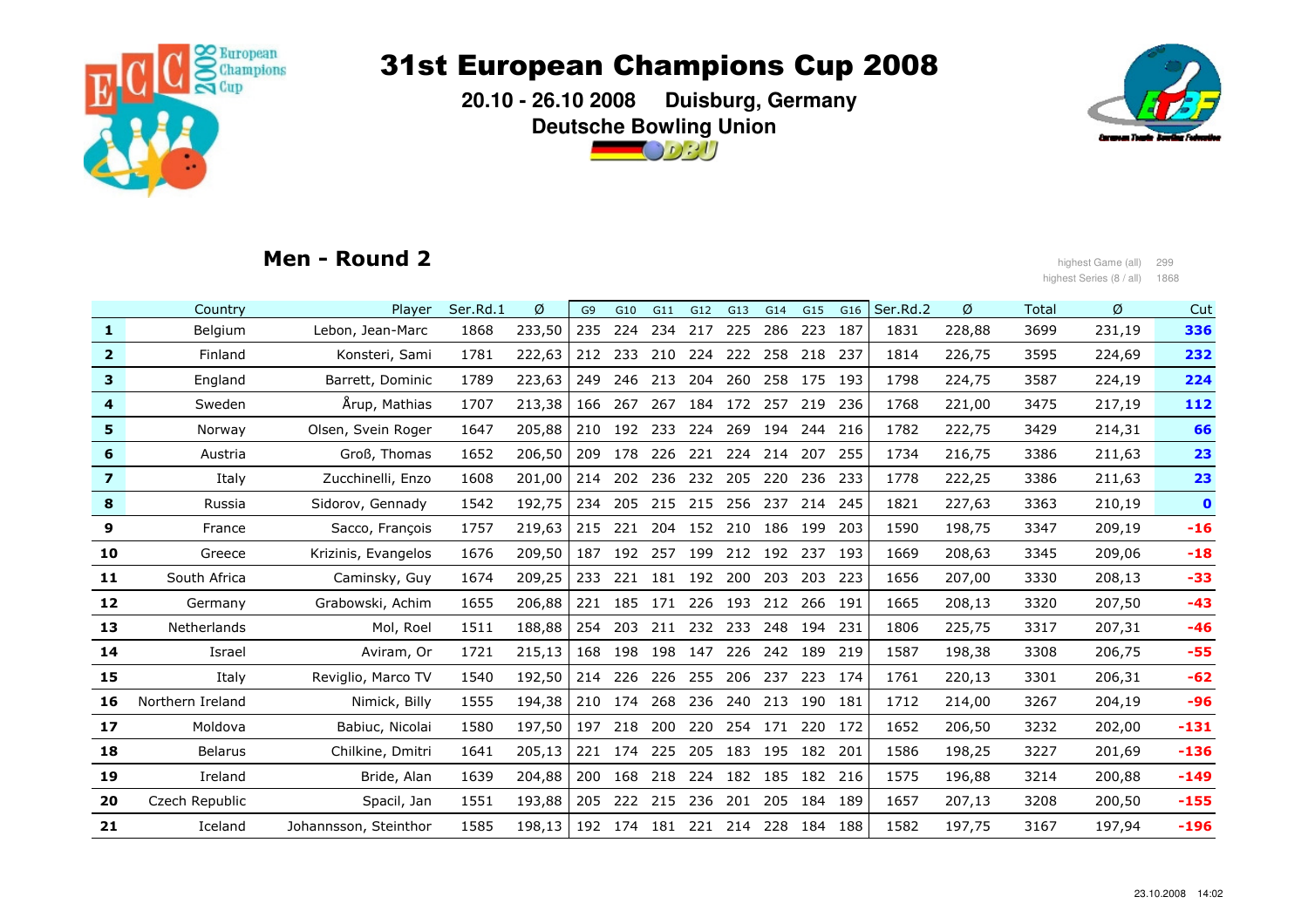

 **20.10 - 26.10 2008 Duisburg, GermanyDeutsche Bowling Union** $\bigcirc$  or  $\eta$ 



### Men - Round 2

 highest Game (all) <sup>299</sup> highest Series (8 / all) 1868

| $-227$<br>196,00           |
|----------------------------|
|                            |
| $-229$<br>195,88           |
| $-261$<br>193,88           |
| $-325$<br>189,88           |
| $-339$<br>189,00           |
| $-353$<br>188,13           |
| $-376$<br>186,69           |
| $-390$<br>185,81           |
| $-396$<br>185,44           |
| $-410$<br>184,56           |
| $-422$                     |
| $-478$                     |
| $-537$<br>176,63           |
| $-547$<br>176,00           |
| $-557$<br>175,38           |
| $-576$<br>174,19           |
| $-582$                     |
| $-604$<br>172,44           |
| $-680$<br>167,69           |
| $-693$<br>166,88           |
| $-820$<br>158,94           |
| 183,81<br>180,31<br>173,81 |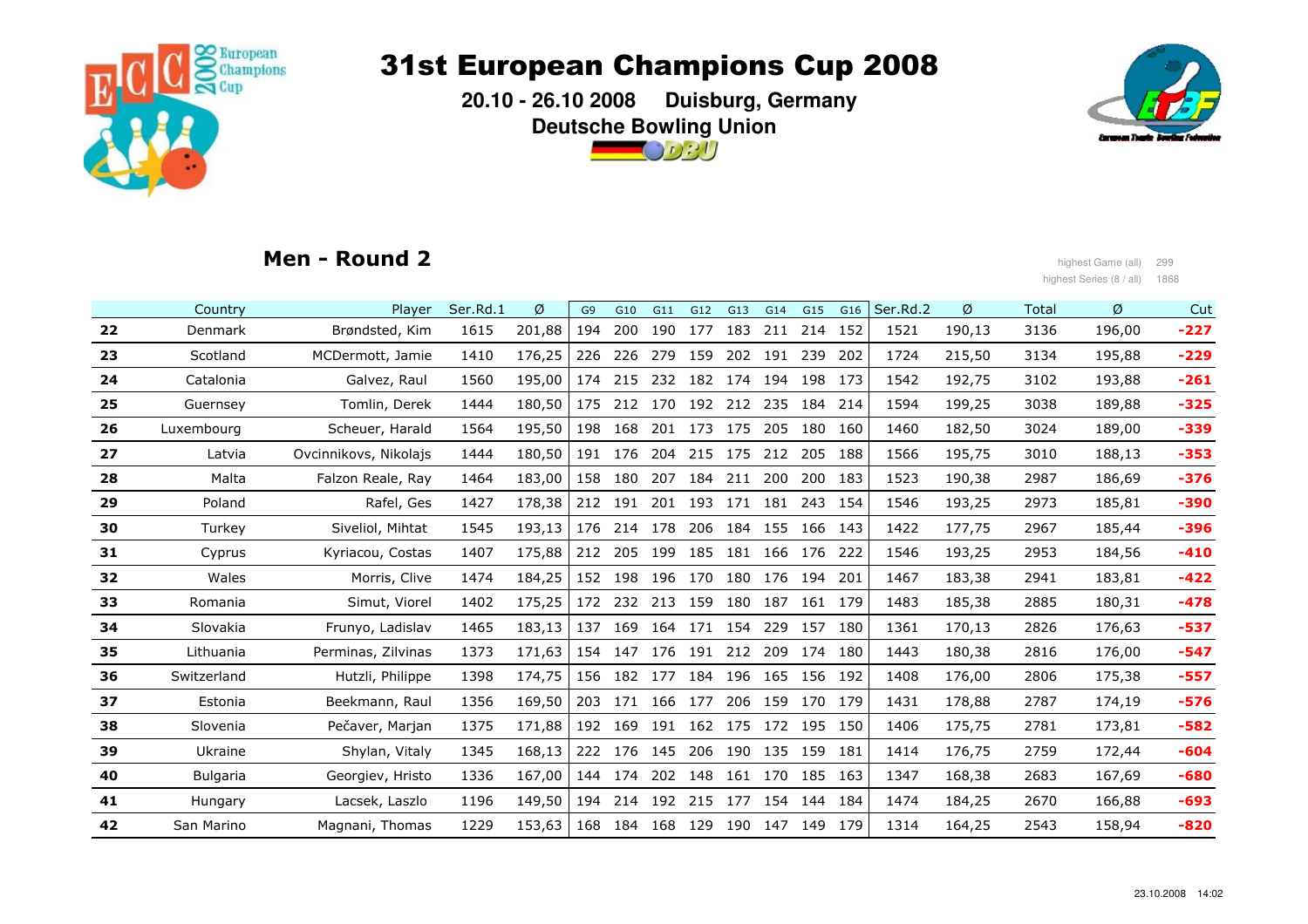

 **20.10 - 26.10 2008 Duisburg, GermanyDeutsche Bowling Union** $\bigcirc$   $\circ$   $\circ$   $\prime$   $\prime$ 



### Men - Round 3

المواضح العربية والتي تعليم المواضح المواضح المواضح المواضح المواضح المواضح المواضح المواضح المواضح المواضح ال<br>العربية المواضح المواضح المواضح المواضح المواضح المواضح المواضح المواضح المواضح المواضح المواضح المواضح الموا highest Series (8 / all) 1868

|                | Country            | Player                | Ser.Rd.1 | Ø      | Ser.Rd.2 | Ø      | G17 | G18     | G19         | G20         | G21                         | G22 | G23     | G24  | Ser.Rd.3 | Ø      | Total | Ø      | Cut         |
|----------------|--------------------|-----------------------|----------|--------|----------|--------|-----|---------|-------------|-------------|-----------------------------|-----|---------|------|----------|--------|-------|--------|-------------|
| $\mathbf{1}$   | Finland            | Konsteri, Sami        | 1781     | 222,63 | 1814     | 226,75 |     | 245 192 | 235         | 166         | 266                         | 197 | 238     | 269  | 1808     | 226,00 | 5403  | 225,13 | 378         |
| 2 <sup>1</sup> | England            | Barrett, Dominic      | 1789     | 223,63 | 1798     | 224,75 |     | 249 225 | 227         | 236         | 227                         | 237 | 175     | 236  | 1812     | 226,50 | 5399  | 224,96 | 374         |
| 3              | Austria            | Groß, Thomas          | 1652     | 206,50 | 1734     | 216,75 | 169 | 227     | 255         | 242         | 235                         | 248 | 190     | 247  | 1813     | 226,63 | 5199  | 216,63 | 174         |
| 4              | Belgium            | Lebon, Jean-Marc      | 1868     | 233,50 | 1831     | 228,88 | 200 | 205     | 193         | 165         | 161 169                     |     | 173     | 195  | 1461     | 182,63 | 5160  | 215,00 | 135         |
| 5              | Sweden             | Arup, Mathias         | 1707     | 213,38 | 1768     | 221,00 |     | 212 170 | 238         | 212         | 216                         | 182 | 245     | 192  | 1667     | 208,38 | 5142  | 214,25 | 117         |
| 6              | Germany            | Grabowski, Achim      | 1655     | 206,88 | 1665     | 208,13 |     | 193 198 | 237         | 238         | 206                         | 216 | 242     | 258  | 1788     | 223,50 | 5108  | 212,83 | 83          |
| $\overline{7}$ | Norway             | Olsen, Svein Roger    | 1647     | 205,88 | 1782     | 222,75 | 219 | 201     | 191         | 203         | 176                         | 225 | 227     | 211  | 1653     | 206,63 | 5082  | 211,75 | 57          |
| 8              | South Africa       | Caminsky, Guy         | 1674     | 209,25 | 1656     | 207,00 |     | 206 227 | 244         | 203         | 230                         |     | 204 212 | 169  | 1695     | 211,88 | 5025  | 209,38 | $\mathbf 0$ |
| 9              | France             | Sacco, François       | 1757     | 219,63 | 1590     | 198,75 |     | 235 224 |             | 210 191     | 193                         | 166 | 189     | 257  | 1665     | 208,13 | 5012  | 208,83 | $-13$       |
| 10             | Italy              | Reviglio, Marco TV    | 1540     | 192,50 | 1761     | 220,13 | 197 | 247     | 195         | 217         | 236                         | 188 | 187     | 225  | 1692     | 211,50 | 4993  | 208,04 | $-32$       |
| 11             | <b>Netherlands</b> | Mol, Roel             | 1511     | 188,88 | 1806     | 225,75 |     | 191 188 | 205         | 200         | 194                         | 226 | 239     | -227 | 1670     | 208,75 | 4987  | 207,79 | $-38$       |
| 12             | Israel             | Aviram, Or            | 1721     | 215,13 | 1587     | 198,38 |     | 237 199 | 269         | 196 169     |                             |     | 232 174 | 196  | 1672     | 209,00 | 4980  | 207,50 | $-45$       |
| 13             | Northern Ireland   | Nimick, Billy         | 1555     | 194,38 | 1712     | 214,00 |     |         | 233 216 170 |             | 214 231                     | 199 | 233     | 215  | 1711     | 213,88 | 4978  | 207,42 | $-47$       |
| 14             | Russia             | Sidorov, Gennady      | 1542     | 192,75 | 1821     | 227,63 | 229 | 203     | 170         | 214         | 213                         | 215 | 193     | 168  | 1605     | 200,63 | 4968  | 207,00 | $-57$       |
| 15             | Italy              | Zucchinelli, Enzo     | 1608     | 201,00 | 1778     | 222,25 | 199 |         | 189 174     |             | 198 192 170                 |     | 174     | 247  | 1543     | 192,88 | 4929  | 205,38 | $-96$       |
| 16             | Greece             | Krizinis, Evangelos   | 1676     | 209,50 | 1669     | 208.63 |     |         |             |             | 195 249 217 155 178 163 179 |     |         | 203  | 1539     | 192,38 | 4884  | 203,50 | $-141$      |
| 17             | Czech Republic     | Spacil, Jan           | 1551     | 193,88 | 1657     | 207,13 | 202 | 227     | 194         | 195         | 191                         | 220 | 204     | 215  | 1648     | 206,00 | 4856  | 202,33 | $-169$      |
| 18             | <b>Denmark</b>     | Brøndsted, Kim        | 1615     | 201,88 | 1521     | 190.13 | 189 | 219     | 224         | 235         | 229                         | 201 | 194     | 215  | 1706     | 213,25 | 4842  | 201,75 | $-183$      |
| 19             | <b>Belarus</b>     | Chilkine, Dmitri      | 1641     | 205,13 | 1586     | 198,25 |     | 156 156 | 177         | 212         | 206                         | 224 | 240     | 206  | 1577     | 197,13 | 4804  | 200,17 | $-221$      |
| 20             | Iceland            | Johannsson, Steinthor | 1585     | 198,13 | 1582     | 197,75 |     | 218 170 |             | 202 190 215 |                             |     | 204 216 | -206 | 1621     | 202,63 | 4788  | 199,50 | $-237$      |
| 21             | Moldova            | Babiuc, Nicolai       | 1580     | 197,50 | 1652     | 206,50 | 181 | 202     | 197         | 176         | 208                         | 137 | 221     | 222  | 1544     | 193,00 | 4776  | 199,00 | $-249$      |
|                |                    |                       |          |        |          |        |     |         |             |             |                             |     |         |      |          |        |       |        |             |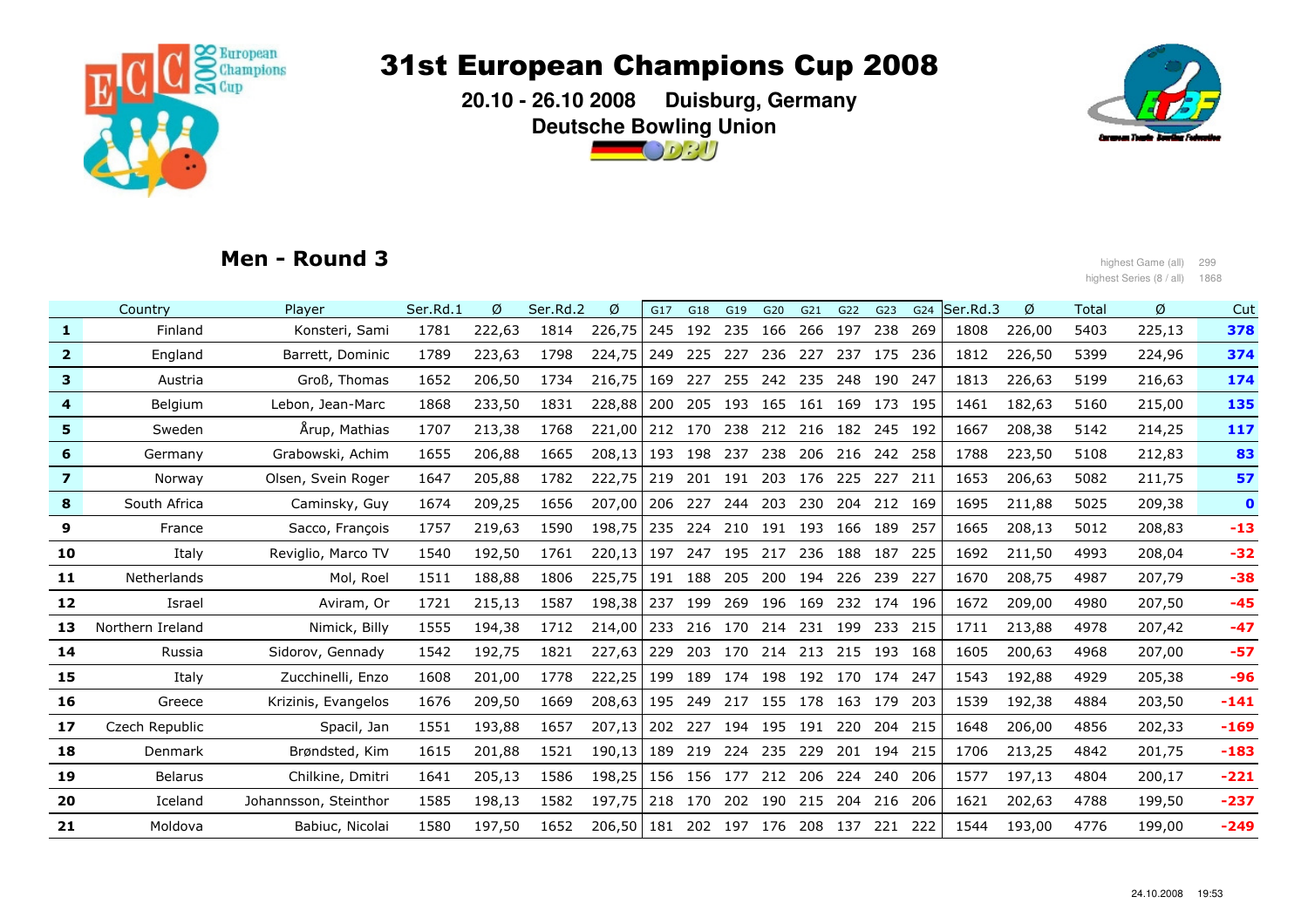

 **20.10 - 26.10 2008 Duisburg, GermanyDeutsche Bowling Union** $\bigcirc$   $\circ$   $\circ$   $\prime$   $\prime$ 



### Men - Round 3

المواضح العربية والتي تعليم المواضح المواضح المواضح المواضح المواضح المواضح المواضح المواضح المواضح المواضح ال<br>العربية المواضح المواضح المواضح المواضح المواضح المواضح المواضح المواضح المواضح المواضح المواضح المواضح الموا highest Series (8 / all) 1868

|    | Country         | Plaver                | Ser.Rd.1 | Ø      | Ser.Rd.2 | Ø       | G17 | G18 | G19             | G20 | G21 | G22     | G23     | G24 | Ser.Rd.3 | Ø      | Total | Ø      | Cut     |
|----|-----------------|-----------------------|----------|--------|----------|---------|-----|-----|-----------------|-----|-----|---------|---------|-----|----------|--------|-------|--------|---------|
| 22 | Ireland         | Bride, Alan           | 1639     | 204,88 | 1575     | 196,88  | 208 | 152 | 177             | 181 | 216 | 212 203 |         | 209 | 1558     | 194,75 | 4772  | 198,83 | $-253$  |
| 23 | Scotland        | MCDermott, Jamie      | 1410     | 176,25 | 1724     | 215,50  | 221 |     | 192 175         | 204 | 205 | 191     | 207     | 144 | 1539     | 192,38 | 4673  | 194,71 | $-352$  |
| 24 | Guernsey        | Tomlin, Derek         | 1444     | 180,50 | 1594     | 199,25  | 213 |     | 176 190         | 181 | 223 | 171     | 214     | 227 | 1595     | 199,38 | 4633  | 193,04 | $-392$  |
| 25 | Catalonia       | Galvez, Raul          | 1560     | 195,00 | 1542     | 192,75  | 202 | 186 | 171             | 188 | 192 | 158     | 191     | 231 | 1519     | 189,88 | 4621  | 192,54 | $-404$  |
| 26 | Wales           | Morris, Clive         | 1474     | 184,25 | 1467     | 183,38  | 233 |     | 191 188 217     |     | 222 | 202     | 209     | 200 | 1662     | 207.75 | 4603  | 191,79 | $-422$  |
| 27 | Turkey          | Siveliol, Mihtat      | 1545     | 193,13 | 1422     | 177,75  | 189 |     | 196 161 179     |     | 223 |         | 192 232 | 227 | 1599     | 199,88 | 4566  | 190,25 | $-459$  |
| 28 | Latvia          | Ovcinnikovs, Nikolajs | 1444     | 180,50 | 1566     | 195,75  | 217 | 170 | 190             | 188 | 185 | 210     | 186     | 173 | 1519     | 189,88 | 4529  | 188,71 | $-496$  |
| 29 | Luxembourg      | Scheuer, Harald       | 1564     | 195,50 | 1460     | 182,50  |     |     | 156 164 196 192 |     | 160 |         | 189 151 | 238 | 1446     | 180,75 | 4470  | 186,25 | $-555$  |
| 30 | Malta           | Falzon Reale, Ray     | 1464     | 183,00 | 1523     | 190,38  | 209 | 188 | 177 210         |     | 167 | 199     | 160     | 173 | 1483     | 185,38 | 4470  | 186,25 | $-555$  |
| 31 | Cyprus          | Kyriacou, Costas      | 1407     | 175,88 | 1546     | 193,25  | 225 | 127 | 183             | 217 | 194 | 225     | 183     | 158 | 1512     | 189,00 | 4465  | 186,04 | $-560$  |
| 32 | Lithuania       | Perminas, Zilvinas    | 1373     | 171,63 | 1443     | 180.38  | 166 | 169 | 204             | 208 | 192 | 181     | 246     | 196 | 1562     | 195,25 | 4378  | 182,42 | $-647$  |
| 33 | Slovakia        | Frunyo, Ladislav      | 1465     | 183,13 | 1361     | 170, 13 | 210 |     | 170 173         | 223 | 190 | 197 173 |         | 208 | 1544     | 193,00 | 4370  | 182,08 | $-655$  |
| 34 | Poland          | Rafel, Ges            | 1427     | 178,38 | 1546     | 193,25  | 163 |     | 157 194 180     |     | 150 | 178 147 |         | 206 | 1375     | 171,88 | 4348  | 181,17 | $-677$  |
| 35 | Romania         | Simut, Viorel         | 1402     | 175,25 | 1483     | 185,38  | 237 | 157 | 165             | 257 | 202 | 148     | 145     | 149 | 1460     | 182,50 | 4345  | 181,04 | $-680$  |
| 36 | Switzerland     | Hutzli, Philippe      | 1398     | 174,75 | 1408     | 176,00  | 254 |     | 162 147 165     |     | 199 |         | 201 178 | 210 | 1516     | 189,50 | 4322  | 180,08 | $-703$  |
| 37 | Estonia         | Beekmann, Raul        | 1356     | 169,50 | 1431     | 178,88  | 191 |     | 184 162 230     |     | 162 | 161 189 |         | 248 | 1527     | 190,88 | 4314  | 179,75 | $-711$  |
| 38 | Ukraine         | Shylan, Vitaly        | 1345     | 168,13 | 1414     | 176,75  | 119 | 202 | 206             | 161 | 197 | 172     | 202     | 161 | 1420     | 177,50 | 4179  | 174,13 | $-846$  |
| 39 | Slovenia        | Pečaver, Marjan       | 1375     | 171,88 | 1406     | 175,75  | 173 |     | 160 131         | 220 | 132 | 165 133 |         | 208 | 1322     | 165,25 | 4103  | 170,96 | $-922$  |
| 40 | Hungary         | Lacsek, Laszlo        | 1196     | 149,50 | 1474     | 184,25  | 145 | 165 | 201             | 150 | 180 | 182     | 180     | 185 | 1388     | 173,50 | 4058  | 169,08 | $-967$  |
| 41 | <b>Bulgaria</b> | Georgiev, Hristo      | 1336     | 167,00 | 1347     | 168,38  | 171 |     | 142 180 173     |     | 117 |         | 247 156 | 160 | 1346     | 168,25 | 4029  | 167,88 | $-996$  |
| 42 | San Marino      | Magnani, Thomas       | 1229     | 153,63 | 1314     | 164,25  | 227 | 151 | 188             | 150 | 180 | 148 143 |         | 182 | 1369     | 171,13 | 3912  | 163,00 | $-1113$ |
|    |                 |                       |          |        |          |         |     |     |                 |     |     |         |         |     |          |        |       |        |         |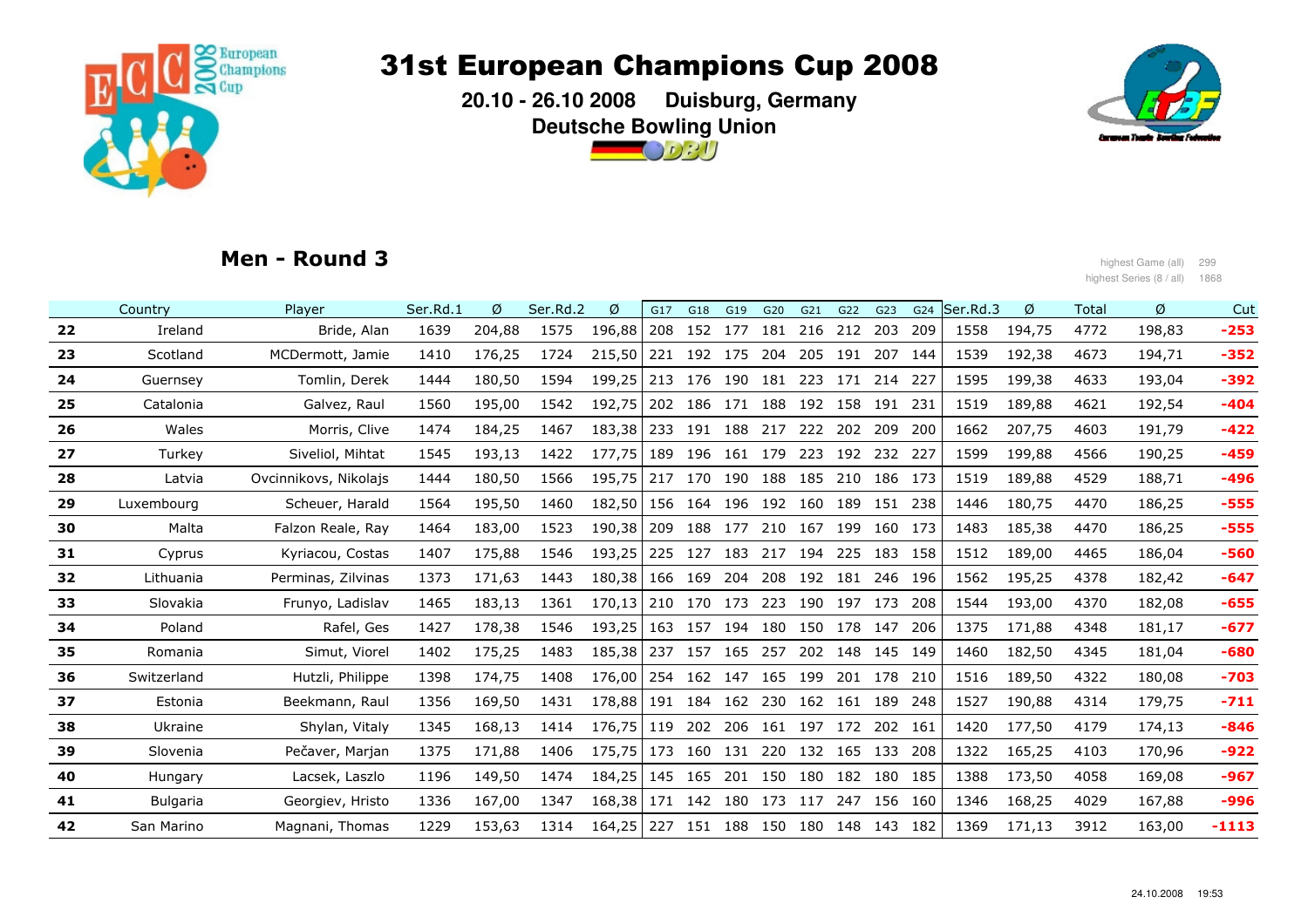

 **20.10 - 26.10 2008 Duisburg, Germany Deutsche Bowling Union**



#### Men - Round 1-3

|    |                         | Men - Round 1-3           |                |           |                       |                                 |                       |           |                       |           |           |               |             |               | highest Game<br>highest Series (8) | 299<br>1868 |
|----|-------------------------|---------------------------|----------------|-----------|-----------------------|---------------------------------|-----------------------|-----------|-----------------------|-----------|-----------|---------------|-------------|---------------|------------------------------------|-------------|
|    |                         |                           |                |           |                       |                                 |                       |           |                       |           |           |               |             |               |                                    |             |
|    | Country                 | Player                    | Rd.<br>R1      | G1<br>181 | G <sub>2</sub><br>203 | G <sub>3</sub><br>198           | G <sub>4</sub><br>184 | G5<br>269 | G <sub>6</sub><br>213 | G7<br>299 | G8<br>234 | Summe<br>1781 | Ø<br>222,63 | Total<br>1781 | Ø<br>222,63                        | Cut         |
| 1  | <b>Finland</b>          | Konsteri, Sami            | R <sub>2</sub> | 212       | 233                   | 210                             | 224                   | 222       | 258                   | 218       | 237       | 1814          | 226,75      | 3595          | 224,69                             |             |
|    |                         |                           | R <sub>3</sub> | 245       | 192                   | 235                             | 166                   | 266       | 197                   | 238       | 269       | 1808          | 226,00      | 5403          | 225,13                             | 378         |
|    |                         |                           |                |           |                       |                                 |                       |           |                       |           |           |               |             |               |                                    |             |
|    |                         |                           | R1             | 125       | 235                   | 203                             | 225                   | 232       | 264                   | 258       | 247       | 1789          | 223,63      | 1789          | 223,63                             |             |
| 2  | England                 | <b>Barrett, Dominic</b>   | R <sub>2</sub> | 249       | 246                   | 213                             | 204                   | 260       | 258                   | 175       | 193       | 1798          | 224,75      | 3587          | 224,19                             |             |
|    |                         |                           | R <sub>3</sub> | 249       | 225                   | 227                             | 236                   | 227       | 237                   | 175       | 236       | 1812          | 226,50      | 5399          | 224,96                             | 374         |
|    |                         |                           |                |           |                       |                                 |                       |           |                       |           |           |               |             |               |                                    |             |
|    |                         |                           | R1             | 168       | 175                   | 187                             | 177                   | 267       | 212                   | 232       | 234       | 1652          | 206,50      | 1652          | 206,50                             |             |
| з  | Austria                 | Groß, Thomas              | R <sub>2</sub> | 209       | 178                   | 226                             | 221                   | 224       | 214                   | 207       | 255       | 1734          | 216,75      | 3386          | 211,63                             |             |
|    |                         |                           | R <sub>3</sub> | 169       | 227                   | 255                             | 242                   | 235       | 248                   | 190       | 247       | 1813          | 226,63      | 5199          | 216,63                             | 174         |
|    |                         |                           |                |           |                       |                                 |                       |           |                       |           |           |               |             |               |                                    |             |
|    |                         |                           | R1             | 221       | 257                   | 220                             | 222                   | 220       | 290 194               |           | 244       | 1868          | 233,50      | 1868          | 233,50                             |             |
| 4  | <b>Belgium</b>          | Lebon, Jean-Marc          | R <sub>2</sub> | 235       | 224                   | 234                             | 217                   | 225       | 286                   | 223       | 187       | 1831          | 228,88      | 3699          | 231,19                             |             |
|    |                         |                           | R <sub>3</sub> | 200       | 205                   | 193                             | 165                   | 161       | 169                   | 173 195   |           | 1461          | 182,63      | 5160          | 215,00                             | 135         |
|    |                         |                           |                |           |                       |                                 |                       |           |                       |           |           |               |             |               |                                    |             |
|    |                         |                           | R1             | 255       | 204                   | 225                             | 163                   | 177       | 202 255               |           | 226       | 1707          | 213,38      | 1707          | 213,38                             |             |
| 5  | Sweden                  | Årup, Mathias             | R <sub>2</sub> | 166       | 267                   | 267                             | 184                   | 172       | 257                   | 219       | 236       | 1768          | 221,00      | 3475          | 217,19                             |             |
|    |                         |                           | R <sub>3</sub> | 212       | 170                   | 238                             | 212 216               |           | 182                   | 245       | 192       | 1667          | 208,38      | 5142          | 214,25                             | 117         |
|    |                         |                           |                |           |                       |                                 |                       |           |                       |           |           |               |             |               |                                    |             |
|    |                         |                           | R1             | 182       | 191                   | 188                             | 255                   | 211       | 214                   | 215       | 199       | 1655          | 206,88      | 1655          | 206,88                             |             |
| 6  | Germany                 | Grabowski, Achim          | R <sub>2</sub> | 221       | 185                   | 171                             | 226                   | 193       | 212                   | 266       | 191       | 1665          | 208,13      | 3320          | 207,50                             |             |
|    |                         |                           | R <sub>3</sub> | 193       | 198                   | 237                             | 238                   | 206       | 216                   | 242       | 258       | 1788          | 223,50      | 5108          | 212,83                             | 83          |
|    |                         |                           |                |           |                       |                                 |                       |           |                       |           |           |               |             |               |                                    |             |
|    |                         |                           | R1             | 210       | 138                   | 246                             | 217                   | 258       | 162                   | 223       | 193       | 1647          | 205,88      | 1647          | 205,88                             |             |
| 7  | <b>Norway</b>           | Olsen, Svein Roger        | R <sub>2</sub> | 210       | 192                   | 233                             | 224                   | 269       | 194                   | 244       | 216       | 1782          | 222,75      | 3429          | 214,31                             |             |
|    |                         |                           | R <sub>3</sub> | 219       | 201                   | 191                             | 203                   | 176       | 225                   | 227       | 211       | 1653          | 206,63      | 5082          | 211,75                             | 57          |
|    |                         |                           |                |           |                       |                                 |                       |           |                       |           |           |               |             |               |                                    |             |
|    |                         |                           | R1             | 169       | 171                   | 196                             | 186                   | 225       | 201                   | 258       | 268       | 1674          | 209,25      | 1674          | 209,25                             |             |
| 8  | South Africa            | Caminsky, Guy             | R <sub>2</sub> | 233       | 221                   | 181                             | 192                   | 200       | 203                   | 203       | 223       | 1656          | 207,00      | 3330          | 208,13                             |             |
|    |                         |                           | R <sub>3</sub> | 206       | 227                   | 244                             | 203                   | 230       | 204                   | 212       | 169       | 1695          | 211,88      | 5025          | 209,38                             | $\mathbf 0$ |
|    |                         |                           |                |           |                       |                                 |                       |           |                       |           |           |               |             |               |                                    |             |
|    |                         |                           | R1             | 188       | 172                   | 207                             | 214                   | 266       | 241                   | 216       | 253       | 1757          | 219,63      | 1757          | 219,63                             |             |
| 9  | France                  | Sacco, François           | R <sub>2</sub> | 215       | 221                   | 204                             | 152                   | 210       | 186                   | 199       | 203       | 1590          | 198,75      | 3347          | 209,19                             |             |
|    |                         |                           | R <sub>3</sub> | 235       | 224                   | 210                             | 191                   | 193       | 166                   | 189       | 257       | 1665          | 208,13      | 5012          | 208,83                             | -13         |
|    |                         |                           |                |           |                       |                                 |                       |           |                       |           |           |               |             |               |                                    |             |
|    |                         |                           | R1             | 180       | 180                   | 144                             | 184                   | 222       | 217                   | 211       | 202       | 1540          | 192,50      | 1540          | 192,50                             |             |
| 10 | Italy                   | <b>Reviglio, Marco TV</b> | R <sub>2</sub> | 214       | 226                   | 226                             | 255                   | 206       | 237                   | 223       | 174       | 1761          | 220,13      | 3301          | 206,31                             |             |
|    |                         |                           | R <sub>3</sub> |           |                       | 197 247 195 217 236 188 187 225 |                       |           |                       |           |           | 1692          | 211,50      | 4993          | 208,04                             | $-32$       |
|    |                         |                           |                |           |                       |                                 |                       |           |                       |           |           |               |             |               |                                    |             |
|    |                         |                           | R <sub>1</sub> | 171       | 216                   | 185                             | 169                   |           | 226 184 192 168       |           |           | 1511          | 188,88      | 1511          | 188,88                             |             |
| 11 | Netherlands             | Mol, Roel                 | R <sub>2</sub> | 254       | 203                   | 211                             | 232                   | 233       | 248                   | 194       | 231       | 1806          | 225,75      | 3317          | 207,31                             |             |
|    |                         |                           | R <sub>3</sub> |           | 191 188               | 205                             | 200                   | 194       | 226 239               |           | 227       | 1670          | 208,75      | 4987          | 207,79                             | -38         |
|    |                         |                           |                |           |                       |                                 |                       |           |                       |           |           |               |             |               |                                    |             |
|    |                         |                           | R1             | 180       | 213                   | 168                             | 234                   | 223       | 277                   | 213       | 213       | 1721          | 215,13      | 1721          | 215,13                             |             |
| 12 | Israel                  | Aviram, Or                | R <sub>2</sub> | 168       | 198                   | 198                             | 147                   | 226       | 242                   | 189       | 219       | 1587          | 198,38      | 3308          | 206,75                             |             |
|    |                         |                           | R <sub>3</sub> | 237       | 199                   | 269                             | 196                   | 169       | 232 174               |           | 196       | 1672          | 209,00      | 4980          | 207,50                             | -45         |
|    |                         |                           |                |           |                       |                                 |                       |           |                       |           |           |               |             |               |                                    |             |
|    |                         |                           | R1             | 179       | 171 177               |                                 | 177 216               |           | 224                   | 224       | 187       | 1555          | 194,38      | 1555          | 194,38                             |             |
| 13 | <b>Northern Ireland</b> | Nimick, Billy             | R <sub>2</sub> | 210       | 174                   | 268                             | 236                   | 240       | 213                   | 190       | 181       | 1712          | 214,00      | 3267          | 204,19                             |             |
|    |                         |                           | R <sub>3</sub> | 233       |                       | 216 170 214 231 199 233         |                       |           |                       |           | 215       | 1711          | 213,88      | 4978          | 207,42                             | $-47$       |
|    |                         |                           |                |           |                       |                                 |                       |           |                       |           |           |               |             |               |                                    |             |
|    | Russia                  |                           | R1             |           |                       | 195 171 192 153 178             |                       |           | 227 191               |           | 235       | 1542          | 192,75      | 1542          | 192,75                             |             |
| 14 |                         | Sidorov, Gennady          | R <sub>2</sub> | 234       | 205                   | 215                             | 215                   | 256       | 237                   | 214       | 245       | 1821          | 227,63      | 3363          | 210,19                             |             |
|    |                         |                           | R <sub>3</sub> | 229       | 203                   | 170                             | 214 213               |           | 215 193 168           |           |           | 1605          | 200,63      | 4968          | 207,00                             | -57         |
|    |                         |                           |                |           |                       |                                 |                       |           |                       |           |           |               |             |               |                                    |             |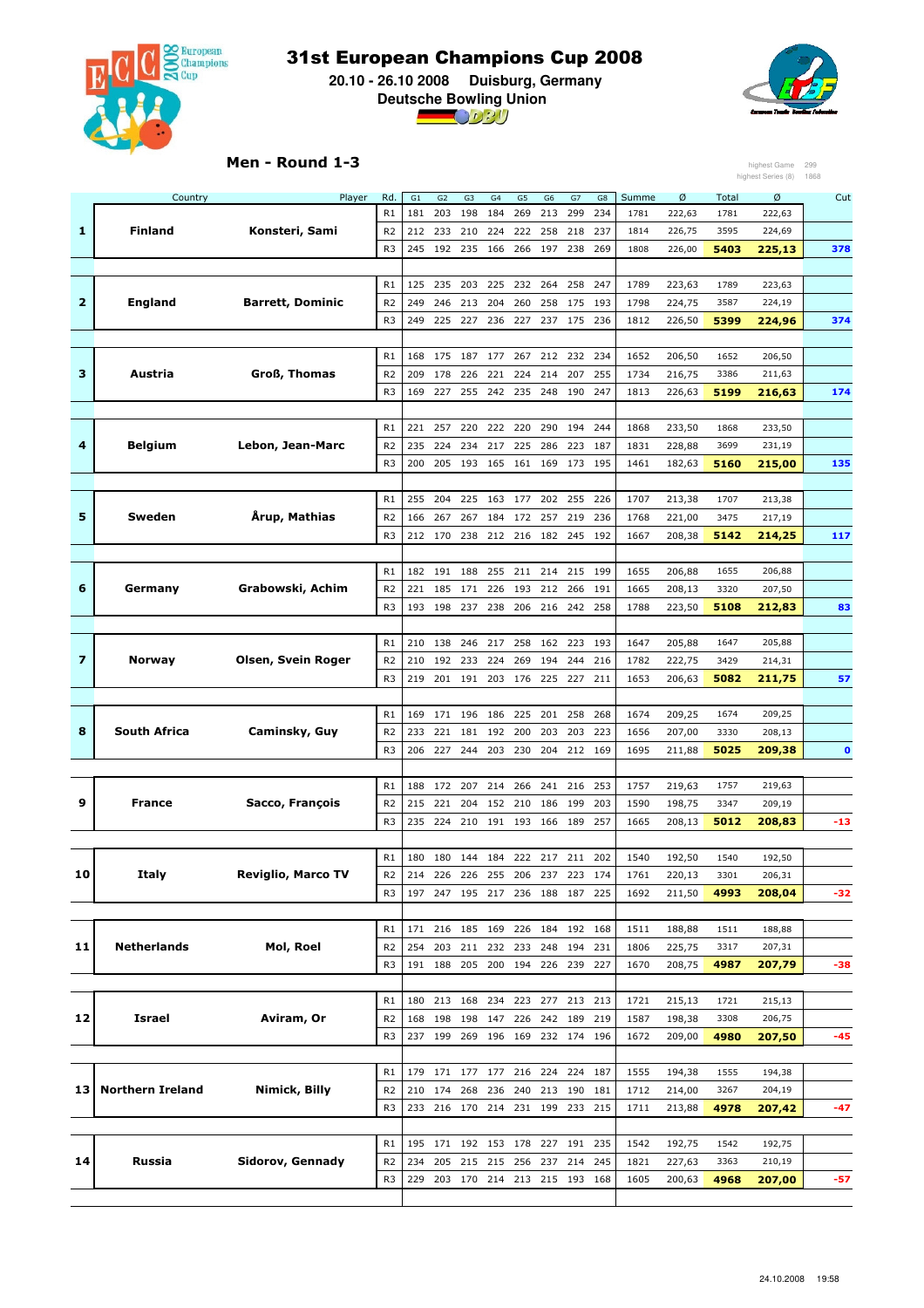

 **20.10 - 26.10 2008 Duisburg, Germany Deutsche Bowling Union**



#### Men - Round 1-3

|    |                       | Men - Round 1-3         |                |         |                |                 |         |         |                 |         |     |       |        |              | highest Game       | 299    |
|----|-----------------------|-------------------------|----------------|---------|----------------|-----------------|---------|---------|-----------------|---------|-----|-------|--------|--------------|--------------------|--------|
|    |                       |                         |                |         |                |                 |         |         |                 |         |     |       |        |              | highest Series (8) | 1868   |
|    | Country               | Player                  | Rd.            | G1      | G <sub>2</sub> | G3              | G4      | G5      | G6              | G7      | G8  | Summe | Ø      | Total        | Ø                  | Cut    |
|    |                       |                         | R1             | 132     | 197            | 193             | 211     | 224     | 279             | 202     | 170 | 1608  | 201,00 | 1608         | 201,00             |        |
| 15 | Italy                 | Zucchinelli, Enzo       | R <sub>2</sub> | 214     | 202            | 236             | 232     | 205     | 220             | 236     | 233 | 1778  | 222,25 | 3386         | 211,63             |        |
|    |                       |                         | R <sub>3</sub> | 199     | 189            | 174             | 198     | 192     | 170             | 174     | 247 | 1543  | 192,88 | 4929         | 205,38             | -96    |
|    |                       |                         |                |         |                |                 |         |         |                 |         |     |       |        |              |                    |        |
|    |                       |                         | R1             | 195     | 212            | 225             | 179     | 187     | 219             | 221     | 238 | 1676  | 209,50 | 1676         | 209,50             |        |
| 16 | Greece                | Krizinis, Evangelos     | R <sub>2</sub> | 187     | 192            | 257             | 199     | 212     | 192             | 237     | 193 | 1669  | 208,63 | 3345         | 209,06             |        |
|    |                       |                         | R <sub>3</sub> | 195     | 249            | 217             | 155     | 178     | 163             | 179     | 203 | 1539  | 192,38 | 4884         | 203,50             | -141   |
|    |                       |                         |                |         |                |                 |         |         |                 |         |     |       |        |              |                    |        |
|    |                       |                         | R1             | 187     | 200            | 191             | 198     | 196     | 192             | 208     | 179 | 1551  | 193,88 | 1551         | 193,88             |        |
| 17 | <b>Czech Republic</b> | Spacil, Jan             | R <sub>2</sub> | 205     | 222            | 215             | 236     | 201     | 205             | 184     | 189 | 1657  | 207,13 | 3208         | 200,50             |        |
|    |                       |                         | R <sub>3</sub> | 202     | 227            | 194             | 195     | 191     | 220             | 204     | 215 | 1648  | 206,00 | 4856         | 202,33             | -169   |
|    |                       |                         | R1             |         |                |                 |         |         |                 |         |     |       |        |              |                    |        |
| 18 | Denmark               |                         |                | 182 144 |                | 255             | 234     | 180     | 215             | 202     | 203 | 1615  | 201,88 | 1615         | 201,88             |        |
|    |                       | <b>Brøndsted, Kim</b>   | R <sub>2</sub> | 194     | 200            | 190             | 177     | 183     | 211             | 214     | 152 | 1521  | 190,13 | 3136<br>4842 | 196,00             |        |
|    |                       |                         | R <sub>3</sub> | 189     | 219            | 224             | 235     | 229     |                 | 201 194 | 215 | 1706  | 213,25 |              | 201,75             | -183   |
|    |                       |                         | R1             | 192     | 168            | 178             | 210     | 216     | 209             | 235     | 233 | 1641  | 205,13 | 1641         | 205,13             |        |
| 19 | <b>Belarus</b>        | <b>Chilkine, Dmitri</b> | R <sub>2</sub> | 221     | 174            | 225             | 205     | 183     | 195             | 182     | 201 | 1586  | 198,25 | 3227         | 201,69             |        |
|    |                       |                         | R <sub>3</sub> |         | 156            |                 |         |         | 224             | 240     | 206 | 1577  |        | 4804         | 200,17             |        |
|    |                       |                         |                | 156     |                | 177             | 212     | 206     |                 |         |     |       | 197,13 |              |                    | -221   |
|    |                       |                         | R1             | 165     | 192            | 229             | 215     | 170     | 190             | 202     | 222 | 1585  | 198,13 | 1585         | 198,13             |        |
| 20 | <b>Iceland</b>        | Johannsson, Steinthor   | R <sub>2</sub> | 192     | 174            | 181             | 221     | 214     | 228             | 184     | 188 | 1582  | 197,75 | 3167         | 197,94             |        |
|    |                       |                         | R <sub>3</sub> | 218     | 170            | 202             | 190     | 215     | 204             | 216     | 206 | 1621  | 202,63 | 4788         | 199,50             | -237   |
|    |                       |                         |                |         |                |                 |         |         |                 |         |     |       |        |              |                    |        |
|    |                       |                         | R1             | 147     | 182            | 215             | 231     | 188     | 201             | 203     | 213 | 1580  | 197,50 | 1580         | 197,50             |        |
| 21 | Moldova               | <b>Babiuc, Nicolai</b>  | R <sub>2</sub> | 197     | 218            | 200             | 220     | 254     | 171             | 220     | 172 | 1652  | 206,50 | 3232         | 202,00             |        |
|    |                       |                         | R <sub>3</sub> | 181     | 202            | 197             | 176     | 208     | 137             | 221     | 222 | 1544  | 193,00 | 4776         | 199,00             | $-249$ |
|    |                       |                         |                |         |                |                 |         |         |                 |         |     |       |        |              |                    |        |
|    |                       |                         | R1             | 191     | 227            | 192             | 169     | 189     | 215             | 234     | 222 | 1639  | 204,88 | 1639         | 204,88             |        |
| 22 | Ireland               | Bride, Alan             | R <sub>2</sub> | 200     | 168            | 218             | 224     | 182     | 185             | 182     | 216 | 1575  | 196,88 | 3214         | 200,88             |        |
|    |                       |                         | R <sub>3</sub> | 208     | 152            | 177             | 181     | 216     | 212             | 203     | 209 | 1558  | 194,75 | 4772         | 198,83             | $-253$ |
|    |                       |                         |                |         |                |                 |         |         |                 |         |     |       |        |              |                    |        |
|    |                       |                         | R1             | 222     | 130            | 168             | 198     | 179     | 173             | 171     | 169 | 1410  | 176,25 | 1410         | 176,25             |        |
| 23 | <b>Scotland</b>       | <b>MCDermott, Jamie</b> | R <sub>2</sub> | 226     | 226            | 279             | 159     | 202     | 191             | 239     | 202 | 1724  | 215,50 | 3134         | 195,88             |        |
|    |                       |                         | R <sub>3</sub> | 221     | 192            | 175             | 204     | 205     | 191             | 207     | 144 | 1539  | 192,38 | 4673         | 194,71             | $-352$ |
|    |                       |                         |                |         |                |                 |         |         |                 |         |     |       |        |              |                    |        |
|    |                       |                         | R1             | 186     | 161            | 178             | 162     | 204     | 155             | 184     | 214 | 1444  | 180,50 | 1444         | 180,50             |        |
| 24 | Guernsey              | <b>Tomlin, Derek</b>    | R <sub>2</sub> | 175     | 212 170        |                 |         |         | 192 212 235 184 |         | 214 | 1594  | 199,25 | 3038         | 189,88             |        |
|    |                       |                         | R <sub>3</sub> | 213     | 176            | 190             | 181     | 223     | 171             | 214     | 227 | 1595  | 199,38 | 4633         | 193,04             | -392   |
|    |                       |                         |                |         |                |                 |         |         |                 |         |     |       |        |              |                    |        |
|    |                       |                         | R1             | 213 175 |                | 172             | 189     | 217     |                 | 203 182 | 209 | 1560  | 195,00 | 1560         | 195,00             |        |
| 25 | Catalonia             | Galvez, Raul            | R <sub>2</sub> | 174     | 215            | 232             | 182     | 174     | 194             | 198     | 173 | 1542  | 192,75 | 3102         | 193,88             |        |
|    |                       |                         | R <sub>3</sub> |         |                | 202 186 171     |         |         | 188 192 158 191 |         | 231 | 1519  | 189,88 | 4621         | 192,54             | $-404$ |
|    |                       |                         |                |         |                |                 |         |         |                 |         |     |       |        |              |                    |        |
|    |                       |                         | R1             | 147     | 217            | 157             | 158     | 223     | 173             | 210     | 189 | 1474  | 184,25 | 1474         | 184,25             |        |
| 26 | Wales                 | <b>Morris, Clive</b>    | R <sub>2</sub> | 152     | 198            | 196             | 170     | 180     | 176             | 194     | 201 | 1467  | 183,38 | 2941         | 183,81             |        |
|    |                       |                         | R <sub>3</sub> |         | 233 191 188    |                 | 217     | 222     | 202             | 209     | 200 | 1662  | 207,75 | 4603         | 191,79             | $-422$ |
|    |                       |                         |                |         |                |                 |         |         |                 |         |     |       |        |              |                    |        |
|    |                       |                         | R1             | 160     |                | 201 196 167 244 |         |         |                 | 220 138 | 219 | 1545  | 193,13 | 1545         | 193,13             |        |
| 27 | <b>Turkey</b>         | Siveliol, Mihtat        | R <sub>2</sub> | 176     | 214            | 178             | 206     | 184     |                 | 155 166 | 143 | 1422  | 177,75 | 2967         | 185,44             |        |
|    |                       |                         | R <sub>3</sub> | 189     | 196            | 161             | 179     | 223     | 192 232 227     |         |     | 1599  | 199,88 | 4566         | 190,25             | -459   |
|    |                       |                         |                |         |                |                 |         |         |                 |         |     |       |        |              |                    |        |
|    |                       |                         | R1             | 181     | 202 136        |                 | 194 195 |         | 166 167         |         | 203 | 1444  | 180,50 | 1444         | 180,50             |        |
| 28 | Latvia                | Ovcinnikovs, Nikolajs   | R <sub>2</sub> | 191 176 |                | 204             |         | 215 175 | 212             | 205     | 188 | 1566  | 195,75 | 3010         | 188,13             |        |
|    |                       |                         | R <sub>3</sub> |         | 217 170 190    |                 | 188     | 185     |                 | 210 186 | 173 | 1519  | 189,88 | 4529         | 188,71             | -496   |
|    |                       |                         |                |         |                |                 |         |         |                 |         |     |       |        |              |                    |        |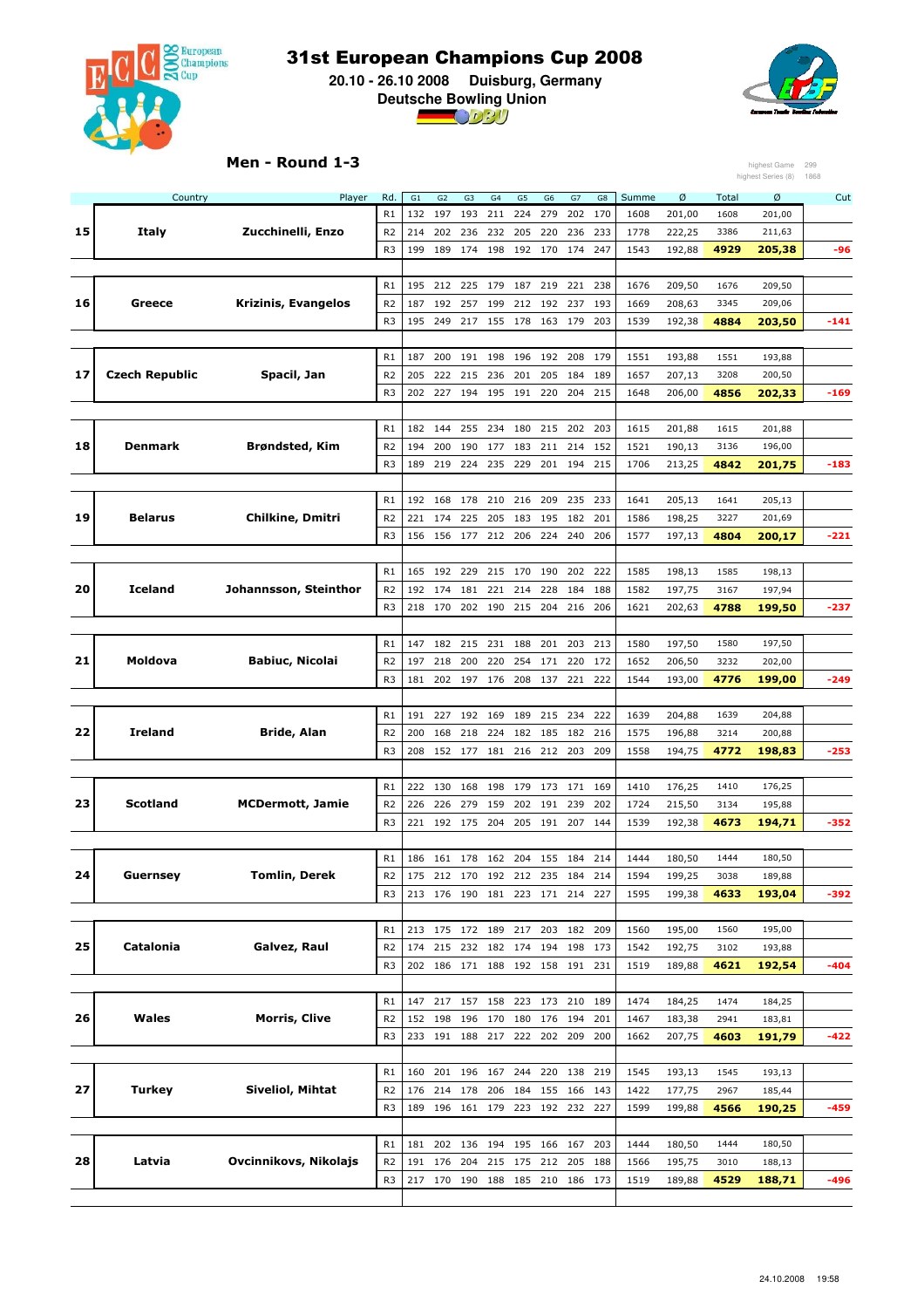

 **20.10 - 26.10 2008 Duisburg, Germany Deutsche Bowling Union**



#### Men - Round 1-3

| highest Series (8)<br>Rd.<br>Ø<br>Country<br>Player<br>G1<br>G2<br>G <sub>3</sub><br>G4<br>G5<br>G <sub>6</sub><br>G7<br>${\sf G8}$<br>Summe<br>Total<br>Ø<br>R1<br>195,50<br>222<br>193<br>166<br>215<br>188<br>169<br>223<br>188<br>1564<br>1564<br>195,50<br>29<br>Luxembourg<br>Scheuer, Harald<br>R <sub>2</sub><br>198<br>168<br>201<br>173 175<br>205<br>180<br>160<br>1460<br>182,50<br>3024<br>189,00<br>R <sub>3</sub><br>156<br>164<br>196<br>192 160<br>189<br>151<br>238<br>1446<br>180,75<br>4470<br>$-555$<br>186,25<br>R1<br>172<br>196<br>190 179<br>167<br>181<br>218<br>161<br>1464<br>183,00<br>1464<br>183,00<br>30<br>Malta<br><b>Falzon Reale, Ray</b><br>R <sub>2</sub><br>158<br>180<br>207<br>184<br>211<br>200<br>200<br>183<br>1523<br>190,38<br>2987<br>186,69<br>R <sub>3</sub><br>209<br>188<br>177<br>210<br>167<br>199<br>160<br>173<br>1483<br>185,38<br>4470<br>186,25<br>$-555$<br>169<br>212<br>192<br>191<br>147<br>178<br>157<br>1407<br>175,88<br>R1<br>161<br>1407<br>175,88<br>31<br>Kyriacou, Costas<br>Cyprus<br>R <sub>2</sub><br>205<br>199<br>185<br>166<br>176<br>222<br>193,25<br>2953<br>212<br>181<br>1546<br>184,56<br>R <sub>3</sub><br>127<br>225<br>158<br>1512<br>189,00<br>4465<br>186,04<br>-560<br>225<br>183<br>217<br>194<br>183<br>R1<br>147<br>142 150<br>235<br>197<br>218<br>160<br>1373<br>171,63<br>124<br>1373<br>171,63<br>Lithuania<br>32<br>Perminas, Zilvinas<br>R <sub>2</sub><br>209<br>180<br>154<br>147<br>176<br>191<br>212<br>174<br>1443<br>180,38<br>2816<br>176,00<br>R <sub>3</sub><br>166 169<br>204<br>208 192 181<br>246<br>196<br>1562<br>195,25<br>4378<br>182,42<br>-647<br>R1<br>211<br>139<br>163<br>202 191<br>153<br>202<br>204<br>1465<br>183,13<br>183,13<br>1465<br>33<br><b>Slovakia</b><br>Frunyo, Ladislav<br>R <sub>2</sub><br>137<br>169<br>164<br>171<br>154<br>229<br>157<br>180<br>1361<br>170,13<br>2826<br>176,63<br>R <sub>3</sub><br>210<br>170<br>173<br>223<br>190<br>197<br>173<br>208<br>1544<br>193,00<br>4370<br>182,08<br>$-655$<br>R1<br>139<br>193<br>168<br>181<br>244<br>198<br>136<br>1427<br>178,38<br>1427<br>178,38<br>168<br>34<br><b>Poland</b><br>Rafel, Ges<br>212<br>191<br>201<br>193<br>181<br>243<br>154<br>1546<br>193,25<br>2973<br>185,81<br>R <sub>2</sub><br>171<br>R <sub>3</sub><br>157<br>178<br>206<br>4348<br>163<br>194<br>180<br>150<br>147<br>1375<br>171,88<br>181,17<br>-677<br>182<br>1402<br>175,25<br>R1<br>170<br>143<br>174<br>183<br>192<br>191<br>167<br>1402<br>175,25<br>35<br>Romania<br>Simut, Viorel<br>R <sub>2</sub><br>232<br>179<br>185,38<br>180,31<br>172<br>213<br>159<br>180<br>187<br>161<br>1483<br>2885<br>R <sub>3</sub><br>237<br>157 165<br>257<br>202<br>148<br>145<br>149<br>1460<br>182,50<br>4345<br>181,04<br>-680<br>R1<br>223<br>187<br>127<br>200<br>180<br>157<br>146<br>178<br>174,75<br>174,75<br>1398<br>1398<br>Switzerland<br>Hutzli, Philippe<br>36<br>R <sub>2</sub><br>182<br>177<br>184<br>196<br>165<br>156<br>192<br>1408<br>175,38<br>156<br>176,00<br>2806<br>R <sub>3</sub><br>254<br>162<br>147<br>199<br>201<br>178<br>210<br>1516<br>189,50<br>$-703$<br>165<br>4322<br>180,08<br>R1<br>150<br>194<br>155<br>164<br>189<br>185<br>141<br>178<br>1356<br>169,50<br>1356<br>169,50<br>37<br>Estonia<br>Beekmann, Raul<br>R <sub>2</sub><br>203<br>171<br>177<br>206<br>159<br>170<br>179<br>1431<br>178,88<br>2787<br>174,19<br>166<br>R <sub>3</sub><br>248<br>179,75<br>191<br>184<br>162<br>230<br>162<br>161<br>189<br>1527<br>190,88<br>4314<br>$-711$<br>168,13<br>1345<br>168,13<br>172 142 142 180<br>212 159<br>160<br>1345<br>R1<br>178<br>38<br><b>Ukraine</b><br>Shylan, Vitaly<br>176,75<br>R <sub>2</sub><br>222<br>176 145<br>206 190 135 159<br>181<br>1414<br>2759<br>172,44<br>R <sub>3</sub><br>119 202 206 161 197 172 202 161<br>1420<br>177,50<br>4179<br>174,13<br>-846<br>R1<br>144 150 173 170<br>201 191 152 194<br>1375<br>171,88<br>1375<br>171,88 |    |          | Men - Round 1-3 |                |  |  |  |     |      |        |      | highest Game | 299  |
|-----------------------------------------------------------------------------------------------------------------------------------------------------------------------------------------------------------------------------------------------------------------------------------------------------------------------------------------------------------------------------------------------------------------------------------------------------------------------------------------------------------------------------------------------------------------------------------------------------------------------------------------------------------------------------------------------------------------------------------------------------------------------------------------------------------------------------------------------------------------------------------------------------------------------------------------------------------------------------------------------------------------------------------------------------------------------------------------------------------------------------------------------------------------------------------------------------------------------------------------------------------------------------------------------------------------------------------------------------------------------------------------------------------------------------------------------------------------------------------------------------------------------------------------------------------------------------------------------------------------------------------------------------------------------------------------------------------------------------------------------------------------------------------------------------------------------------------------------------------------------------------------------------------------------------------------------------------------------------------------------------------------------------------------------------------------------------------------------------------------------------------------------------------------------------------------------------------------------------------------------------------------------------------------------------------------------------------------------------------------------------------------------------------------------------------------------------------------------------------------------------------------------------------------------------------------------------------------------------------------------------------------------------------------------------------------------------------------------------------------------------------------------------------------------------------------------------------------------------------------------------------------------------------------------------------------------------------------------------------------------------------------------------------------------------------------------------------------------------------------------------------------------------------------------------------------------------------------------------------------------------------------------------------------------------------------------------------------------------------------------------------------------------------------------------------------------------------------------------------------------------------------------------------------------------------------------------------------------------------------------------------------------------------------------------------------------------------------------------------------------------------------------------------------------------------------------------------------------------------------------------------------------------------------------------------------------------------------------------------|----|----------|-----------------|----------------|--|--|--|-----|------|--------|------|--------------|------|
|                                                                                                                                                                                                                                                                                                                                                                                                                                                                                                                                                                                                                                                                                                                                                                                                                                                                                                                                                                                                                                                                                                                                                                                                                                                                                                                                                                                                                                                                                                                                                                                                                                                                                                                                                                                                                                                                                                                                                                                                                                                                                                                                                                                                                                                                                                                                                                                                                                                                                                                                                                                                                                                                                                                                                                                                                                                                                                                                                                                                                                                                                                                                                                                                                                                                                                                                                                                                                                                                                                                                                                                                                                                                                                                                                                                                                                                                                                                                                                                   |    |          |                 |                |  |  |  |     |      |        |      |              | 1868 |
|                                                                                                                                                                                                                                                                                                                                                                                                                                                                                                                                                                                                                                                                                                                                                                                                                                                                                                                                                                                                                                                                                                                                                                                                                                                                                                                                                                                                                                                                                                                                                                                                                                                                                                                                                                                                                                                                                                                                                                                                                                                                                                                                                                                                                                                                                                                                                                                                                                                                                                                                                                                                                                                                                                                                                                                                                                                                                                                                                                                                                                                                                                                                                                                                                                                                                                                                                                                                                                                                                                                                                                                                                                                                                                                                                                                                                                                                                                                                                                                   |    |          |                 |                |  |  |  |     |      |        |      |              | Cut  |
|                                                                                                                                                                                                                                                                                                                                                                                                                                                                                                                                                                                                                                                                                                                                                                                                                                                                                                                                                                                                                                                                                                                                                                                                                                                                                                                                                                                                                                                                                                                                                                                                                                                                                                                                                                                                                                                                                                                                                                                                                                                                                                                                                                                                                                                                                                                                                                                                                                                                                                                                                                                                                                                                                                                                                                                                                                                                                                                                                                                                                                                                                                                                                                                                                                                                                                                                                                                                                                                                                                                                                                                                                                                                                                                                                                                                                                                                                                                                                                                   |    |          |                 |                |  |  |  |     |      |        |      |              |      |
|                                                                                                                                                                                                                                                                                                                                                                                                                                                                                                                                                                                                                                                                                                                                                                                                                                                                                                                                                                                                                                                                                                                                                                                                                                                                                                                                                                                                                                                                                                                                                                                                                                                                                                                                                                                                                                                                                                                                                                                                                                                                                                                                                                                                                                                                                                                                                                                                                                                                                                                                                                                                                                                                                                                                                                                                                                                                                                                                                                                                                                                                                                                                                                                                                                                                                                                                                                                                                                                                                                                                                                                                                                                                                                                                                                                                                                                                                                                                                                                   |    |          |                 |                |  |  |  |     |      |        |      |              |      |
|                                                                                                                                                                                                                                                                                                                                                                                                                                                                                                                                                                                                                                                                                                                                                                                                                                                                                                                                                                                                                                                                                                                                                                                                                                                                                                                                                                                                                                                                                                                                                                                                                                                                                                                                                                                                                                                                                                                                                                                                                                                                                                                                                                                                                                                                                                                                                                                                                                                                                                                                                                                                                                                                                                                                                                                                                                                                                                                                                                                                                                                                                                                                                                                                                                                                                                                                                                                                                                                                                                                                                                                                                                                                                                                                                                                                                                                                                                                                                                                   |    |          |                 |                |  |  |  |     |      |        |      |              |      |
|                                                                                                                                                                                                                                                                                                                                                                                                                                                                                                                                                                                                                                                                                                                                                                                                                                                                                                                                                                                                                                                                                                                                                                                                                                                                                                                                                                                                                                                                                                                                                                                                                                                                                                                                                                                                                                                                                                                                                                                                                                                                                                                                                                                                                                                                                                                                                                                                                                                                                                                                                                                                                                                                                                                                                                                                                                                                                                                                                                                                                                                                                                                                                                                                                                                                                                                                                                                                                                                                                                                                                                                                                                                                                                                                                                                                                                                                                                                                                                                   |    |          |                 |                |  |  |  |     |      |        |      |              |      |
|                                                                                                                                                                                                                                                                                                                                                                                                                                                                                                                                                                                                                                                                                                                                                                                                                                                                                                                                                                                                                                                                                                                                                                                                                                                                                                                                                                                                                                                                                                                                                                                                                                                                                                                                                                                                                                                                                                                                                                                                                                                                                                                                                                                                                                                                                                                                                                                                                                                                                                                                                                                                                                                                                                                                                                                                                                                                                                                                                                                                                                                                                                                                                                                                                                                                                                                                                                                                                                                                                                                                                                                                                                                                                                                                                                                                                                                                                                                                                                                   |    |          |                 |                |  |  |  |     |      |        |      |              |      |
|                                                                                                                                                                                                                                                                                                                                                                                                                                                                                                                                                                                                                                                                                                                                                                                                                                                                                                                                                                                                                                                                                                                                                                                                                                                                                                                                                                                                                                                                                                                                                                                                                                                                                                                                                                                                                                                                                                                                                                                                                                                                                                                                                                                                                                                                                                                                                                                                                                                                                                                                                                                                                                                                                                                                                                                                                                                                                                                                                                                                                                                                                                                                                                                                                                                                                                                                                                                                                                                                                                                                                                                                                                                                                                                                                                                                                                                                                                                                                                                   |    |          |                 |                |  |  |  |     |      |        |      |              |      |
|                                                                                                                                                                                                                                                                                                                                                                                                                                                                                                                                                                                                                                                                                                                                                                                                                                                                                                                                                                                                                                                                                                                                                                                                                                                                                                                                                                                                                                                                                                                                                                                                                                                                                                                                                                                                                                                                                                                                                                                                                                                                                                                                                                                                                                                                                                                                                                                                                                                                                                                                                                                                                                                                                                                                                                                                                                                                                                                                                                                                                                                                                                                                                                                                                                                                                                                                                                                                                                                                                                                                                                                                                                                                                                                                                                                                                                                                                                                                                                                   |    |          |                 |                |  |  |  |     |      |        |      |              |      |
|                                                                                                                                                                                                                                                                                                                                                                                                                                                                                                                                                                                                                                                                                                                                                                                                                                                                                                                                                                                                                                                                                                                                                                                                                                                                                                                                                                                                                                                                                                                                                                                                                                                                                                                                                                                                                                                                                                                                                                                                                                                                                                                                                                                                                                                                                                                                                                                                                                                                                                                                                                                                                                                                                                                                                                                                                                                                                                                                                                                                                                                                                                                                                                                                                                                                                                                                                                                                                                                                                                                                                                                                                                                                                                                                                                                                                                                                                                                                                                                   |    |          |                 |                |  |  |  |     |      |        |      |              |      |
|                                                                                                                                                                                                                                                                                                                                                                                                                                                                                                                                                                                                                                                                                                                                                                                                                                                                                                                                                                                                                                                                                                                                                                                                                                                                                                                                                                                                                                                                                                                                                                                                                                                                                                                                                                                                                                                                                                                                                                                                                                                                                                                                                                                                                                                                                                                                                                                                                                                                                                                                                                                                                                                                                                                                                                                                                                                                                                                                                                                                                                                                                                                                                                                                                                                                                                                                                                                                                                                                                                                                                                                                                                                                                                                                                                                                                                                                                                                                                                                   |    |          |                 |                |  |  |  |     |      |        |      |              |      |
|                                                                                                                                                                                                                                                                                                                                                                                                                                                                                                                                                                                                                                                                                                                                                                                                                                                                                                                                                                                                                                                                                                                                                                                                                                                                                                                                                                                                                                                                                                                                                                                                                                                                                                                                                                                                                                                                                                                                                                                                                                                                                                                                                                                                                                                                                                                                                                                                                                                                                                                                                                                                                                                                                                                                                                                                                                                                                                                                                                                                                                                                                                                                                                                                                                                                                                                                                                                                                                                                                                                                                                                                                                                                                                                                                                                                                                                                                                                                                                                   |    |          |                 |                |  |  |  |     |      |        |      |              |      |
|                                                                                                                                                                                                                                                                                                                                                                                                                                                                                                                                                                                                                                                                                                                                                                                                                                                                                                                                                                                                                                                                                                                                                                                                                                                                                                                                                                                                                                                                                                                                                                                                                                                                                                                                                                                                                                                                                                                                                                                                                                                                                                                                                                                                                                                                                                                                                                                                                                                                                                                                                                                                                                                                                                                                                                                                                                                                                                                                                                                                                                                                                                                                                                                                                                                                                                                                                                                                                                                                                                                                                                                                                                                                                                                                                                                                                                                                                                                                                                                   |    |          |                 |                |  |  |  |     |      |        |      |              |      |
|                                                                                                                                                                                                                                                                                                                                                                                                                                                                                                                                                                                                                                                                                                                                                                                                                                                                                                                                                                                                                                                                                                                                                                                                                                                                                                                                                                                                                                                                                                                                                                                                                                                                                                                                                                                                                                                                                                                                                                                                                                                                                                                                                                                                                                                                                                                                                                                                                                                                                                                                                                                                                                                                                                                                                                                                                                                                                                                                                                                                                                                                                                                                                                                                                                                                                                                                                                                                                                                                                                                                                                                                                                                                                                                                                                                                                                                                                                                                                                                   |    |          |                 |                |  |  |  |     |      |        |      |              |      |
|                                                                                                                                                                                                                                                                                                                                                                                                                                                                                                                                                                                                                                                                                                                                                                                                                                                                                                                                                                                                                                                                                                                                                                                                                                                                                                                                                                                                                                                                                                                                                                                                                                                                                                                                                                                                                                                                                                                                                                                                                                                                                                                                                                                                                                                                                                                                                                                                                                                                                                                                                                                                                                                                                                                                                                                                                                                                                                                                                                                                                                                                                                                                                                                                                                                                                                                                                                                                                                                                                                                                                                                                                                                                                                                                                                                                                                                                                                                                                                                   |    |          |                 |                |  |  |  |     |      |        |      |              |      |
|                                                                                                                                                                                                                                                                                                                                                                                                                                                                                                                                                                                                                                                                                                                                                                                                                                                                                                                                                                                                                                                                                                                                                                                                                                                                                                                                                                                                                                                                                                                                                                                                                                                                                                                                                                                                                                                                                                                                                                                                                                                                                                                                                                                                                                                                                                                                                                                                                                                                                                                                                                                                                                                                                                                                                                                                                                                                                                                                                                                                                                                                                                                                                                                                                                                                                                                                                                                                                                                                                                                                                                                                                                                                                                                                                                                                                                                                                                                                                                                   |    |          |                 |                |  |  |  |     |      |        |      |              |      |
|                                                                                                                                                                                                                                                                                                                                                                                                                                                                                                                                                                                                                                                                                                                                                                                                                                                                                                                                                                                                                                                                                                                                                                                                                                                                                                                                                                                                                                                                                                                                                                                                                                                                                                                                                                                                                                                                                                                                                                                                                                                                                                                                                                                                                                                                                                                                                                                                                                                                                                                                                                                                                                                                                                                                                                                                                                                                                                                                                                                                                                                                                                                                                                                                                                                                                                                                                                                                                                                                                                                                                                                                                                                                                                                                                                                                                                                                                                                                                                                   |    |          |                 |                |  |  |  |     |      |        |      |              |      |
|                                                                                                                                                                                                                                                                                                                                                                                                                                                                                                                                                                                                                                                                                                                                                                                                                                                                                                                                                                                                                                                                                                                                                                                                                                                                                                                                                                                                                                                                                                                                                                                                                                                                                                                                                                                                                                                                                                                                                                                                                                                                                                                                                                                                                                                                                                                                                                                                                                                                                                                                                                                                                                                                                                                                                                                                                                                                                                                                                                                                                                                                                                                                                                                                                                                                                                                                                                                                                                                                                                                                                                                                                                                                                                                                                                                                                                                                                                                                                                                   |    |          |                 |                |  |  |  |     |      |        |      |              |      |
|                                                                                                                                                                                                                                                                                                                                                                                                                                                                                                                                                                                                                                                                                                                                                                                                                                                                                                                                                                                                                                                                                                                                                                                                                                                                                                                                                                                                                                                                                                                                                                                                                                                                                                                                                                                                                                                                                                                                                                                                                                                                                                                                                                                                                                                                                                                                                                                                                                                                                                                                                                                                                                                                                                                                                                                                                                                                                                                                                                                                                                                                                                                                                                                                                                                                                                                                                                                                                                                                                                                                                                                                                                                                                                                                                                                                                                                                                                                                                                                   |    |          |                 |                |  |  |  |     |      |        |      |              |      |
|                                                                                                                                                                                                                                                                                                                                                                                                                                                                                                                                                                                                                                                                                                                                                                                                                                                                                                                                                                                                                                                                                                                                                                                                                                                                                                                                                                                                                                                                                                                                                                                                                                                                                                                                                                                                                                                                                                                                                                                                                                                                                                                                                                                                                                                                                                                                                                                                                                                                                                                                                                                                                                                                                                                                                                                                                                                                                                                                                                                                                                                                                                                                                                                                                                                                                                                                                                                                                                                                                                                                                                                                                                                                                                                                                                                                                                                                                                                                                                                   |    |          |                 |                |  |  |  |     |      |        |      |              |      |
|                                                                                                                                                                                                                                                                                                                                                                                                                                                                                                                                                                                                                                                                                                                                                                                                                                                                                                                                                                                                                                                                                                                                                                                                                                                                                                                                                                                                                                                                                                                                                                                                                                                                                                                                                                                                                                                                                                                                                                                                                                                                                                                                                                                                                                                                                                                                                                                                                                                                                                                                                                                                                                                                                                                                                                                                                                                                                                                                                                                                                                                                                                                                                                                                                                                                                                                                                                                                                                                                                                                                                                                                                                                                                                                                                                                                                                                                                                                                                                                   |    |          |                 |                |  |  |  |     |      |        |      |              |      |
|                                                                                                                                                                                                                                                                                                                                                                                                                                                                                                                                                                                                                                                                                                                                                                                                                                                                                                                                                                                                                                                                                                                                                                                                                                                                                                                                                                                                                                                                                                                                                                                                                                                                                                                                                                                                                                                                                                                                                                                                                                                                                                                                                                                                                                                                                                                                                                                                                                                                                                                                                                                                                                                                                                                                                                                                                                                                                                                                                                                                                                                                                                                                                                                                                                                                                                                                                                                                                                                                                                                                                                                                                                                                                                                                                                                                                                                                                                                                                                                   |    |          |                 |                |  |  |  |     |      |        |      |              |      |
|                                                                                                                                                                                                                                                                                                                                                                                                                                                                                                                                                                                                                                                                                                                                                                                                                                                                                                                                                                                                                                                                                                                                                                                                                                                                                                                                                                                                                                                                                                                                                                                                                                                                                                                                                                                                                                                                                                                                                                                                                                                                                                                                                                                                                                                                                                                                                                                                                                                                                                                                                                                                                                                                                                                                                                                                                                                                                                                                                                                                                                                                                                                                                                                                                                                                                                                                                                                                                                                                                                                                                                                                                                                                                                                                                                                                                                                                                                                                                                                   |    |          |                 |                |  |  |  |     |      |        |      |              |      |
|                                                                                                                                                                                                                                                                                                                                                                                                                                                                                                                                                                                                                                                                                                                                                                                                                                                                                                                                                                                                                                                                                                                                                                                                                                                                                                                                                                                                                                                                                                                                                                                                                                                                                                                                                                                                                                                                                                                                                                                                                                                                                                                                                                                                                                                                                                                                                                                                                                                                                                                                                                                                                                                                                                                                                                                                                                                                                                                                                                                                                                                                                                                                                                                                                                                                                                                                                                                                                                                                                                                                                                                                                                                                                                                                                                                                                                                                                                                                                                                   |    |          |                 |                |  |  |  |     |      |        |      |              |      |
|                                                                                                                                                                                                                                                                                                                                                                                                                                                                                                                                                                                                                                                                                                                                                                                                                                                                                                                                                                                                                                                                                                                                                                                                                                                                                                                                                                                                                                                                                                                                                                                                                                                                                                                                                                                                                                                                                                                                                                                                                                                                                                                                                                                                                                                                                                                                                                                                                                                                                                                                                                                                                                                                                                                                                                                                                                                                                                                                                                                                                                                                                                                                                                                                                                                                                                                                                                                                                                                                                                                                                                                                                                                                                                                                                                                                                                                                                                                                                                                   |    |          |                 |                |  |  |  |     |      |        |      |              |      |
|                                                                                                                                                                                                                                                                                                                                                                                                                                                                                                                                                                                                                                                                                                                                                                                                                                                                                                                                                                                                                                                                                                                                                                                                                                                                                                                                                                                                                                                                                                                                                                                                                                                                                                                                                                                                                                                                                                                                                                                                                                                                                                                                                                                                                                                                                                                                                                                                                                                                                                                                                                                                                                                                                                                                                                                                                                                                                                                                                                                                                                                                                                                                                                                                                                                                                                                                                                                                                                                                                                                                                                                                                                                                                                                                                                                                                                                                                                                                                                                   |    |          |                 |                |  |  |  |     |      |        |      |              |      |
|                                                                                                                                                                                                                                                                                                                                                                                                                                                                                                                                                                                                                                                                                                                                                                                                                                                                                                                                                                                                                                                                                                                                                                                                                                                                                                                                                                                                                                                                                                                                                                                                                                                                                                                                                                                                                                                                                                                                                                                                                                                                                                                                                                                                                                                                                                                                                                                                                                                                                                                                                                                                                                                                                                                                                                                                                                                                                                                                                                                                                                                                                                                                                                                                                                                                                                                                                                                                                                                                                                                                                                                                                                                                                                                                                                                                                                                                                                                                                                                   |    |          |                 |                |  |  |  |     |      |        |      |              |      |
|                                                                                                                                                                                                                                                                                                                                                                                                                                                                                                                                                                                                                                                                                                                                                                                                                                                                                                                                                                                                                                                                                                                                                                                                                                                                                                                                                                                                                                                                                                                                                                                                                                                                                                                                                                                                                                                                                                                                                                                                                                                                                                                                                                                                                                                                                                                                                                                                                                                                                                                                                                                                                                                                                                                                                                                                                                                                                                                                                                                                                                                                                                                                                                                                                                                                                                                                                                                                                                                                                                                                                                                                                                                                                                                                                                                                                                                                                                                                                                                   |    |          |                 |                |  |  |  |     |      |        |      |              |      |
|                                                                                                                                                                                                                                                                                                                                                                                                                                                                                                                                                                                                                                                                                                                                                                                                                                                                                                                                                                                                                                                                                                                                                                                                                                                                                                                                                                                                                                                                                                                                                                                                                                                                                                                                                                                                                                                                                                                                                                                                                                                                                                                                                                                                                                                                                                                                                                                                                                                                                                                                                                                                                                                                                                                                                                                                                                                                                                                                                                                                                                                                                                                                                                                                                                                                                                                                                                                                                                                                                                                                                                                                                                                                                                                                                                                                                                                                                                                                                                                   |    |          |                 |                |  |  |  |     |      |        |      |              |      |
|                                                                                                                                                                                                                                                                                                                                                                                                                                                                                                                                                                                                                                                                                                                                                                                                                                                                                                                                                                                                                                                                                                                                                                                                                                                                                                                                                                                                                                                                                                                                                                                                                                                                                                                                                                                                                                                                                                                                                                                                                                                                                                                                                                                                                                                                                                                                                                                                                                                                                                                                                                                                                                                                                                                                                                                                                                                                                                                                                                                                                                                                                                                                                                                                                                                                                                                                                                                                                                                                                                                                                                                                                                                                                                                                                                                                                                                                                                                                                                                   |    |          |                 |                |  |  |  |     |      |        |      |              |      |
|                                                                                                                                                                                                                                                                                                                                                                                                                                                                                                                                                                                                                                                                                                                                                                                                                                                                                                                                                                                                                                                                                                                                                                                                                                                                                                                                                                                                                                                                                                                                                                                                                                                                                                                                                                                                                                                                                                                                                                                                                                                                                                                                                                                                                                                                                                                                                                                                                                                                                                                                                                                                                                                                                                                                                                                                                                                                                                                                                                                                                                                                                                                                                                                                                                                                                                                                                                                                                                                                                                                                                                                                                                                                                                                                                                                                                                                                                                                                                                                   |    |          |                 |                |  |  |  |     |      |        |      |              |      |
|                                                                                                                                                                                                                                                                                                                                                                                                                                                                                                                                                                                                                                                                                                                                                                                                                                                                                                                                                                                                                                                                                                                                                                                                                                                                                                                                                                                                                                                                                                                                                                                                                                                                                                                                                                                                                                                                                                                                                                                                                                                                                                                                                                                                                                                                                                                                                                                                                                                                                                                                                                                                                                                                                                                                                                                                                                                                                                                                                                                                                                                                                                                                                                                                                                                                                                                                                                                                                                                                                                                                                                                                                                                                                                                                                                                                                                                                                                                                                                                   |    |          |                 |                |  |  |  |     |      |        |      |              |      |
|                                                                                                                                                                                                                                                                                                                                                                                                                                                                                                                                                                                                                                                                                                                                                                                                                                                                                                                                                                                                                                                                                                                                                                                                                                                                                                                                                                                                                                                                                                                                                                                                                                                                                                                                                                                                                                                                                                                                                                                                                                                                                                                                                                                                                                                                                                                                                                                                                                                                                                                                                                                                                                                                                                                                                                                                                                                                                                                                                                                                                                                                                                                                                                                                                                                                                                                                                                                                                                                                                                                                                                                                                                                                                                                                                                                                                                                                                                                                                                                   |    |          |                 |                |  |  |  |     |      |        |      |              |      |
|                                                                                                                                                                                                                                                                                                                                                                                                                                                                                                                                                                                                                                                                                                                                                                                                                                                                                                                                                                                                                                                                                                                                                                                                                                                                                                                                                                                                                                                                                                                                                                                                                                                                                                                                                                                                                                                                                                                                                                                                                                                                                                                                                                                                                                                                                                                                                                                                                                                                                                                                                                                                                                                                                                                                                                                                                                                                                                                                                                                                                                                                                                                                                                                                                                                                                                                                                                                                                                                                                                                                                                                                                                                                                                                                                                                                                                                                                                                                                                                   |    |          |                 |                |  |  |  |     |      |        |      |              |      |
|                                                                                                                                                                                                                                                                                                                                                                                                                                                                                                                                                                                                                                                                                                                                                                                                                                                                                                                                                                                                                                                                                                                                                                                                                                                                                                                                                                                                                                                                                                                                                                                                                                                                                                                                                                                                                                                                                                                                                                                                                                                                                                                                                                                                                                                                                                                                                                                                                                                                                                                                                                                                                                                                                                                                                                                                                                                                                                                                                                                                                                                                                                                                                                                                                                                                                                                                                                                                                                                                                                                                                                                                                                                                                                                                                                                                                                                                                                                                                                                   |    |          |                 |                |  |  |  |     |      |        |      |              |      |
|                                                                                                                                                                                                                                                                                                                                                                                                                                                                                                                                                                                                                                                                                                                                                                                                                                                                                                                                                                                                                                                                                                                                                                                                                                                                                                                                                                                                                                                                                                                                                                                                                                                                                                                                                                                                                                                                                                                                                                                                                                                                                                                                                                                                                                                                                                                                                                                                                                                                                                                                                                                                                                                                                                                                                                                                                                                                                                                                                                                                                                                                                                                                                                                                                                                                                                                                                                                                                                                                                                                                                                                                                                                                                                                                                                                                                                                                                                                                                                                   |    |          |                 |                |  |  |  |     |      |        |      |              |      |
|                                                                                                                                                                                                                                                                                                                                                                                                                                                                                                                                                                                                                                                                                                                                                                                                                                                                                                                                                                                                                                                                                                                                                                                                                                                                                                                                                                                                                                                                                                                                                                                                                                                                                                                                                                                                                                                                                                                                                                                                                                                                                                                                                                                                                                                                                                                                                                                                                                                                                                                                                                                                                                                                                                                                                                                                                                                                                                                                                                                                                                                                                                                                                                                                                                                                                                                                                                                                                                                                                                                                                                                                                                                                                                                                                                                                                                                                                                                                                                                   |    |          |                 |                |  |  |  |     |      |        |      |              |      |
|                                                                                                                                                                                                                                                                                                                                                                                                                                                                                                                                                                                                                                                                                                                                                                                                                                                                                                                                                                                                                                                                                                                                                                                                                                                                                                                                                                                                                                                                                                                                                                                                                                                                                                                                                                                                                                                                                                                                                                                                                                                                                                                                                                                                                                                                                                                                                                                                                                                                                                                                                                                                                                                                                                                                                                                                                                                                                                                                                                                                                                                                                                                                                                                                                                                                                                                                                                                                                                                                                                                                                                                                                                                                                                                                                                                                                                                                                                                                                                                   |    |          |                 |                |  |  |  |     |      |        |      |              |      |
|                                                                                                                                                                                                                                                                                                                                                                                                                                                                                                                                                                                                                                                                                                                                                                                                                                                                                                                                                                                                                                                                                                                                                                                                                                                                                                                                                                                                                                                                                                                                                                                                                                                                                                                                                                                                                                                                                                                                                                                                                                                                                                                                                                                                                                                                                                                                                                                                                                                                                                                                                                                                                                                                                                                                                                                                                                                                                                                                                                                                                                                                                                                                                                                                                                                                                                                                                                                                                                                                                                                                                                                                                                                                                                                                                                                                                                                                                                                                                                                   |    |          |                 |                |  |  |  |     |      |        |      |              |      |
|                                                                                                                                                                                                                                                                                                                                                                                                                                                                                                                                                                                                                                                                                                                                                                                                                                                                                                                                                                                                                                                                                                                                                                                                                                                                                                                                                                                                                                                                                                                                                                                                                                                                                                                                                                                                                                                                                                                                                                                                                                                                                                                                                                                                                                                                                                                                                                                                                                                                                                                                                                                                                                                                                                                                                                                                                                                                                                                                                                                                                                                                                                                                                                                                                                                                                                                                                                                                                                                                                                                                                                                                                                                                                                                                                                                                                                                                                                                                                                                   |    |          |                 |                |  |  |  |     |      |        |      |              |      |
|                                                                                                                                                                                                                                                                                                                                                                                                                                                                                                                                                                                                                                                                                                                                                                                                                                                                                                                                                                                                                                                                                                                                                                                                                                                                                                                                                                                                                                                                                                                                                                                                                                                                                                                                                                                                                                                                                                                                                                                                                                                                                                                                                                                                                                                                                                                                                                                                                                                                                                                                                                                                                                                                                                                                                                                                                                                                                                                                                                                                                                                                                                                                                                                                                                                                                                                                                                                                                                                                                                                                                                                                                                                                                                                                                                                                                                                                                                                                                                                   |    |          |                 |                |  |  |  |     |      |        |      |              |      |
|                                                                                                                                                                                                                                                                                                                                                                                                                                                                                                                                                                                                                                                                                                                                                                                                                                                                                                                                                                                                                                                                                                                                                                                                                                                                                                                                                                                                                                                                                                                                                                                                                                                                                                                                                                                                                                                                                                                                                                                                                                                                                                                                                                                                                                                                                                                                                                                                                                                                                                                                                                                                                                                                                                                                                                                                                                                                                                                                                                                                                                                                                                                                                                                                                                                                                                                                                                                                                                                                                                                                                                                                                                                                                                                                                                                                                                                                                                                                                                                   |    |          |                 |                |  |  |  |     |      |        |      |              |      |
| 192 169<br>191 162 175 172 195                                                                                                                                                                                                                                                                                                                                                                                                                                                                                                                                                                                                                                                                                                                                                                                                                                                                                                                                                                                                                                                                                                                                                                                                                                                                                                                                                                                                                                                                                                                                                                                                                                                                                                                                                                                                                                                                                                                                                                                                                                                                                                                                                                                                                                                                                                                                                                                                                                                                                                                                                                                                                                                                                                                                                                                                                                                                                                                                                                                                                                                                                                                                                                                                                                                                                                                                                                                                                                                                                                                                                                                                                                                                                                                                                                                                                                                                                                                                                    | 39 | Slovenia | Pečaver, Marjan | R <sub>2</sub> |  |  |  | 150 | 1406 | 175,75 | 2781 | 173,81       |      |
| R <sub>3</sub><br>173 160 131 220 132 165 133 208<br>1322<br>165,25<br>4103<br>170,96                                                                                                                                                                                                                                                                                                                                                                                                                                                                                                                                                                                                                                                                                                                                                                                                                                                                                                                                                                                                                                                                                                                                                                                                                                                                                                                                                                                                                                                                                                                                                                                                                                                                                                                                                                                                                                                                                                                                                                                                                                                                                                                                                                                                                                                                                                                                                                                                                                                                                                                                                                                                                                                                                                                                                                                                                                                                                                                                                                                                                                                                                                                                                                                                                                                                                                                                                                                                                                                                                                                                                                                                                                                                                                                                                                                                                                                                                             |    |          |                 |                |  |  |  |     |      |        |      |              | -922 |
|                                                                                                                                                                                                                                                                                                                                                                                                                                                                                                                                                                                                                                                                                                                                                                                                                                                                                                                                                                                                                                                                                                                                                                                                                                                                                                                                                                                                                                                                                                                                                                                                                                                                                                                                                                                                                                                                                                                                                                                                                                                                                                                                                                                                                                                                                                                                                                                                                                                                                                                                                                                                                                                                                                                                                                                                                                                                                                                                                                                                                                                                                                                                                                                                                                                                                                                                                                                                                                                                                                                                                                                                                                                                                                                                                                                                                                                                                                                                                                                   |    |          |                 |                |  |  |  |     |      |        |      |              |      |
| R1<br>147<br>141<br>217 142 156<br>137<br>117<br>149,50<br>149,50<br>139<br>1196<br>1196                                                                                                                                                                                                                                                                                                                                                                                                                                                                                                                                                                                                                                                                                                                                                                                                                                                                                                                                                                                                                                                                                                                                                                                                                                                                                                                                                                                                                                                                                                                                                                                                                                                                                                                                                                                                                                                                                                                                                                                                                                                                                                                                                                                                                                                                                                                                                                                                                                                                                                                                                                                                                                                                                                                                                                                                                                                                                                                                                                                                                                                                                                                                                                                                                                                                                                                                                                                                                                                                                                                                                                                                                                                                                                                                                                                                                                                                                          |    |          |                 |                |  |  |  |     |      |        |      |              |      |
| 40<br>Hungary<br>Lacsek, Laszlo<br>214<br>215 177<br>154 144<br>184<br>184,25<br>R <sub>2</sub><br>194<br>192<br>1474<br>2670<br>166,88                                                                                                                                                                                                                                                                                                                                                                                                                                                                                                                                                                                                                                                                                                                                                                                                                                                                                                                                                                                                                                                                                                                                                                                                                                                                                                                                                                                                                                                                                                                                                                                                                                                                                                                                                                                                                                                                                                                                                                                                                                                                                                                                                                                                                                                                                                                                                                                                                                                                                                                                                                                                                                                                                                                                                                                                                                                                                                                                                                                                                                                                                                                                                                                                                                                                                                                                                                                                                                                                                                                                                                                                                                                                                                                                                                                                                                           |    |          |                 |                |  |  |  |     |      |        |      |              |      |
| R <sub>3</sub><br>145 165<br>201<br>150 180<br>182 180<br>185<br>1388<br>173,50<br>4058<br>169,08                                                                                                                                                                                                                                                                                                                                                                                                                                                                                                                                                                                                                                                                                                                                                                                                                                                                                                                                                                                                                                                                                                                                                                                                                                                                                                                                                                                                                                                                                                                                                                                                                                                                                                                                                                                                                                                                                                                                                                                                                                                                                                                                                                                                                                                                                                                                                                                                                                                                                                                                                                                                                                                                                                                                                                                                                                                                                                                                                                                                                                                                                                                                                                                                                                                                                                                                                                                                                                                                                                                                                                                                                                                                                                                                                                                                                                                                                 |    |          |                 |                |  |  |  |     |      |        |      |              | -967 |
|                                                                                                                                                                                                                                                                                                                                                                                                                                                                                                                                                                                                                                                                                                                                                                                                                                                                                                                                                                                                                                                                                                                                                                                                                                                                                                                                                                                                                                                                                                                                                                                                                                                                                                                                                                                                                                                                                                                                                                                                                                                                                                                                                                                                                                                                                                                                                                                                                                                                                                                                                                                                                                                                                                                                                                                                                                                                                                                                                                                                                                                                                                                                                                                                                                                                                                                                                                                                                                                                                                                                                                                                                                                                                                                                                                                                                                                                                                                                                                                   |    |          |                 |                |  |  |  |     |      |        |      |              |      |